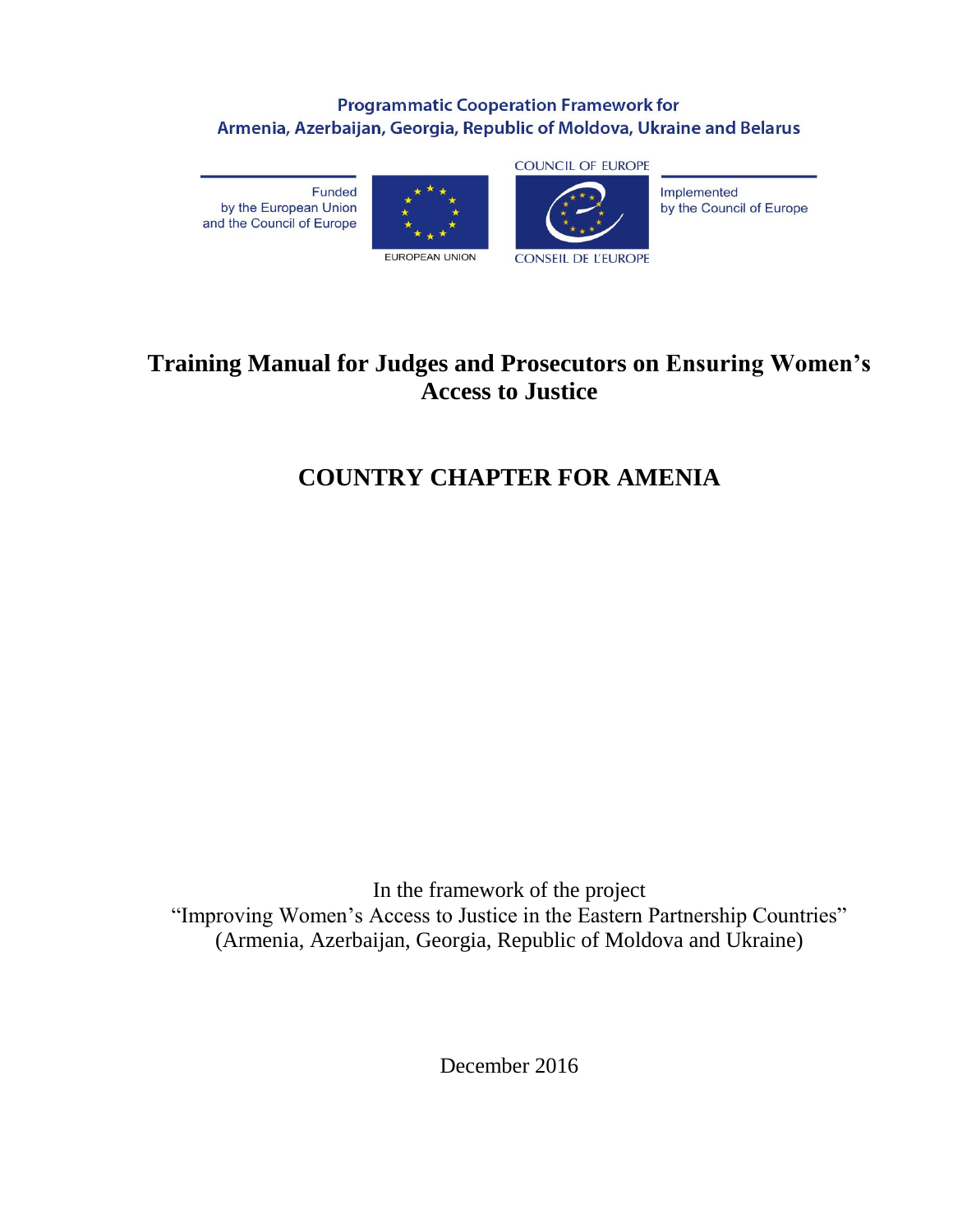The project "Improving Women's Access to Justice in the Eastern Partnership Countries" (Armenia, Azerbaijan, Georgia, Republic of Moldova and Ukraine) is a co-operative regional initiative between the Council of Europe and the European Union (EU) for the period 2015-2017. As part of the Programmatic Cooperation Framework (PCF), it is funded by the Council of Europe and the European Union and is implemented by the Council of Europe.

The project aims to identify and support the removal of obstacles to women's access to justice while also strengthening the capacity of each participating country to design measures to ensure that the justice chain is gender-responsive, with a focus on training for legal practitioners.

This project published five country studies on *Barriers, Remedies and Good Practices for Women's*  Access to Justice<sup>1</sup> for Armenia, Azerbaijan, Georgia, the Republic of Moldova, and Ukraine, subsequently bringing together national stakeholders and experts at regional conferences to share experience and good practices, and organised national training seminars for judges and prosecutors, in partnership with national training legal institutions.

The *Training Manual for Judges and Prosecutors on Ensuring Access to Justice for Women* was developed by a group of national and international experts and includes a general common part and a national part specific to the relevant country.

The opinions expressed in this manual are those of the authors and do not reflect the official position of the Council of Europe or the European Union. The reproduction of extracts from this document is authorised on the condition that the source is properly cited.

 $\ddot{\phantom{a}}$ 

<sup>&</sup>lt;sup>1</sup> The country studies on *Barriers, Remedies and Good Practices for Women's Access to Justice* in five Eastern Partnership countries is available at the gender equality website of the Council of Europe.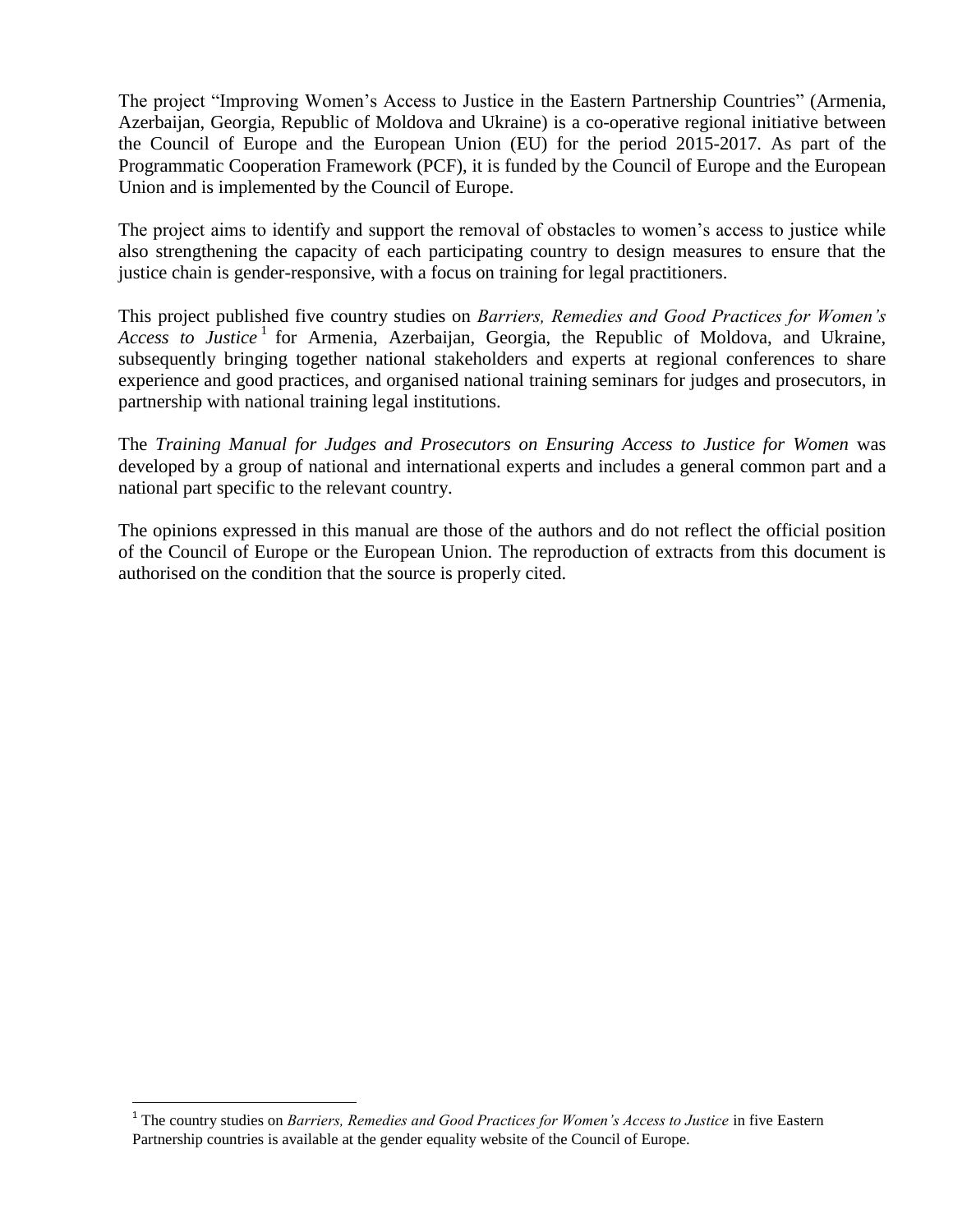Gohar Hakobyan is the Head of Criminal Law Division at the Ministry of Justice of the Republic of Armenia. She holds LLM in International Human Rights Law from University of Essex (2016) and Master's degree in Criminal and Criminal Procedure Law from Yerevan State University (2012) where she currently teaches. She is completing her Ph.D. dissertation on the right to privacy at Yerevan State University. In 2012 she took part in the Survey on Domestic Violence in Armenia which was reflected in her Master thesis on latent crime. From 2012-2014 she worked at the Ministry of Justice and the Academy of Justice of the Republic of Armenia. In addition, she carried out researches for the European Union and OSCE on several human rights issues. In her day-to-day practice she deals with drafting various legal acts seeking to harmonize them with international human rights law. Currently she is a member of the working group drafting the Law on Preventing and Combating Domestic Violence.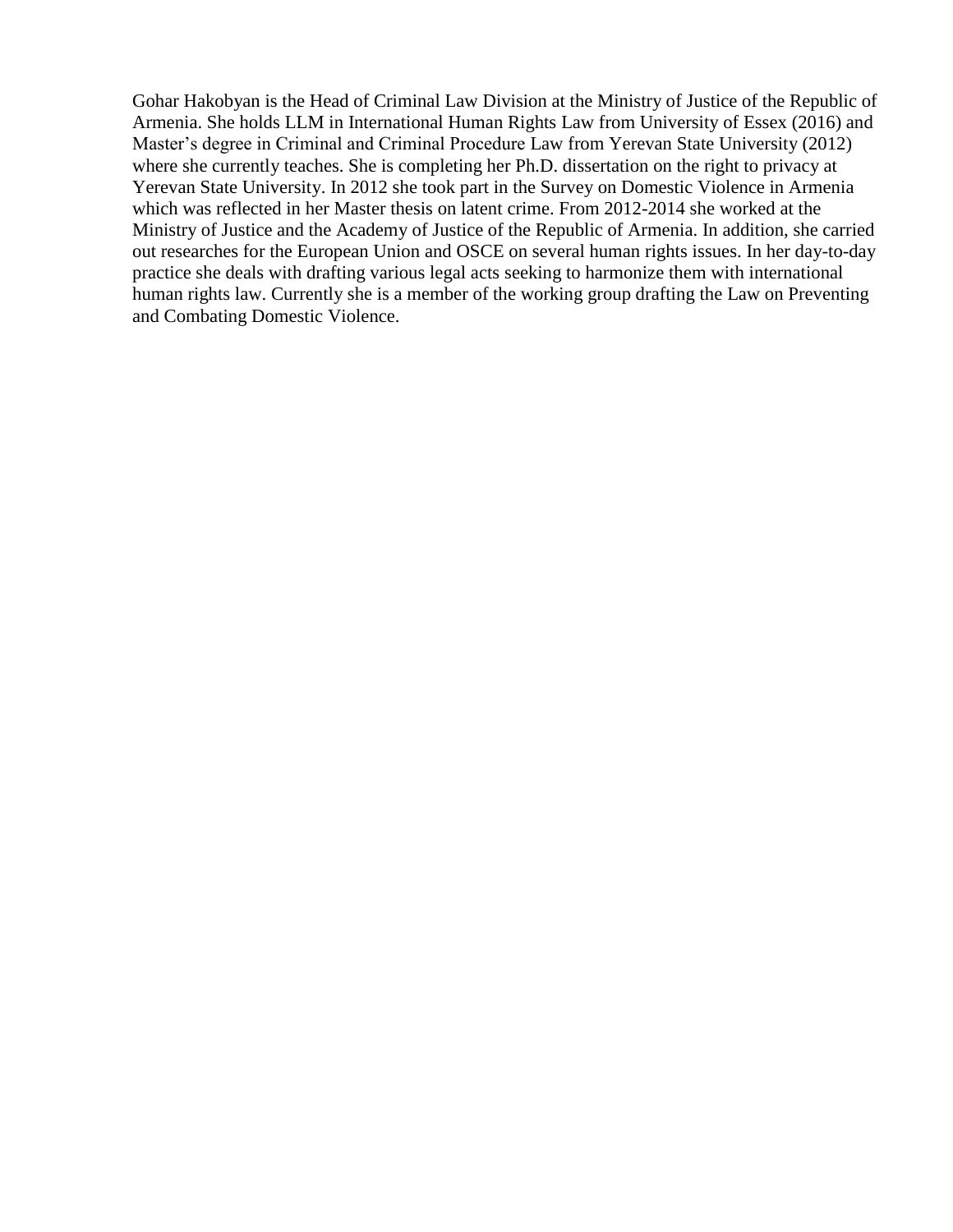#### **TABLE OF CONTENTS**

#### **Introductory Part**

- 1. THE CURRENT STATE AND PERSPECTIVES OF IMPROVEMENT OF WOMEN'S ACCESS TO JUSTICE IN ARMENIA
- 1.1.An overview of the current state of gender equality in Armenia
- 1.2. The implementation of the concept of equal access of women to justice in Armenia
- 1.3.The obstacles in ensuring women's access to justice

#### **Special Part**

- 2. BARRIERS TO EQUAL ACCESS OF WOMEN TO JUSTICE IN THE CONTEXT OF CRIMINAL JUSTICE
- 2.1. Domestic violence in the context of women's access to justice

 *A) The nature of domestic violence and its prevalence in Armenia* 

*B) Sex-selective abortions*

 *C) Early marriages*

*D)Drawbacks in combating domestic violence* 

 *E) Crimes of private prosecution*

- *F) Improving access to justice for the victims of domestic violence*
- 2.2. Access to justice of the victims of sexual violence and perspectives of improvement
- 3. BARRIERS TO EQUAL ACCESS OF WOMEN TO JUSTICE IN THE CONTEXT OF CIVIL PROCEEDINGS
- 3.1.Women's access to justice in divorce proceedings
- 3.2.Women's access to justice in the context of labor rights
- 4. PRACTICAL TOOLS
- 5. BIBLIOGRAPHY
- 6. ANNEXES I (RECOMMENDATIONS) AND II (TRAINING AGENDA)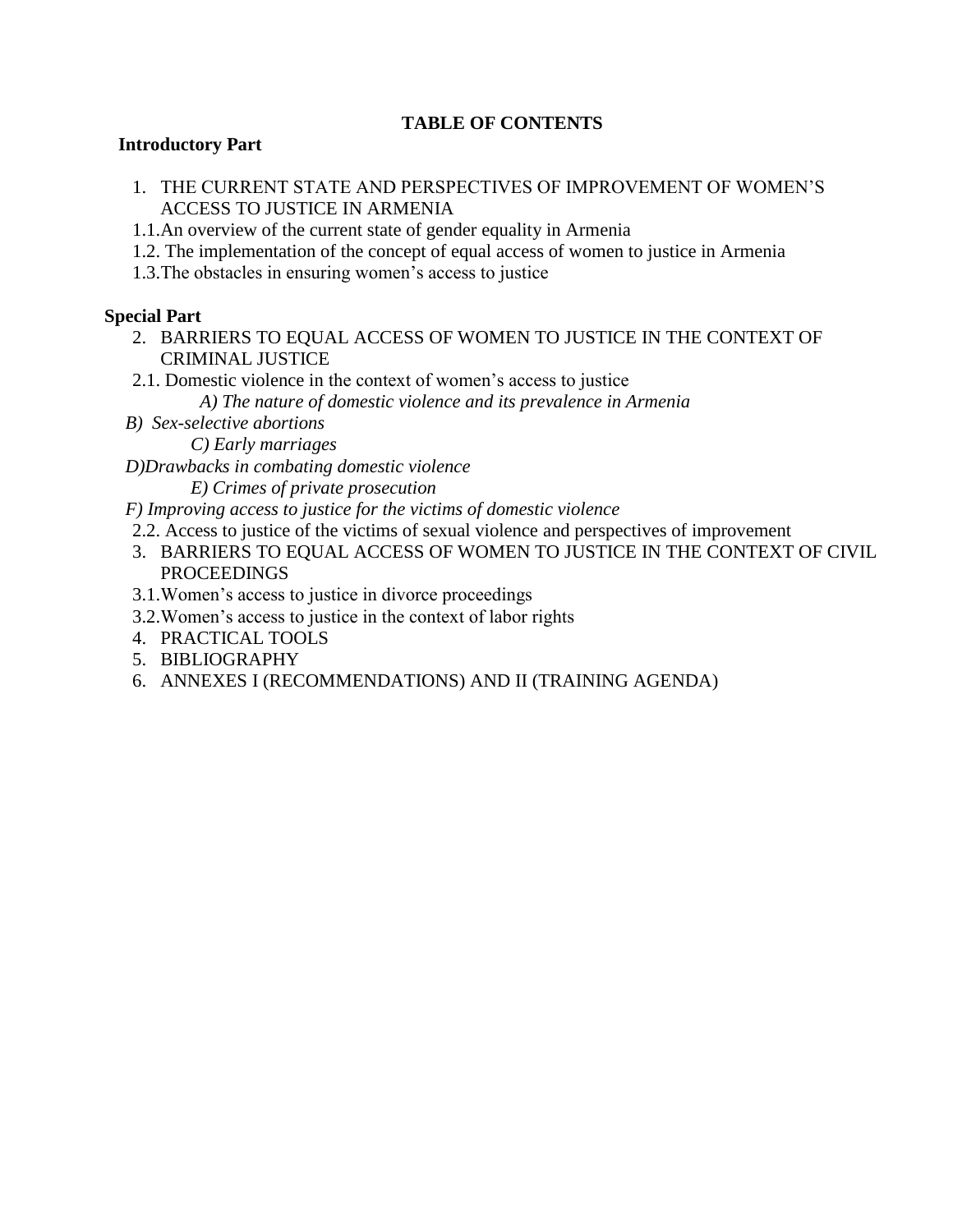## **ABBREVIATIONS**

| <b>CEDAW</b> | Convention on the Elimination of All Forms of Discrimination Against Women                                                             |
|--------------|----------------------------------------------------------------------------------------------------------------------------------------|
| CoE          | Council of Europe                                                                                                                      |
| <b>ECHR</b>  | European Convention on Human Rights                                                                                                    |
| <b>ECtHR</b> | European Court of Human Rights                                                                                                         |
| EU           | European Union                                                                                                                         |
| <b>GBV</b>   | <b>Gender-Based Violence</b>                                                                                                           |
| IC           | The Council of Europe Convention on preventing and combating violence against<br>women and domestic violence (the Istanbul Convention) |
| <b>NGO</b>   | Non-Governmental Organisation                                                                                                          |
| <b>OSCE</b>  | Organisation for Security and Cooperation in Europe                                                                                    |
| <b>PACE</b>  | Parliamentary Assembly of the Council of Europe                                                                                        |
| RoA          | Republic of Armenia                                                                                                                    |
| <b>UNFPA</b> | <b>United Nations Population Fund</b>                                                                                                  |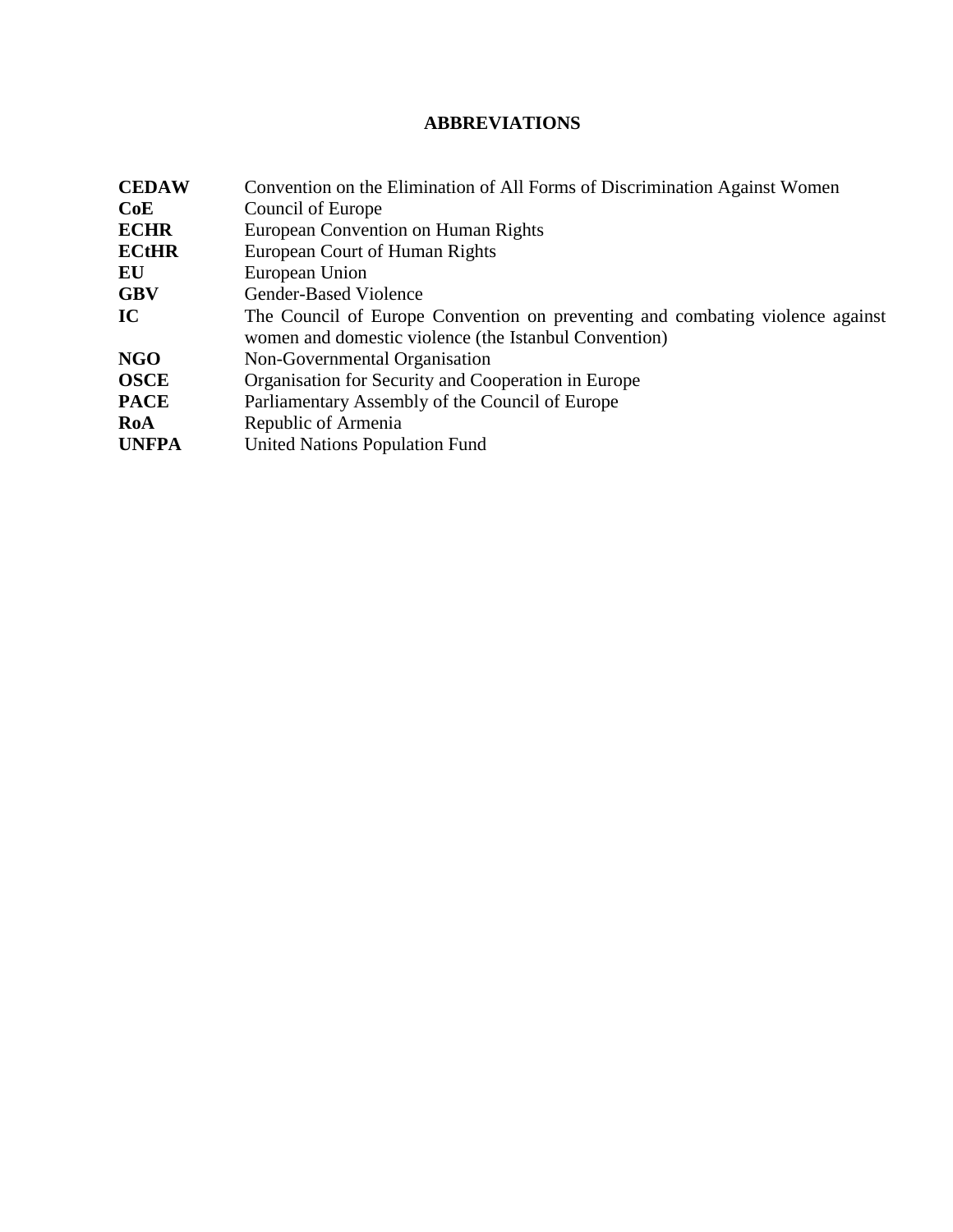#### **INTRODUCTORY PART**

#### **1. THE CURRENT STATE AND PERSPECTIVES OF IMPROVEMENT OF WOMEN'S ACCESS TO JUSTICE IN ARMENIA**

#### **1.1.** An overview of the current state of gender equality in Armenia.

Armenia has been divided between Eastern and Western systems of values since achieving its independence. In this respect, one of the most sensitive cultural dilemmas that the country has faced is the issue of gender equality. On one hand, Armenia still has a traditional society with a specific understanding of gender roles that are considered to be acceptable for women and men. Gender stereotypes have a significant influence in the society. Because of these stereotypes, women's role is primarily seen in the private and family sphere which results in their low level representation in politics and other areas of public life.<sup>2</sup> According to the survey conducted by YSU Center for Gender Studies and Leadership, 78% of men and 75% of women agree that the most important calling of a woman is to be a mother.<sup>3</sup> On the other hand, integration in international community and ratification of the main international human rights documents predetermined the improvement of State human rights policy, including promotion of gender equality. The country undergone serious legal and judicial reforms intended to facilitate the implementation of its human rights obligations. In this context, both State authorities and civil society undertook various legal and social measures seeking to enhance women's role in the society and to ensure equal rights and opportunities for women and men.

The general state of gender equality inevitably affects all aspects of women's rights, including access to justice. And it is highly important for prosecutors and judges to get an insight of gender equality in Armenia, the reasons behind significant inequality between women and men in different aspects of life and its common forms in order to prevent the reflection of that inequality in the justice system.

It must be stated that in spite of a number of legal acts prohibiting discrimination on the grounds of sex (Constitution of RA, Criminal Code, Criminal Procedure Code, Civil Code, Civil Procedure Code, Administrative Procedure Code, Family Code, Labor Code, Judicial Code and etc.), *de facto* gender equality is a goal yet to be achieved.

Despite the considerable efforts both by the State and non-State actors, as noted by the OSCE in December 2013, "there are limited measureable results or specific outcomes that can be identified".<sup>4</sup>

In particular, according to the [Global Gender Gap Report for 2016,](http://www3.weforum.org/docs/WEF_GenderGap_Report_2013.pdf) Armenia ranks 102th out of 144 countries for gender equality. While equality of education improves Armenia's rank (27out of 144), the lack of participation of women in politics (125 out of 143 countries) and poor health outcomes (143 out of 144) demonstrate a profound gap in equality between women and men.<sup>5</sup>

Women are highly underrepresented in public administration. They represent only approximately 10% of parliamentarians, which is one of the lowest among the OSCE States,<sup>6</sup> and about 11% of high-level government staff.<sup>7</sup> Only 2 out of 19 ministers are women and women account for 4 of 60 deputy

 $\ddot{\phantom{a}}$ 

 $2^2$  Asian Development Bank, Country Gender Assessment, available at: <http://www.adb.org/sites/default/files/institutional-document/162152/arm-country-gender-assessment.pdf>

 $3$ ԳՀԱԿ, Հայաստանիգենդերայինբարոմետր, Երևան, 2015:

<sup>4</sup>Organisation for Security and Cooperation in Europe, ["Country Visit: Armenia, Report of the Special Representative of](http://www.osce.org/cio/110334?download=true)  [the OSCE Chairperson-in-Office on Gender Issues, June Zeitlin"](http://www.osce.org/cio/110334?download=true).

<sup>&</sup>lt;sup>5</sup>[http://www3.weforum.org/docs/GGGR16/WEF\\_Global\\_Gender\\_Gap\\_Report\\_2016.pdf](http://www3.weforum.org/docs/GGGR16/WEF_Global_Gender_Gap_Report_2016.pdf)

<sup>6</sup> U.S. Department of State, Bureau of Democracy, Human Rights and Labor, [Country Reports on Human Rights](http://www.state.gov/documents/organization/220461.pdf)  [Practices for 2013: Armenia,](http://www.state.gov/documents/organization/220461.pdf) p. 26.

 $\alpha$ <sup>7</sup>Asian Development Bank, supra n. 1, p. xiii.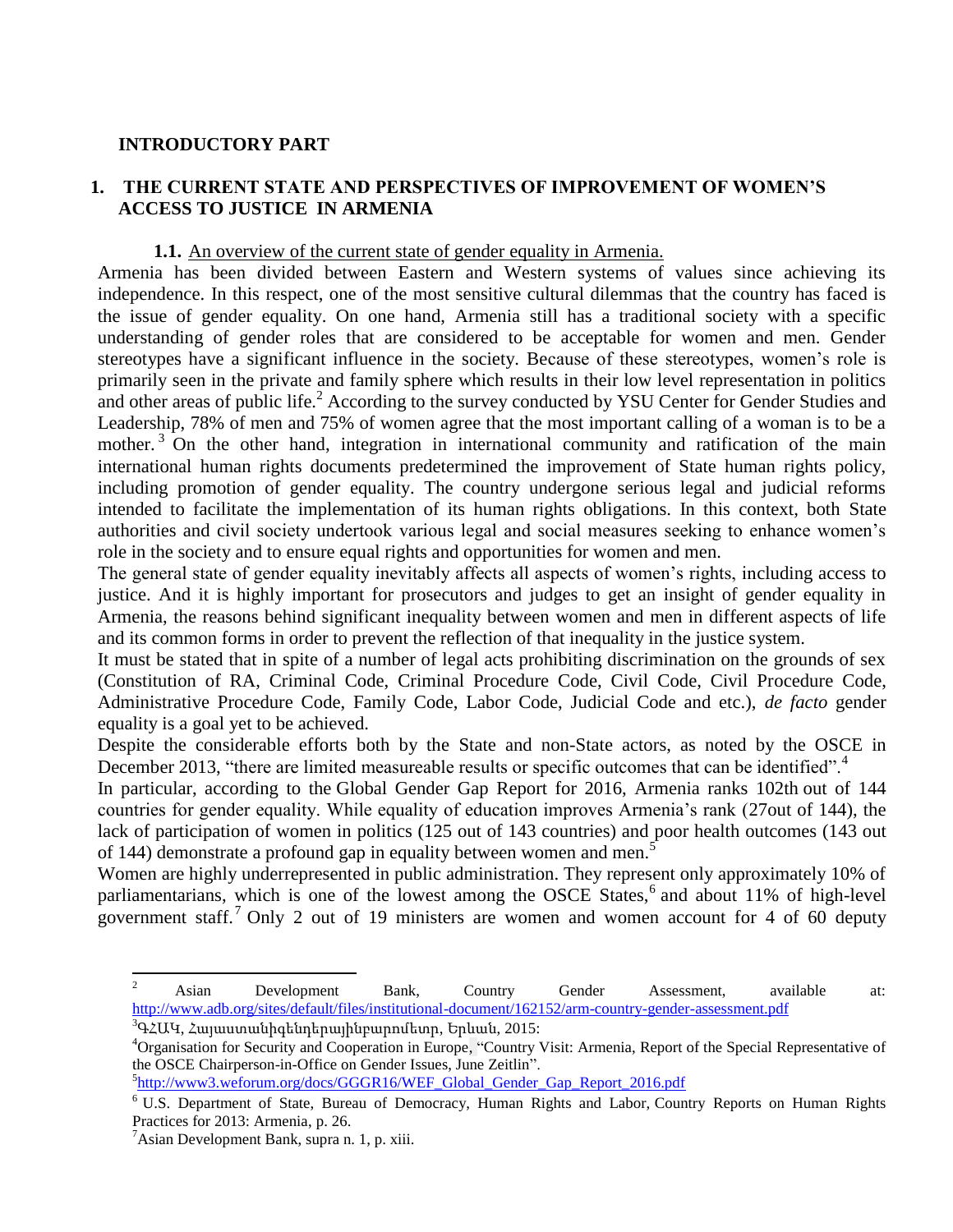ministers.<sup>8</sup> Similarly, women are underrepresented in the regional and municipal administrative bodies. Thus, there are no women governors (head of region) out of 10 provinces, and only one deputy governor. To the contrary, women are better represented in non-leadership positions in the public sector and in civil society.<sup>9</sup>

As for the economic sphere, the number of female senior managers has declined, from 27% in 2012 to 23% in 2013. Instead, women are overly represented in health care and education which offer almost the lowest salaries. In general, women's average monthly wages represented only 64.4% of men's in 2012 and  $2/3$  in  $2016^{10}$  which gives Armenia one of the largest gender pay gaps in Eastern Europe and Central Asia. $11$ 

As regards the judicial system, only 24% of judges are women.<sup>12</sup>

This brief overview illustrates that the country has a long path ahead to achieve substantive gender equality. **The role of judges and prosecutors in this area is to ensure gender equality in access to justice. This role is essential since equality in general cannot be achieved without equality in judicial protection. And the goal of this training manual is to increase the capacity of judges and prosecutors in order to enable them to succeed in that role.** In fact, the need of capacity building activities among judiciary and the law-enforcement regarding women's rights was highlighted by the CEDAW Committee in its Concluding observations on the combined fifth and sixth periodic reports of Armenia. In particular, it recommended that the State "Sensitize the judiciary, law enforcement officials, education professionals, health care providers and social workers on the need to protect women's human rights and to comply with their reporting obligations in case such rights are being violated, and provide capacity building to judges, prosecutors, the police and other law enforcement officials on the strict application of relevant criminal law provisions".<sup>13</sup>

#### **1.2.**The implementation of the concept of equal access of women to justice in Armenia

Armenia ratified UN Convention on Elimination of all Forms of Discrimination against Women (CEDAW)(9 June 1993) and the Optional Protocol thereto (23 May 2006) and is signatory to the Beijing Platform for Action (1995) and the UN Millennium Declaration (2000). The country seems to show consistent efforts to achieve gender equality in line with its international obligations at least on the level of strategic action plans and State gender policy.

The recent developments in Armenian legal system seem to respond to the repeating requests from different international organisations on establishing an effective gender policy and gender responsive legal and judicial systems. Improving women's access to justice is an essential part of those developments.

A considerable amount of country's efforts towards this path has been carried out with the assistance of international agencies. Recommendations of the CEDAW Committee are particularly noteworthy. Hence, in its previous concluding observations on combined third and fourth periodic reports on Armenia delivered on 2 February 2009 the Committee expressed concern at "the lack of express and comprehensive legal provisions prohibiting discrimination against women, and at the State's preference for gender-neutral policies and programmes, which may lead to inadequate protection for women against direct as well as indirect discrimination […]". CEDAW recommended that Armenia adopts a gender

<sup>8</sup> <http://www.gov.am/am/structure/>

 $9\overline{\text{hsian}}$  Development Bank, supra n. 1.

<sup>&</sup>lt;sup>10</sup> Round table at Yerevan State University, 10.06.2016, Nvard Manasyan's presentation on gender pay gap.

 $^{11}$  Համընդհանուրպարբերականգնահատմանհամարշահագրգիռանձանցտրամադրածտեղեկություններիա մփոփագիրը, Մարդուիրավունքներիխորհուրդ, 7 November 2014, § 34.

<sup>&</sup>lt;sup>12</sup> Gohar Shahnazaryan, Women's Political Participation in Armenia: Institutional and Cultural Factors, p. 4, available at[: http://www.css.ethz.ch/content/dam/ethz/special-interest/gess/cis/center-for-securities-studies/pdfs/CAD-71-9-13.pdf](http://www.css.ethz.ch/content/dam/ethz/special-interest/gess/cis/center-for-securities-studies/pdfs/CAD-71-9-13.pdf)

<sup>13</sup> <http://www.refworld.org/publisher,CEDAW,,ARM,583863b34,0.html>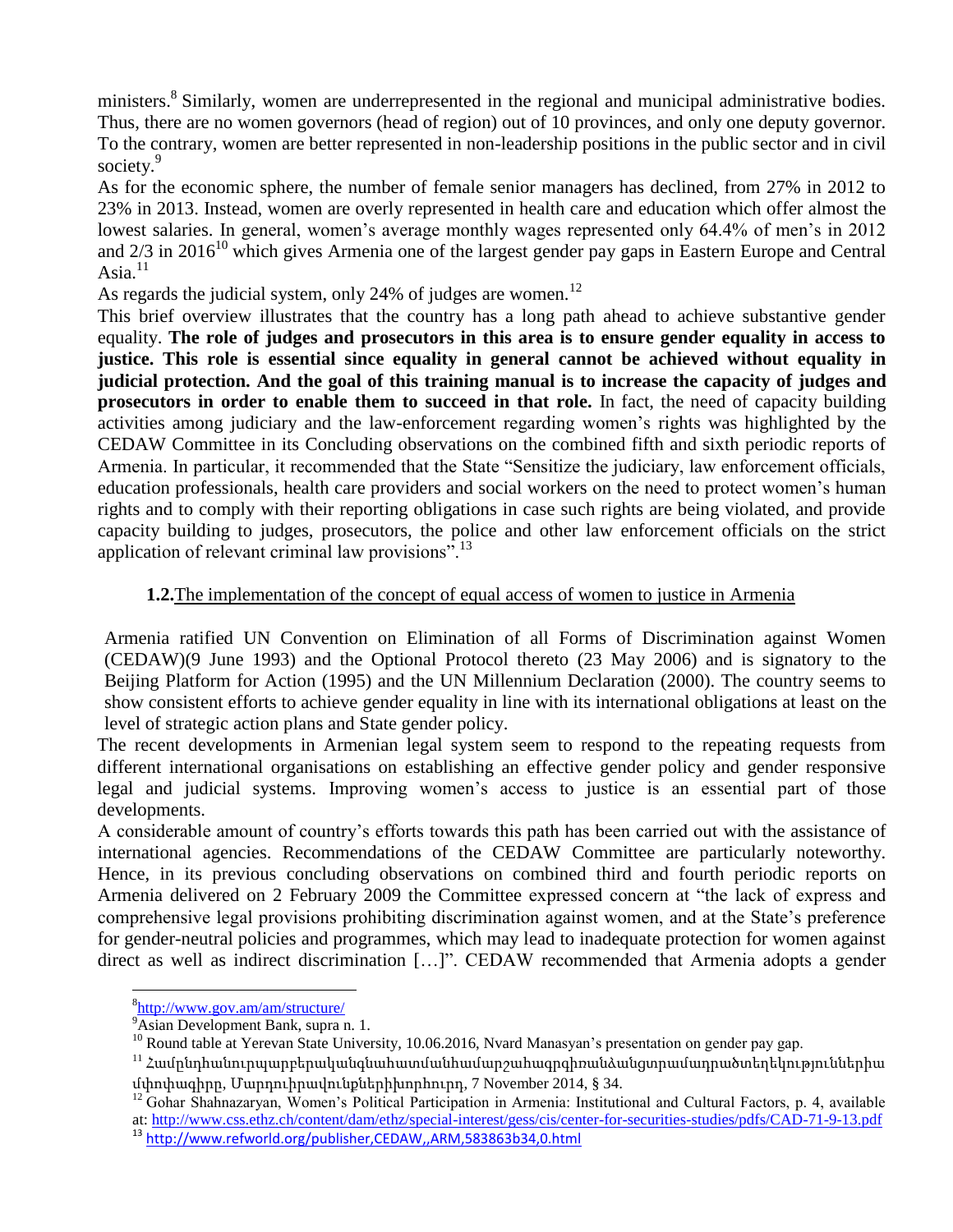specific approach in its policies and programmes. The Committee urged Armenia to (1) enact appropriate national legislation containing prohibition of discrimination against women encompassing both direct and indirect discrimination (2) accelerate the adoption of the proposed law on gender equality and to embody the principle of equality of women and men in the proposed law on gender equality, (3) to ensure that the minimum age of marriage is raised for women to 18, and to remove any exceptions to this minimum age (because the different minimum legal age for marriage, set at 18 for men and 17 for women at the material time, was deemed to constitute discrimination against women).Further, The Committee also encouraged raising awareness with respect to the nature of indirect discrimination and the concept of substantive equality among Government officials, the judiciary and the public. It also called upon the State to set up an adequate structure of a national machinery for the advancement of women. $^{14}$ 

Based on these recommendations, as well as other international and national commitments, the national gender policy was developed. The policy is based on two main documents, namely, The Gender Policy Concept Paper of 11 February 2010 and the Gender Policy Strategic Programme 2011–2015 of 20 May 2011. The objective of the Gender PolicyConcept Paper was to create equal conditions, overcome all forms of discrimination based on sex, create equal opportunities and equal accessibility to economic resources for women and men on the labor market and employment sector, introduce a democratic political culture and establish tolerance in a dialogue on gender issues in the society through inclusion of a gender standard in all areas of life.  $15$  The second document, namely Gender Policy Strategic Programme, intended to increase participation of women in decision-making roles(in particular, by taking special measures to secure women's 30% representation in decision-making positions in legislative and executive branches of government); reduce discrimination in employment, social services, health and education; address negative gender stereotypes; and prevent violence against women and human trafficking.<sup>16</sup>

For the implementation of the Gender Policy Concept Paper and for promotion of gender equality, standing commissions were established in all regions of the country. Currently, the Government is drafting the new Gender Policy for 2017-2021.

Apart from the aforementioned, in 2011, the Armenian government adopted the Strategic Action Plan Against Gender-Based Violence for 2011-2015 which focused on actions to prevent domestic violence. This included the organisation of capacity building workshops for professionals tasked with prevention and support services and the development of public awareness campaigns about the problem of domestic violence.<sup>17</sup> As regards the judicial system, the Council of Court Chairpersons of RoA approved an action plan on 29 August 2014aimed at promoting gender balance among candidate judges and in the judicial system. This action plan targets *inter alia* high school students and law students. In the framework of this action plan, a seminar was organised for students of Department of Law, Yerevan State University, where female Judge Margarita Hartenyan from Ajapniak and Davitashen Communities shared her successful experience and encouraged female students to trust in their abilities for further successful career to become a judge. For that same reason, several moot courts were organised in the high schools with the schoolgirls as judges.

As for legislative reforms, in 2013, the Law "On Provision of Equal Rights and Equal Opportunities for Women and Men" (hereafter addressed to as "the Law") was adopted. This is one of the most important legal instruments to improve women's access to justice in Armenia. The main objectives of the Law are to ensure equality between women and men in all areas, provide legal protection against discrimination

<sup>&</sup>lt;sup>14</sup>Available at: http://www.refworld.org/publisher.CEDAW.,ARM.52dd05054.0.html, Consideration of reports submitted by States parties under article 18 of the Convention, Fifth and sixth periodic reports of States parties due in 2013 : Armenia, §19, available at: <http://www.refworld.org/publisher,CEDAW,,ARM,56e7d3a64,0.html>

<sup>&</sup>lt;sup>15</sup> Available at: [http://www.un.am/up/file/Gender-Concept-Paper\\_Engl\\_2010.pdf](http://www.un.am/up/file/Gender-Concept-Paper_Engl_2010.pdf)

<sup>&</sup>lt;sup>16</sup>Available at: [http://www.un.am/up/file/2011-2015\\_Gender%20Policy\\_NAP-Eng.pdf](http://www.un.am/up/file/2011-2015_Gender%20Policy_NAP-Eng.pdf)

<sup>&</sup>lt;sup>17</sup> Available at: [http://www.gov.am/u\\_files/file/kananc-xorh/Ynddem%20brnutyan%202011-2015%20programm\(1\).pdf](http://www.gov.am/u_files/file/kananc-xorh/Ynddem%20brnutyan%202011-2015%20programm(1).pdf)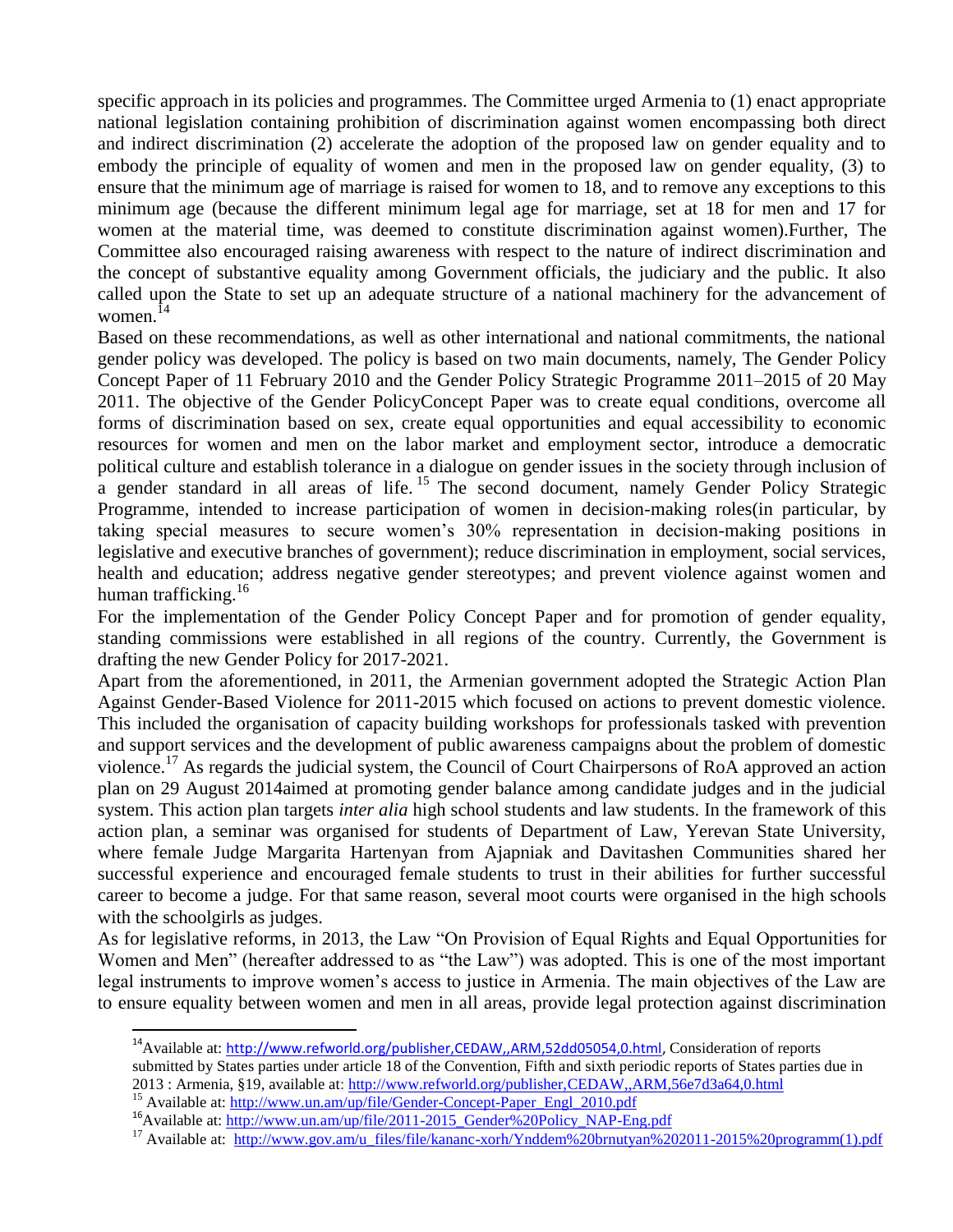and support the formation of a civil society in this field. The Law addresses both direct and indirect discrimination, underlines discrimination on the grounds of sex, unequal pay, emphasises equal treatment in the public sector, labor, employment, health, education and voting rights. However, the adoption of the law did not go smoothly. There was a noteworthy public discussion on using the word "gender" in the title of the law. In particular, as it is addressed by the Special Representative of the OSCE Chairperson-in-Office on Gender Issues, the purpose of the law was misinterpreted by a group of people, including parliamentarians, insisting that the law on "gender" equality undermined the traditional notions of the family and fostered homosexuality.<sup>18</sup> As a result, the discussed word was removed from the title of the draft. The wide public also had quite a cautious attitude to the discussed term given the widespread homophobia: the society was concerned that the law could be used to promote homosexuality. Which is why the law was eventually renamed to stress that equality is between women and men in a traditional meaning of those words. The Law provided for the establishment of a coordinating body responsible for gender equality sector. In line with this requirement, the Council on Ensuring Equal Rights and Equal Opportunities for Women and Men (attached to the Prime Minister of RoA)wasestablished in November 2014 by the N 1152-Ա decision of the Prime Minister.The main objectives of the Council are to coordinate the process of implementation of strategic and tacticalprogrammes on ensuring equality between women and men as well as projects on combating gender-based discrimination and violence in all sectors of State policy and all levels of public administration. The Council consists of the most prominent actors in legislative and executive bodies, as well as in the judicial system. The work of the Council's secretariat is coordinated by the Social Department of RoA government.<sup>19</sup>However, the Council is not a remedy for examining individual applications.

One of the examples of implementation of recommendations of international human rights bodies was removing all the differences regarding the minimum age for marriage for women and men.

A number of positive developments regarding the relevant legal framework are expected due to the constitutional amendments of 2015. In particular, the newly amended Constitution moved forward from simply guaranteeing general equality. A new article was added to expressly articulate that "women and men have equal rights". Moreover, Article 86, that lists the main objectives of the State policy in economic, social and cultural spheres, highlights *inter alia* "promotion of *de facto* equality between men and women".

In line with these constitutional reforms, many newly adopted and upcoming legal instruments enshrine provisions seeking to enhance gender equality.

One of those steps is taken by the new Electoral Code which provides for at least 30 per cent gender quota. The positive development is that every gender has to be represented not only for at least 30 per cent, but for 30 per cent in every three candidates of the party list.

One of the most significant achievements in the field of non-discrimination, including on the grounds of sex, will bethe Law on Equality (a comprehensive anti-discrimination law) if the draft is adopted by the Parliament. This draft law was developed as a response to the numerous requests from international and the civil society. The draft law regulates the safeguards of eliminating discrimination in all spheres of social life, the definition and types of discrimination, remedies and mechanisms of legal protection against discrimination. Most importantly, according to the draft, an Equality Council will be established affiliated to the Human Rights Defender with the authority to examine complaints on discrimination. What is worth knowing for the judges regarding this law is that it will enable them to accept and examine suits on discrimination and impose the burden of proof on the respondent.

 $\ddot{\phantom{a}}$ 

<sup>&</sup>lt;sup>18</sup>Report on country visit bySpecial Representative of the OSCE Chairperson-in-Office on Gender Issues June Zeitlin. 2013, pp. 2-3.

<sup>&</sup>lt;sup>19</sup><http://www.gov.am/am/councils/>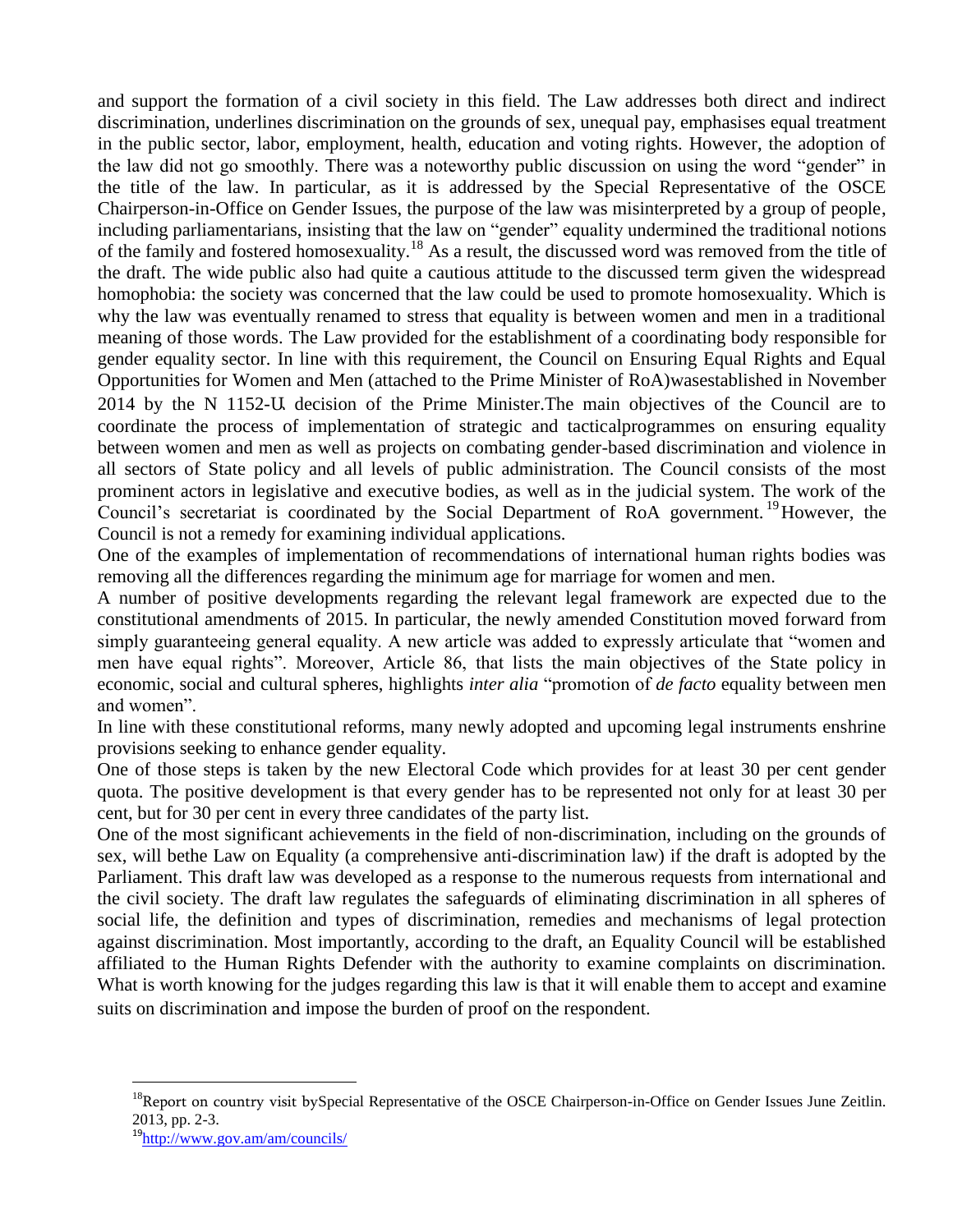Another important change will bring the draft Criminal Procedure Code which authorises the prosecutors to attend the pre-trial interrogations that will enable them to prevent women's human rights violations at that stage.

## **Discussion on the draft Law on Domestic Violence and the role of judges<sup>20</sup>**

All the above mentioned reforms provethe State's commitment to establishing substantive gender equality in all areas of life including that of access to justice. **Judges and prosecutors** have **a key role to play in the achievement of that goal.** 

*How the domestic courts apply and enforce international law* 

In general, despite some specific drawbacks in the legislation (e.g. absence of the law on domestic violence), it still has the necessary tools to ensure equal access of women to justice, should the judiciary and the law-enforcement apply it in a gender-sensitive manner. International documents, ratified by RoA, are also part of the country's legal system. **Moreover, according to the Constitution (Article 5), in case of a collision between the norms of domestic laws and ratified international treaties, the international norms shall prevail.** Further, RoA Law on International Treaties (Article 5§1) explicitly provides: "The norms of RoA international treaties entered into legal force apply directly in the territory of RoA". In addition, procedural codes emphasise that international treaties ratified by RoA are part of procedural legislation. Considering that international agreements provide for much more comprehensive approach towards human rights protection, the proper application of international human rights documents would undoubtedly have a positive impact on judicial protection of human rights. However, proper application of law, especially international law, remains a more serious problem in Armenia, than imperfect legislation.

In particular, the domestic courts are in majority of cases reluctant to apply the norms of international law directly although they may provide for higher standards of protection than the domestic law. As a reason behind this, judges mention that the general norms prescribed in international treaties cannot be directly applied since they do not provide for a practical mechanism for effective application, and need clarification in the national legal system, which is often true. There are international treaties the application of which requires additional legal act or provisions or adaptation of existing tools. At the same time, other treaties do not require new legal acts or provisions and can therefore be applied directly by the courts. Judges could consider interpreting and applying those international law provisions through international court judgments and treaty bodies' general recommendations. For instance, the European Court of Human Rights' (ECtHR) judgments usually contain precise criteria for application of the Convention and should have direct effect.

In addition, often low instance courts do not give preference to international law even in cases of collision with domestic law. As a result, Armenia lost a number of cases at the ECtHR.<sup>21</sup> As for the norms of international soft law, the analysis of the court judgments shows that it is very rarely referred to. Even the Cassation Court that often uses international human rights conventions, covenants and caselaw as theoretical and legal grounds for its reasoning, very rarely includes international soft law. **In this respect, it is important for judges to bear in mind that international norms can be directly applied in their practice when**ever **it is possible. This is completely lawful in Armenian legal system and will facilitate thorough and** *de facto* **application of international human rights law.**

<sup>&</sup>lt;sup>20</sup> The draft Law on Domestic Violence has not been submitted to the National Assembly as of 14 November 2016.

<sup>&</sup>lt;sup>21</sup>See among others Minasyan v Armenia, Sefilyan v Armenia, Poghosyan and Baghdasaryan v Armenia.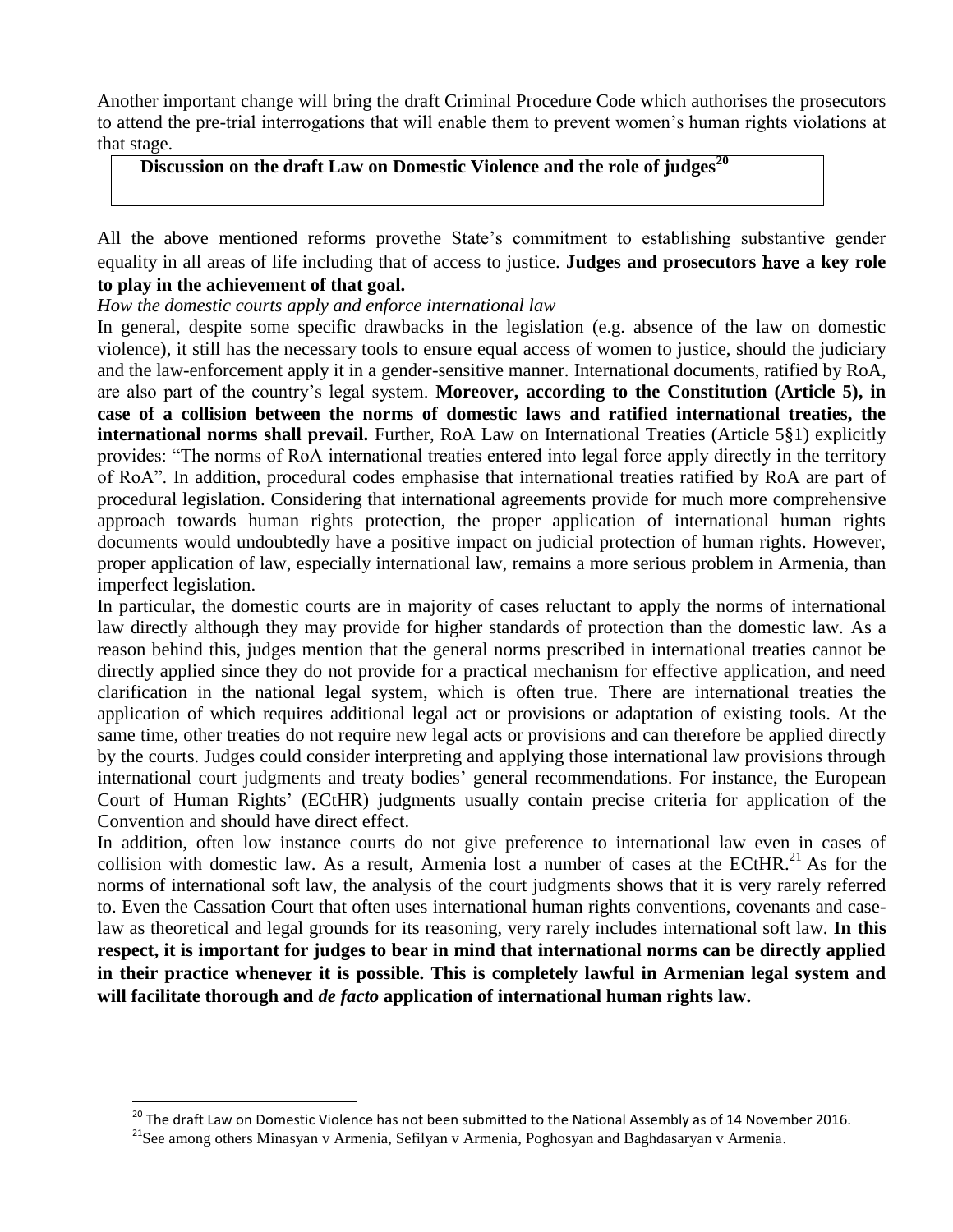#### **1.3.** The obstacles in ensuring women's access to justice<sup>22</sup>

#### *Barriers of socio-economic and cultural nature*

Unequal access of women to justice is conditioned first of all by general inequality between women and men. This inequality flows from Armenian culture: supremacy of men over women is widely accepted by the society. This system of values finds reflection also in the justice apparatus. Inequality is a widespread narrative in the society on the basis of which the relations between women and men are built. This narrative, though, has a specific feature: it does not create a discourse. Inequality between women and men is not seen and defined as inequality by the public at large especially in those environments where phenomena are formed and defined by tradition.<sup>23</sup> Being obedient to a man's order is considered as a sign of femininity.<sup>24</sup> Women should not be independent; they should respect the man's opinion in organising their time and life in the external world. Most importantly, they should behave in a certain way with other men; otherwise their morality may be questioned. And men are supposed to be the decision makers, the ones, whose "word is the law" and who have the control. This explains women's poor participation in public life and politics (only 10% of parliamentarians and 11% of high-level government staff).

Based on these stereotypes, there is an unequal distribution of power in the society. As it was already stressed, women do not actively participate in the public life. As a result, women are dependent on men in most aspects of life, including economic sphere. Meanwhile, one of the most common barriers to equal access to justice for women is their economic dependence on men. Despite major changes in this area in the past decade, the majority of women earn way too little compared to men. Economic vulnerability often does not allow them to find the way out from abusive relationship and report about the violence against them. Unfortunately, the opportunities for women to equally participate in economic relations are limited mainly because they have to take care about the family and children. Women in Armenia are involved in the job market mostly for an incomplete working day  $(63.4\% \text{ for } 2014)$ .<sup>25</sup> In 2014, only women (100%) were unemployed for family reasons.<sup>26</sup> This can be deemed as a form of domestic violence if a husband does not allow his wife to work.

The research conducted by Proactive Society NGO in 2012 with the commission of OSCE Yerevan office revealed that the most common forms of domestic violence are psychological and economic.<sup>27</sup> According to the mentioned study, 65.7% of the respondents answered positively to the following question: 'Would you leave the person who was violent against you if you had an apartment or financial independence?' This data shows how crucial is economic independence for ensuring women's security and access to justice.

#### *Legal and institutional barriers*

As mentioned above, women and men have stereotypical roles in the society. When women try to challenge those stereotypes or the traditional lifestyle, it may result in violence against them. Almost all litigating lawyers and NGO representatives interviewed for the purposes of drafting this chapter insisted that one the main obstacles for women's access to justice is that gender stereotypes have strong influence on the judiciary and the law-enforcement. **Judicial stereotyping is perhaps one of the most common barriers to justice for women all over the world.** Such stereotyping causes judges to reach a view about

 $\ddot{\phantom{a}}$ 

 $^{22}$  See more detailed in the report on*Barriers, Remedies and Good practices for Women's Access to Justice in Armenia*, by GayaneMakaryan, available at:

<https://rm.coe.int/CoERMPublicCommonSearchServices/DisplayDCTMContent?documentId=09000016806b0f41>

<sup>&</sup>lt;sup>23</sup> AghasiTadevosyan, Gender Inequality and Everyday Practices: Problems and Challenges, "Gender Issues in Contemporary Armenia: From Research to Politics", Yerevan, 2016, pp. 157-158.

 $^\mathrm{24}$  Ibid.

<sup>&</sup>lt;sup>25</sup>Կանանց և տղամարդկանցտնտեսականգործունեությունըՀայաստանում, «ՕքսԵՋեն» հիմնադրամ, Երևան 2016, p. 5.

 $^{26}$ Ibid., p. 50.

<sup>&</sup>lt;sup>27</sup> Proactive Society NGO, Analysis of the Survey on Domestic Violence in Armenia, conducted with the commission of OSCE, 2011, p. 37 available at:<http://www.osce.org/yerevan/88229?download=true>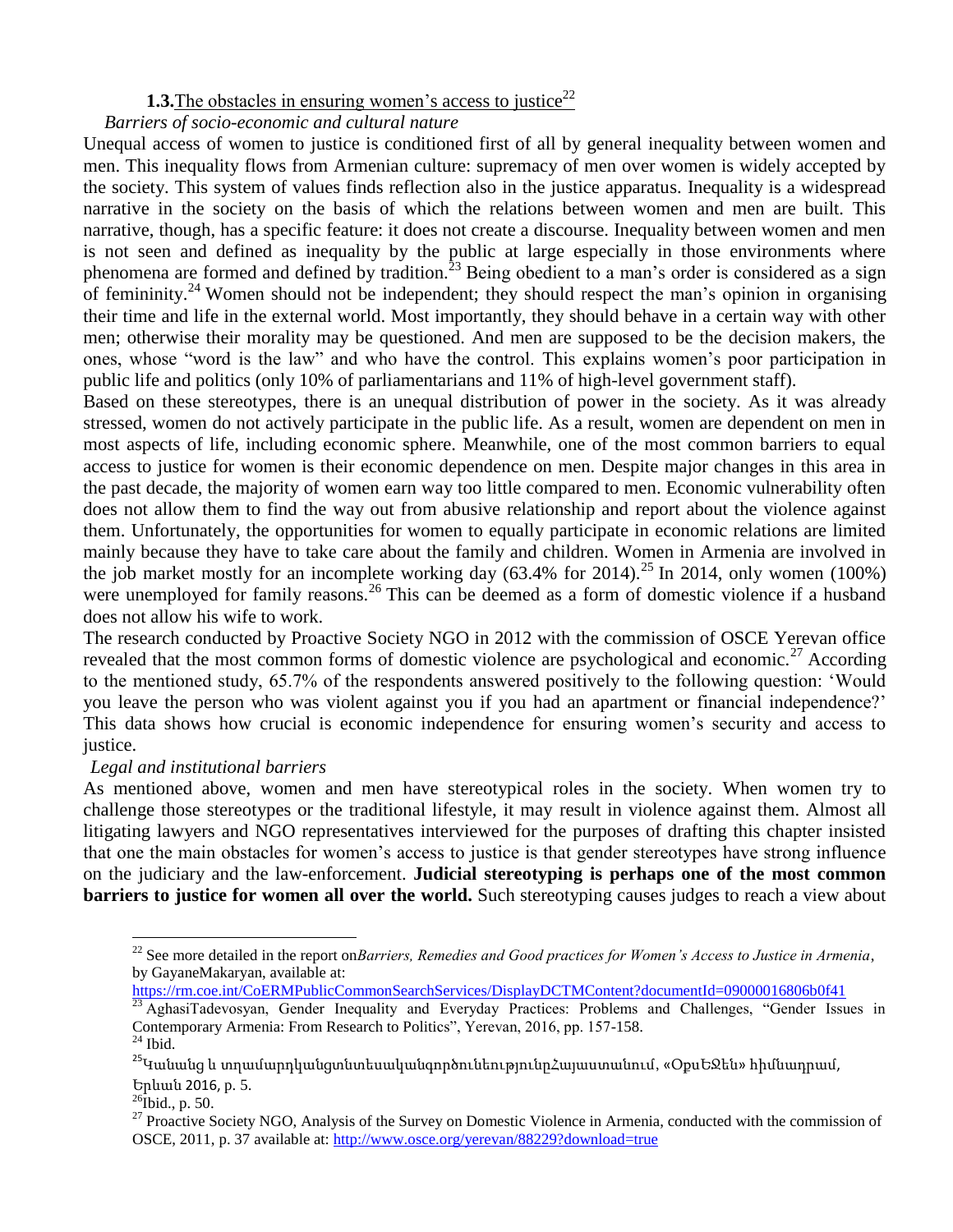cases based on preconceived beliefs, rather than relevant facts and actual enquiry.<sup>28</sup>The most common ways of genderstereotypingin the context of access to justice in Armenia areallegations (1) that women exaggerate the potential danger; or (2) they do not really want to leave their abusive husbands but simply warn them; (3) that in the end of the day they will reunite with their husbands, therefore the State should not intervene with family issues. Another form of stereotyping that affects access to justice is that women are expected to "keep the family" no matter what. This discourages them to seek justice. The most dangerous form of judicial stereotyping is perhaps adjudicating on the grounds of the woman's morality. The logic of this type of stereotyping presupposes that a woman lacking morality deserves violence. The sentences in such cases are dramatically low. The woman's sexual history or accusation of adultery may serve as justification for the man being "in a state of insanity" which resulted in murder.For instance, in the case of Diana Nahapetyan's murder in 2012, the first instance court of Ararat and VayotsDzor provinces sent her partner only to 3.6 years of imprisonment because it was argued that the victim had cheated on her husband. These allegations turned out to be a sufficient justification for the defendant to be 'in a state of insanity' and kill his wife. The provision of Criminal Code that this indictment was based on reads as follows: "the murder committed in the state of sudden insanitycaused by violence, mockery, heavy insults or other illegal, immoral actions(inaction) of the victim as well as in the state of a sudden affect arising from a longtermpsychologically depressive situation caused by regular illegal and immoral behavior of the victim". The maximum punishment for this offence is four years of imprisonment. This provision is too vague, especially with regard to the notions of 'immoral actions' or 'regular immoral behavior'.

The details of this case are astonishing. Volodya M. killed his partner Diana Nahapetyan in presence of her daughters because, in his words, "she had been cheating on him for several months". Volodya M. killed her in the course of a fight multiply wounding her (21 times) with two knifes. In 2015 (after three years), the court decided that the defendant was in a state of cumulative affect because of immoral behavior of the victim and sent him only to 3 years and 6 months of imprisonment. It is noteworthy, that initially, the offence under review was qualified as a regular murder under Article 104 of RoA Criminal Code. Afterwards, it was changed to 'murder with special cruelty' under Article (2) 104 on the grounds that the murder was committed in front of the victim's daughters, and the perpetrator wounded the victim with two knifes multiple times. Eventually, it was re-qualified under Article 105 as a murder in state of insanity.

Discussion on Diana Nahapetyan's case:

 $\ddot{\phantom{a}}$ 

- What is "immoral behaviour or actions" that can result in a state of insanity?
- Violence based on jealousy, gender stereotyping and indirect discrimination.

With regards to this case, it is crucial for judges and prosecutors to eliminate the stereotype that unfaithful women deserve violence or that "immoral behavior" of women *per se* results in affect and justifies violence against them. **It would be useful for judges to question themselves whether they would make the same decision should a woman have murdered her husband for an affair. Judicial stereotyping not only impedes women's access to justice but also increases mistrust in the justice system.**

Another form of gender stereotyping that may affect women's access to justice is homophobia and transphobia.Intolerance and disrespect of the society towards these women is reflected in the justice system. For instance, with regards the famous case against Iravunk magazine, which published an article containing hate speech elements against LGBT community,  $29$  the courtroom management is worth

<sup>&</sup>lt;sup>28</sup>Eliminating judicial stereotyping Equal: access to justice for women in gender-based violence cases, Simone Cusack, Submitted to the Office of the High Commissioner for Human Rights, 9 June 2014, p. ii.

<sup>&</sup>lt;sup>29</sup>The article was titled "They serve the interests of international homo-addiction [sic] lobbying: the blacklist of the country's and nation's enemies", which included a black list of 60 individuals' names, calling for people to show "zero tolerance" towards them, deny employment, fire them from civil service jobs, and not greet them on meeting.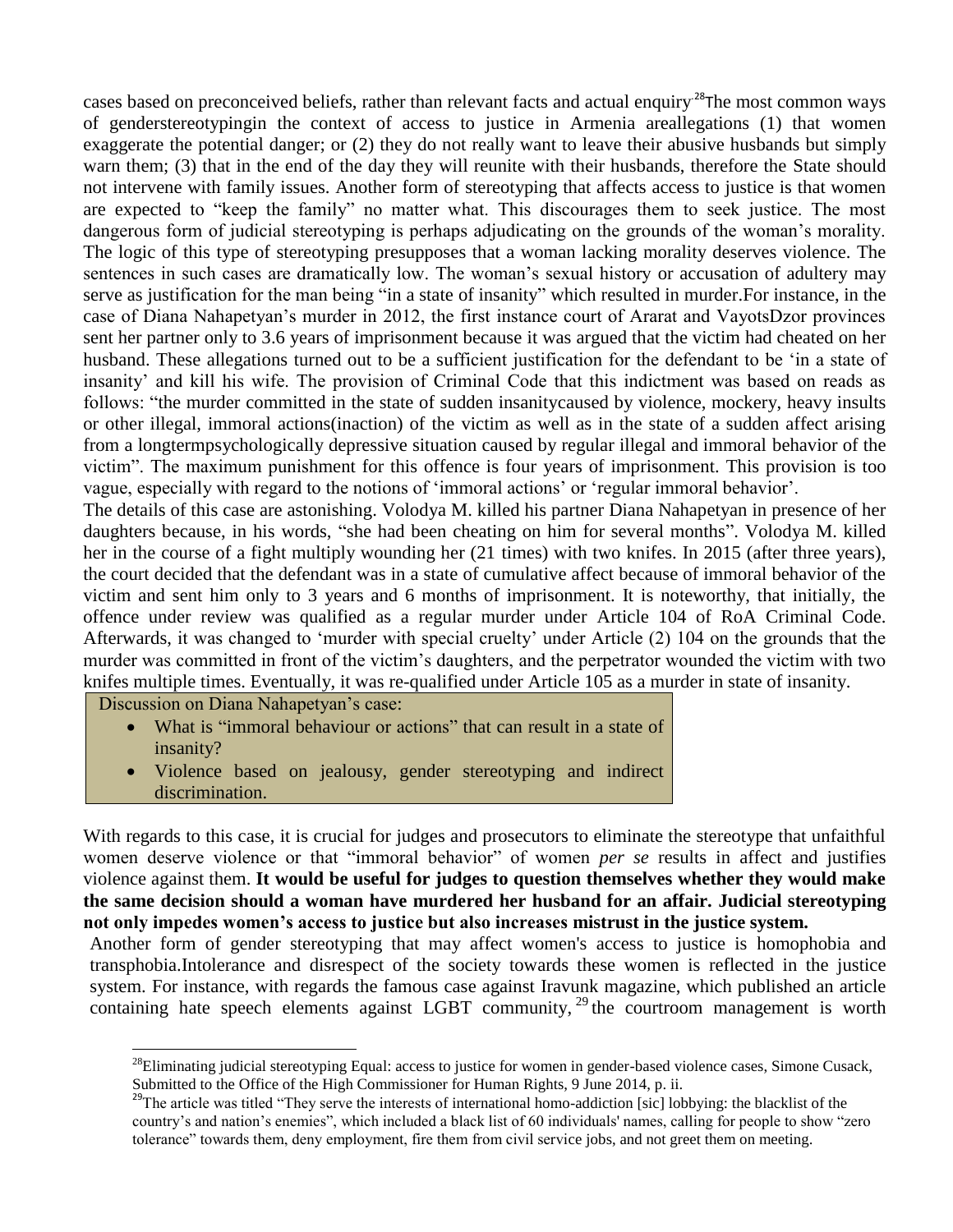examining. First of all, the court did not prohibit the offensive questions and comments against the plaintiffs. Secondly, the judge of the Appeal Court herself asked irrelevant questions on homosexuality. And finally, after the hearing at the Appeal Court was officially finished, she made an inappropriate joke asking the plaintiffs' supporters in the courtroom: "Does Conchita [Wurst] know that you are defending her this much?".

These type of comments and jokes, even made after the closing of the hearing, demonstrate the prejudices of the judge and inevitably compromise his/her impartiality. **Judges must not only be impartial but also look impartial.** 

The case under review is noteworthy because the founding president of the editorial council of the mentioned magazine was aMember of Parliament (MP) from the ruling party, which, along with other anti-LGBT statements by different MPs,<sup>30</sup> gave a reason to civil society to speak about 'State sponsored homophobia and transphobia'.<sup>31</sup>**The most important task for judges when ruling these kind of cases is not letting their prejudices compromise their impartiality.**

Victims of sexual violence are also subjected to judicial stereotyping. The concept of "ideal victim" introduced in the international (general part) of this manual works in Armenia as well. If the victim is sexually active, the stereotype is that she had a provocative behavior. The victim can be treated in a judging manner and asked irrelevant questions on her past sexual history.<sup>32</sup>

Another barrier to justice for women is their low representation in the judiciary and the law-enforcement. As mentioned above, only 24% of judges are women. Women are also underrepresented in the lawenforcement. Thus, onlyaround 10% of prosecutors are women. Also, despite the recent rise of women's number in the police, there are very few women investigators and prosecutors. This creates a gender neutral and gender insensitive justice apparatus. Whilst it is very important for victims of violence, especially sexual violence, to have a woman investigator to question them at least for the first time. It could have decreased the level of latency of sexual abuse. For instance, findings of the public opinion poll conducted by theProactive SocietyNGO as commissioned by the OSCE Office inYerevan show that among the reasons for the reluctance of domestic violencevictims to apply to the law-enforcement bodies are the lack of psychological skills ofofficers (18.4%) and lack of female police officers directly working with the victims(5.3%).At the same time, it must be stressed, that special training of the officers dealing with victims matter more than their gender since female staff may have gender stereotypes as well. **Therefore, in the context of access to justice, the gender competence of the judiciary and the law-enforcement plays a crucial role.**

*The shortcomings in the legal framework will be addressed in detail in the Special Part of this chapter.*  **Special Part** 

#### **2. BARRIERS TO EQUAL ACCESS OF WOMEN TO JUSTICE IN THE CONTEXT OF CRIMINAL JUSTICE**

#### **2.1.Domestic violence in the context of women's access to justice<sup>33</sup>**

#### *A) The nature of domestic violence and its prevalence in Armenia*

This chapter has a strong focus on the issues of domestic violence considering its prevalence in Armenia, absence of adequate regulatory responses and reluctance on the part of the law-enforcement to eliminate it. Despite consistent efforts of civil society and, to certain extent, State authorities on combating domestic violence, it remains one of the most serious problems in Armenian society. Moreover, it is certainly the

 $\ddot{\phantom{a}}$ 

<sup>30</sup>ՓԻՆՔ-իմարդուիրավունքներիվիճակիվերաբերյալ 2014թ.տարեկան

զեկույց, available at: [http://www.pinkarmenia.org/publication/2014lgbtsitrep\\_hy.pdf](http://www.pinkarmenia.org/publication/2014lgbtsitrep_hy.pdf) p. 9.

<sup>&</sup>lt;sup>31</sup>From the interview with the lawyer of PINK Armenia, LusineGhazaryan, 07.06.2016.

 $32$  See more detailed in section 2.2. of this chapter.

 $33$  Domestic violence is referred to also as DV in this section.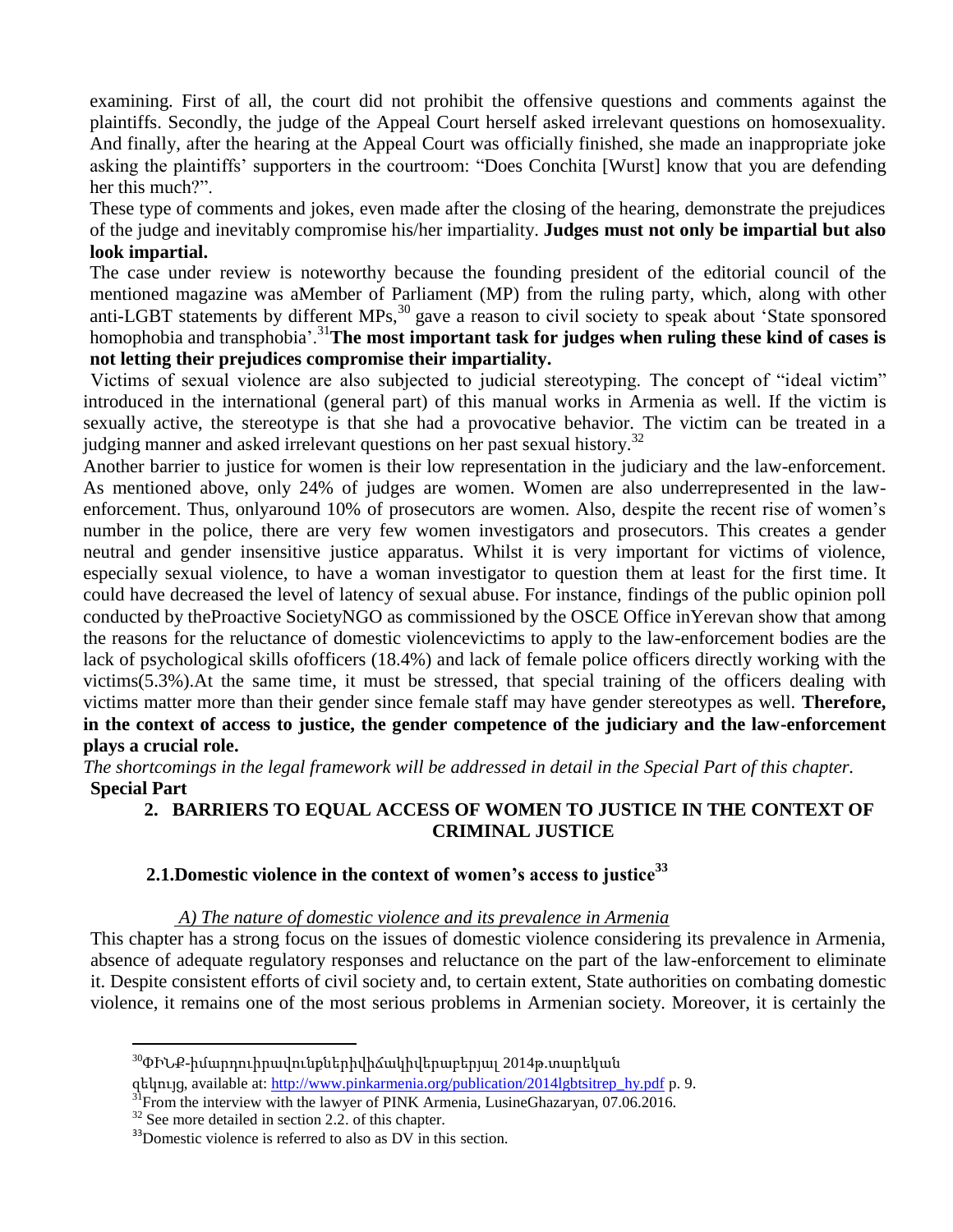most widespread form of violence against women in Armenia. While domestic violence is dangerous *per se*, it also has a high level of latency: it is hidden. This is why many persons -especially men- are skeptical when it comes to domestic violence; they simply do not realise how frequent that problem is in Armenia. Subsequently, they do not think the country needs special policies or budget to combat domestic violence. This is because certain forms of domestic violence are not seen as violence.Nevertheless, studies show approximately 60% of respondents think that domestic violence is a widespread problem in Armenia.<sup>34</sup>

#### **It is of paramount importance for judges and especially prosecutors to have a clear image of prevalence of domestic violence in the country. This will enable them to effectively respond to the current challenges, reveal latent crimes, bring perpetrators to justice,support victims and ensure their safety, make correct qualifications of the offences and take necessary measures to lower the level of domestic violence.**

To begin with, it is necessary to get the insight of domestic violence. It is often associated with only physical violence. In particular, the research conducted by UNFPA shows that 38% of the Armenian respondents consider that onlybattery and infliction bodily injuries can be qualified asdomestic violence.<sup>35</sup> 25.7% of the respondents add sexual violence to the forms of domestic violence, whilst only 14.3% of the respondents think that psychological violence (i.e.intimidation, threat) is also a form of domestic violence alongside the physical violence.<sup>36</sup>According to the study conducted by Proactive Society NGO, 18.4% supplement the physical, sexual and psychologicalforms of violence with controlling behavior(strict limitation of movement) and only 3.3% cite also strict restriction of financial resources of an adult family member. 37

However, it is already well-established in the international human rights law framework that domestic violence is much wider than simply physical assault. Recently, this comprehensive approach to domestic violence was enshrined also in Armenian legal system. RoA Law on Social Support hence defines domestic violence as "exercising violent acts (violence) of physical or sexual or psychological nature by one member of the family over the other or deprivation of economic means". The articulation of psychological violence notwithstanding, the stated definition can hardly be regarded as a thorough one. It does not involve some forms of controlling behavior that do not qualify psychological violence (i.e. limitation of movement, controlling social contacts, etc.).

Domestic violence can be committed not only against women and not only by their intimate partners. However, violence by intimate partners over women overwhelmingly prevails over other forms of domestic violence. Thus, 61.4% of the victims responded that the perpetrator was theirhusband,<sup>38</sup>while only 2.3% of women reported being ever subjected to physical violence committed by someone other than intimate partner.<sup>39</sup>

As regards the prevalence of domestic violence in Armenia, according to official data provided by RoA Police, in 2012,625 incidents of domestic violence were recorded, in 2013around 500 incidents, in 2014, 575, in 2015, 784, and in the first eight months of 2016, 452 incidents.

Nevertheless, the studies and everyday experience of NGOs dealing with women's rights as well as researches conducted by international agencies show that the real picture of domestic violence in Armenia is even more disturbing. In fact, domestic violence has a high level of latency. For instance, according to

<sup>&</sup>lt;sup>34</sup> Data collected by Women's Rights Center (www. wrcblog.net), UNFPA Report on Nationwide Survey on Domestic Violence in Armenia, 2011.

<sup>&</sup>lt;sup>35</sup> For the purposes of this section the following studies will be used: UNFPA Report on Nationwide Survey on Domestic Violence in Armenia, 2011 within the framework of UNFPA/Armenia "Combating Gender-Based Violence in the South Caucasus" (UNFPA CGBV) project, Proactive Society NGO survey, supra n. 24, Amnesty International "No Pride In Silence: Countering Violence in the Family in Armenia", 2008.

<sup>36</sup> UNFPA survey, supra n. 30.

<sup>37</sup> UNFPA survey, supra n. 30. p. 29.

<sup>&</sup>lt;sup>38</sup> Proactive society survey, supra n. 23, p. 38.

<sup>39</sup> UNFPA survey, supra n. 30.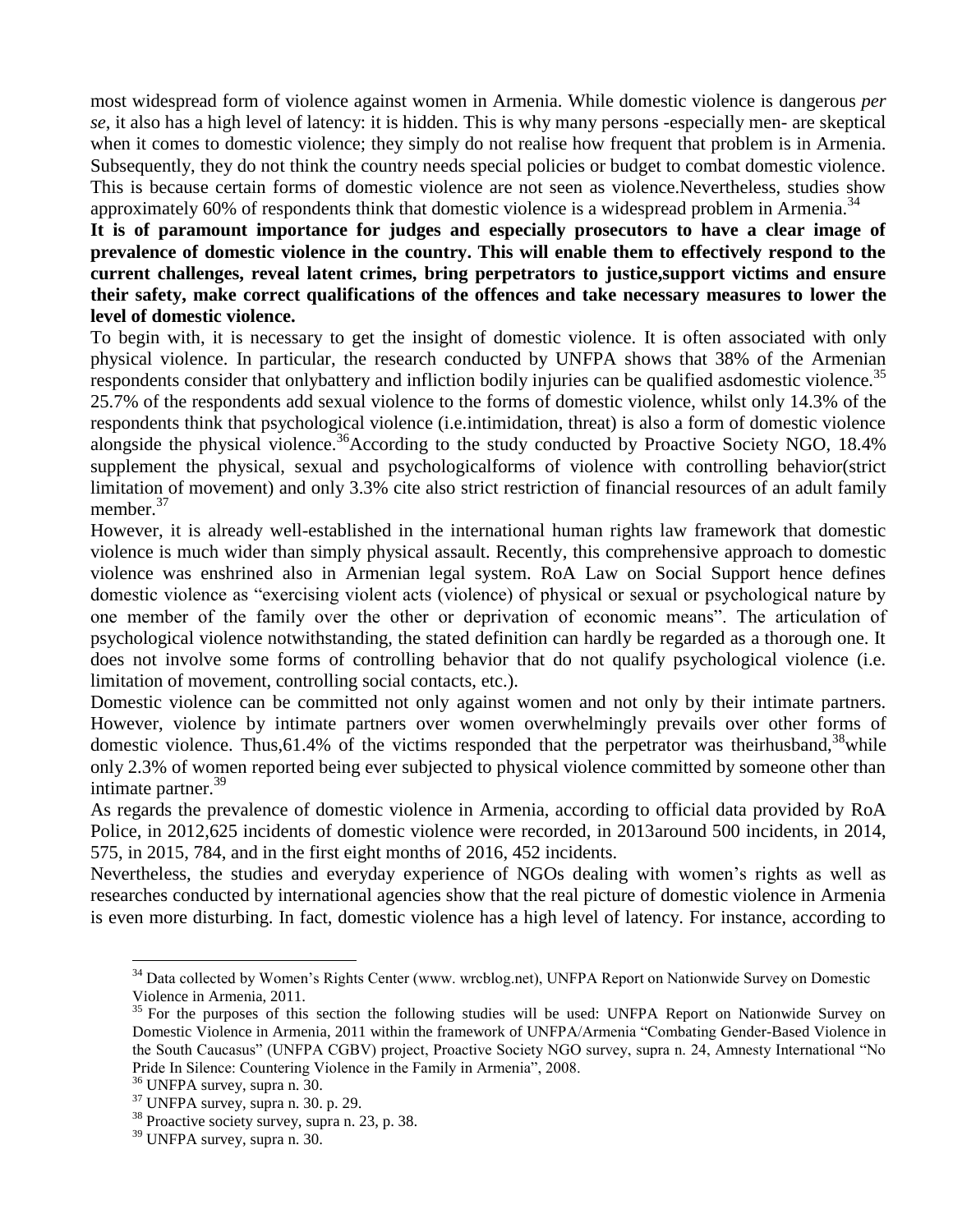the*Coalition to stop violence against women,* in2013-2015only, NGOs party to the coalition received 5,171 initial calls on domestic violence.<sup>40</sup> In addition, the analysis of the results of the Proactive Society's survey revealsthat 59.6% of the respondents (out of 2,695 participants of Armenia) have beensubjected to domestic violence during their lifetime, while 38.4% during the past two years. In 2012, 10.5% of murders (12 deaths) were committed against women by their intimate partners or family members. In general, only in 2010-2015 around 30 women died as a result of acute battery and bodilyinjuries in the context of domestic violence leaving 45 children without mother care.<sup>41</sup>

According to the mentioned study, the most widespread forms of domestic violence appear to bethreats and intimidation (44.8%) and battery or infliction of bodily injuries (34.8%).Apart from the aforementioned, 5.6% of the respondents claimed to fell victim of sexual violence, 15.1% were subjected to strict limitation of financial resources and  $16\%$  – to strict limitation of the freedom of movement.<sup>42</sup> For comparison, the research by UNFPA released one year before the aforementioned study revealed that of the women surveyed, 9% admitted to experiencing physical violence, 25% to psychological intimidation, 61% to controlling behavior, and 3.3% sexual violence, all at the hands of their domestic partners.

In order to effectively combat domestic violence, it is crucial to analyse the main characteristics of the victims. In this context, it is noteworthy that a direct ratio was discovered between the level of education and victimisation:the lower the level of educational attainment the higher the possibility of suffering from domestic violence. 26.3% of the victims of domestic violence in Armenia do not have 8 year education, 19.5% have 8 year education, 18% have completed secondary education, 13.6%of the victims have secondary professional education, and 13.6% high education. **The reason behind these statistic data is that women with no high or professional education typically are not likely to find jobs with decent wages and are economically more dependent on men. Also, they are less likely to challenge the existing stereotypes, learn about their rights and seek justice.**

As regards the age of domestic violence (DV) victims, the same study shows that the majority of victims in Armenia are 31-40 years old (22.3%), 51-60 years old (16.2%), and above 61 (15.7%). The least endangered group is 18-25 years old (10.5%).

It is worth mentioning that only 6.8% of DV victims reported to the police. This figure emphasises how high the level of latency of DV is. Those who did not report to the law-enforcement clarified the reasons for that behavior. In particular, the majority (41.6% of them) intended to sparetheir relative (albeit violator) from the risk of criminal liability, for 21.9% of them the reason wasbeing embarrassed of the incident and its publicity, while for 20.2% - the desire toavoid red-tape.<sup>43</sup>The prosecutors' role is to **organise the work with the victims and instruct the investigators and police officers to organise their work in a gender sensitive manner; to ensure confidentiality of interrogations and to eliminate unnecessary red-tape for victims discouraging them to seek legal protection (such as unjustified delays, requirements on additional documents, protraction, etc. ). The same can be said about judges.The practice of prosecutors and judges could thereby directly challenge the above statistics and increase trust in the justice system.**

#### B) *Sex -selective abortions*

Pre-natal sex-selection is a specific form of domestic violence. It is a truly urgent problem in Armenia. While the normal sex-ratio at birth ranges from 102-106 males to 100 females, in 2011, the Council of Europe Parliamentary Assembly (PACE) found that the rate stood at 112 to 100 in Armenia. In 2013, the

<sup>42</sup> Proactive society survey, supra n. 23, p. 46.

 $\ddot{\phantom{a}}$ <sup>40</sup><http://www.media-center.am/hy/1443715499>

<sup>&</sup>lt;sup>41</sup> See some of those cases in "Femicide: A silent epidemic", 2016 by Coalition to Stop Violence against Women, available at: [http://coalitionagainstviolence.org/wp-content/uploads/2016/05/Femicide\\_Report\\_ENG.pdf?be05b6](http://coalitionagainstviolence.org/wp-content/uploads/2016/05/Femicide_Report_ENG.pdf?be05b6)

 $43$ Ibid.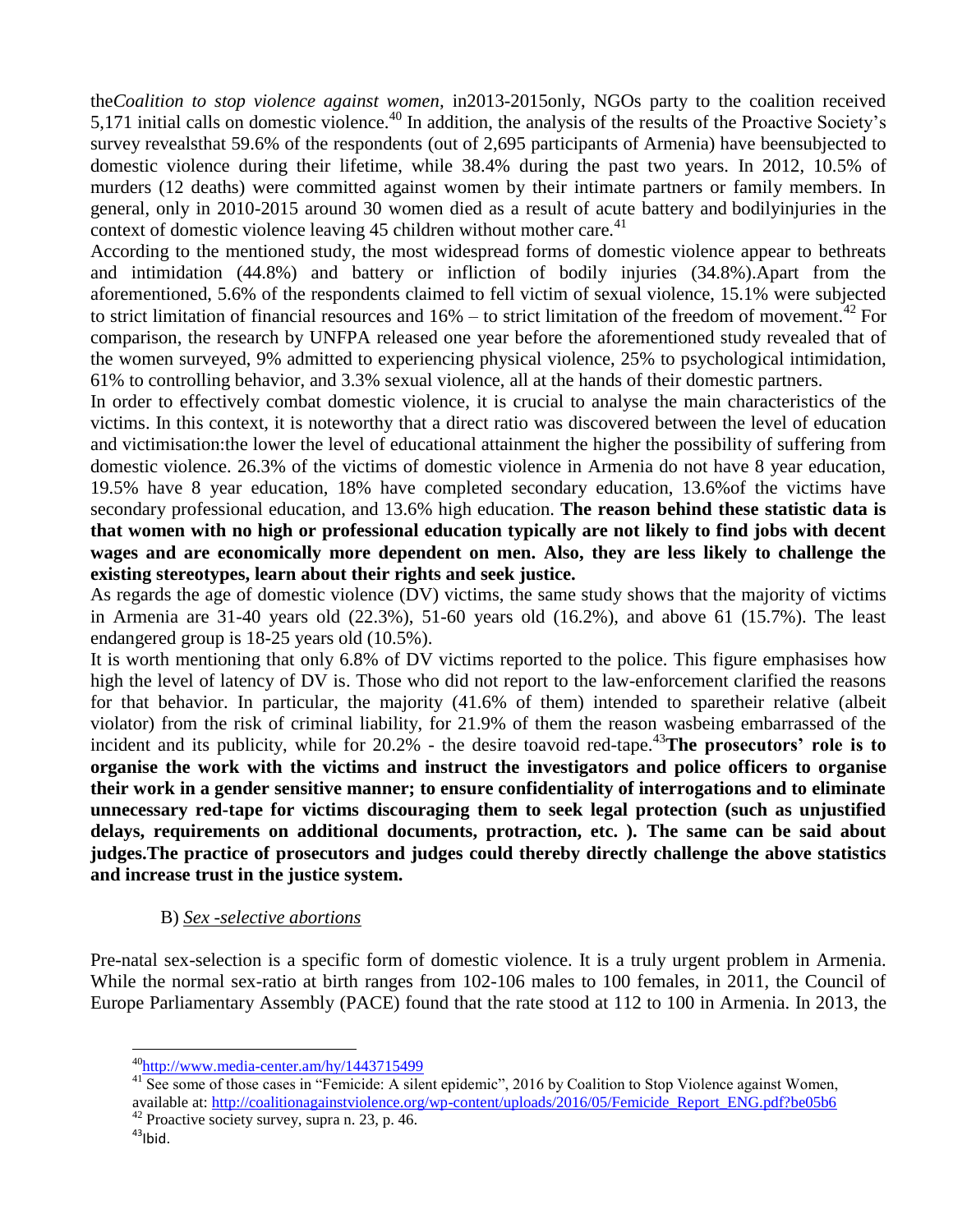figure was 114-115 to 100 according to UNFPA. This ratio stands as the third highest in the world, after China and Azerbaijan.

The majority of women undergoing sex-selective abortions are forced to resort to it due to a significant pressure from their husbands and family. This practice is in itself a manifestation of gender inequality and discrimination. To put an end to this practice, **the Istanbul Convention requires State parties to criminalise forced abortions and psychological violence.** Unfortunately, Armenia has not yet ratified the said convention.

Apart from it, PACE stressed in its 2011 resolution on prenatal sex selection that: "the social and family pressure placed on women not to pursue their pregnancy because of the sex of the embryo/foetus/ is to be considered as a form of psychological violence and […] the practice of forced abortions is to be criminalised". None of these recommendations have been implemented.

**The Council of Europe Committee of Ministers has called on member States to prohibit pre-natal sex selection.** To that end, the Law on Reproductive Health and Reproductive Rights was amended to prohibit abortion after 12 weeks for any reasons, including on the basis of sex, other than special medical or social prescription. This amendment was based on the fact that the sex of the foetus is usually defined after 13 or 14 weeks. This reform is expected to significantly decrease the number of sex-selective abortions which could result in demographic crisis for the country.It means that an abortion, including on the basis of sex selection, conducted after 12 weeks with no special medical or social circumstances, is an illegal abortion which leads to criminal liability for the responsible doctor under Article 122 of RoA Criminal Code. This new regulation should be borne in mind when qualifying a criminal action as illegal abortion.

#### *C) Early marriages*

Early marriages are also a specific form of domestic and gender-based violence. Although there are not very widespread in Armenia, there are a common practice for women of Yazidi origin, the largest national minority in Armenia, and are therefore worth addressing. Women of Yazidi origin normally get married at 14-16 years old. The State authorities usually do not check whether those marriages are forced or not. Nevertheless, according toRoA Family Code, marriage between persons one of whom is under 16, cannot be legally registered. At the same time, the Code provides that a 16 years old can get married with the approval of his/her parents (legal representatives) only when the other person getting married is at least 18.

Women whose marriage is not legally acknowledged have zero legal protection in terms of property rights and in many other aspects. In addition, as a rule, Yazidi women do not get high education. In fact, in the majority of cases they do not even go to high school. This has a negative impact on their socialisation and decreases their opportunities to learn about their rights. Hence, the chances to seek and receive justice for these women are dramatically low. Yazidi women contacting NGO hot lines for psychological help complain that in their community divorce is not possible. Also, they cannot even imagine the possibility to file a complaint against their husbands in cases of domestic violence. Practically speaking, this issue is not paid proper attention from the government or the law-enforcement. In particular, according to the Criminal Code of RoA (Article 141), having sexual intercourse with a minor under 16 is a crime when the perpetrator is 18 or above. The law does not provide for any exception if two of them live in a marriagelike relationship. The authorities learn about these cases usually after women get pregnant and apply for medical help. Criminal cases initiated in this regard in the majority of cases result in application of Article 70 of the Criminal Code, which means that the perpetrator is released from the punishment. The State does not intervene into the life of the Yazidi community on the basis of respect for the community's national traditions. However, **this non-intervention results in a lack of protection and redress for those minors.** 

*Recommendation*: The State authorities are under the obligation to protect all minors, and their ethnicity should not be an obstacle for the enjoyment of their human rights. Therefore, prosecutors should not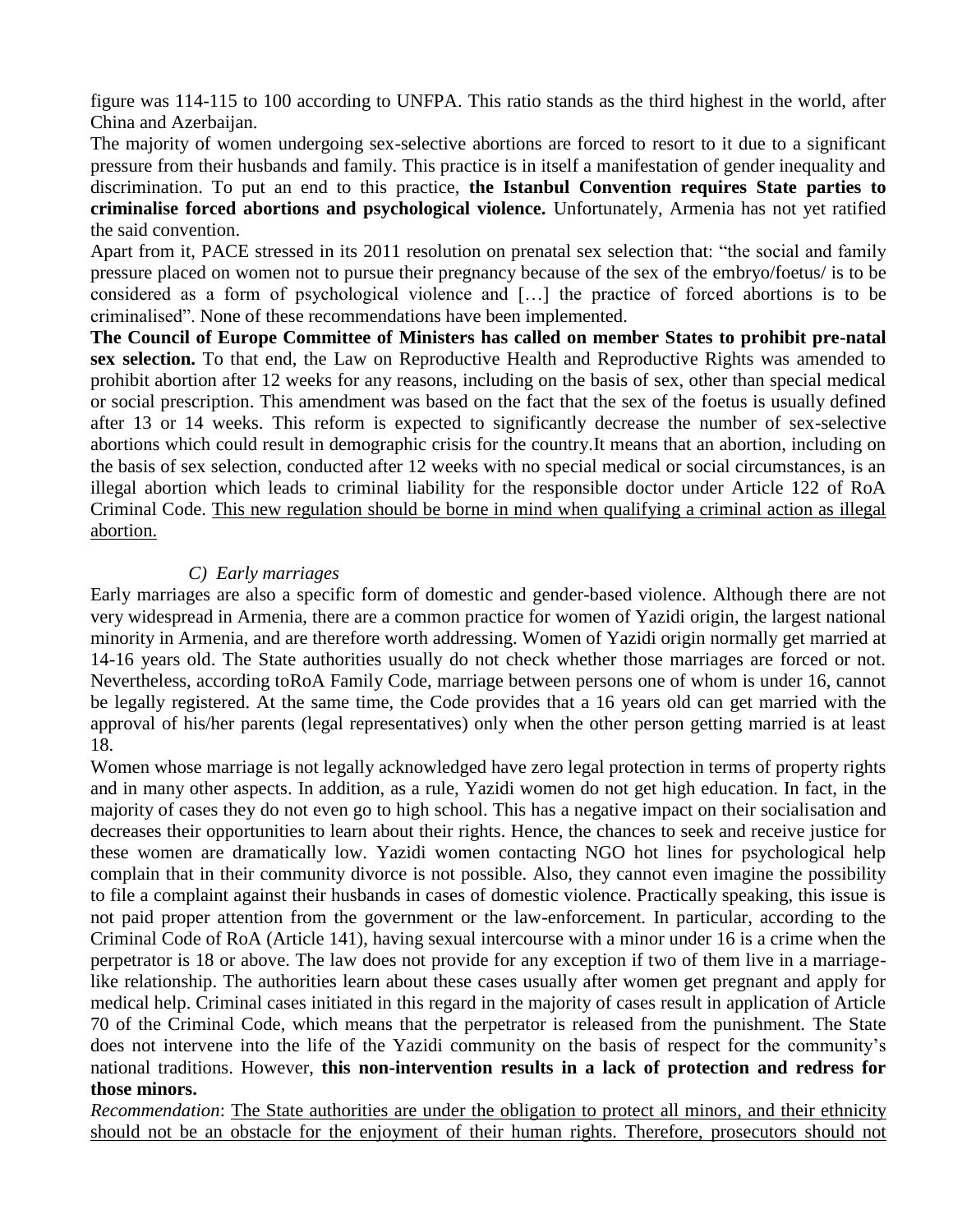request and the judges should not grant the conditional release for all perpetrators simply on the basis of their national traditions.

#### *D) Drawbacks in combating domestic violence*

The above presented informal data urge to take more effective steps to combat domestic violence (DV) since the current regulations and policies obviously do not work as effectively as expected. The main shortcomings in this sphere can be conditionally divided into legislative and institutional.

The main problem on the legislative level is the absence of a comprehensive law on combating domestic violence. The active Criminal Code, Family Code and other legal acts do not provide thorough regulations for all aspects of domestic violence. Criminal Code, for instance, does not specifically prohibit domestic violence. In fact, it does not even define violence as such. However, it does contain articles that can be applicable in cases of DV: murder (Article 104); Murder in a state of strong temporary insanity (Article 105); Causing somebody to commit suicide (Article 110); Infliction of willful heavy, medium-gravity or light damage to health (Articles 112-113, 117); Infliction of medium-gravity or grave damage to health in the state of temporary insanity (Article 114); Battery (118); Infliction of strong physical pain or strong psychological suffering (Article 119), Abduction of a person or Illegal deprivation of freedom (Articles 131, 133), Threat to murder or to inflict a heavy damage to one's health or to destroy property (Article 137),Rape, Violent sexual actions, Forced sexual actions, Sexual acts with a person under 16, Lecherous acts (Articles 138-142). The financial or other dependence of the victim on the perpetrator is treated as an aggravating circumstance under some of those articles, and is an element of the offense under Article 140. The penalties for the listed crimes range from public labor to life imprisonment.

Notwithstanding the variety of relevant articles, they do not cover all forms of domestic violence prescribed by the Istanbul Convention. In particular, so-called social violence (strict control of one's movements, limitation of social contacts, etc.), stalking, sexual harassment, certain forms of psychological violence, compelling a woman to make an abortion, etc.

The next problematic aspect of criminal legislation with regard to domestic violence is that it covers only certain forms and certain level of violence. Thus, the relevant provisions of Criminal Code are applicable mostly in cases of physical and sexual violence. Psychological violence is punishable only if there is a threat to murder; or to inflict a heavy damage to one's health; or to destroy property. **However, the newly amended Article 119 criminalises infliction of strong psychological suffering which the prosecutors could use to address psychological violence. This article could also be used in cases of severe social violence that results in strong psychological suffering.**

Even in case of physical violence not all types of violence constitute a crime. The Cassation Court held in the case of Arevik and TsovinarSahakyans that: *It flows from the content of Article 118 of RoA Criminal Code that battery is infliction of multiple (more than one) beats to the victim resulted in physical pain*.

The interpretation introduced above can be justified in other circumstances but not in cases of DV. In situations of domestic violence battery has a regular nature and is accompanied by permanent humiliation of dignity which cannot be separately qualified as a criminal offence under the active Criminal Code. This means that if a perpetrator inflicts one beat every day without inflicting strong physical pain, it cannot be regarded as punishable physical violence.

*Recommendation*: **In this regards, prosecutors caninitiate prosecution under Article 119 of the Criminal Code for inflicting strong psychological suffering instead.**

*Some of more specific drawbacks in the relevant legislation will be addressed further in this chapter.*

#### *Absence of due diligence*

As regards the institutional shortcomings, there are vicious practices both at the stage of initiating criminal proceedings and in the courtroom. To begin with, victims of DV typically mention the following reasons for dissatisfaction with law-enforcement agencies: they recommend to tolerate violence not to destroy the family (15.3%);their attitude is indifferent (40.3%);domestic violence issues are dealt by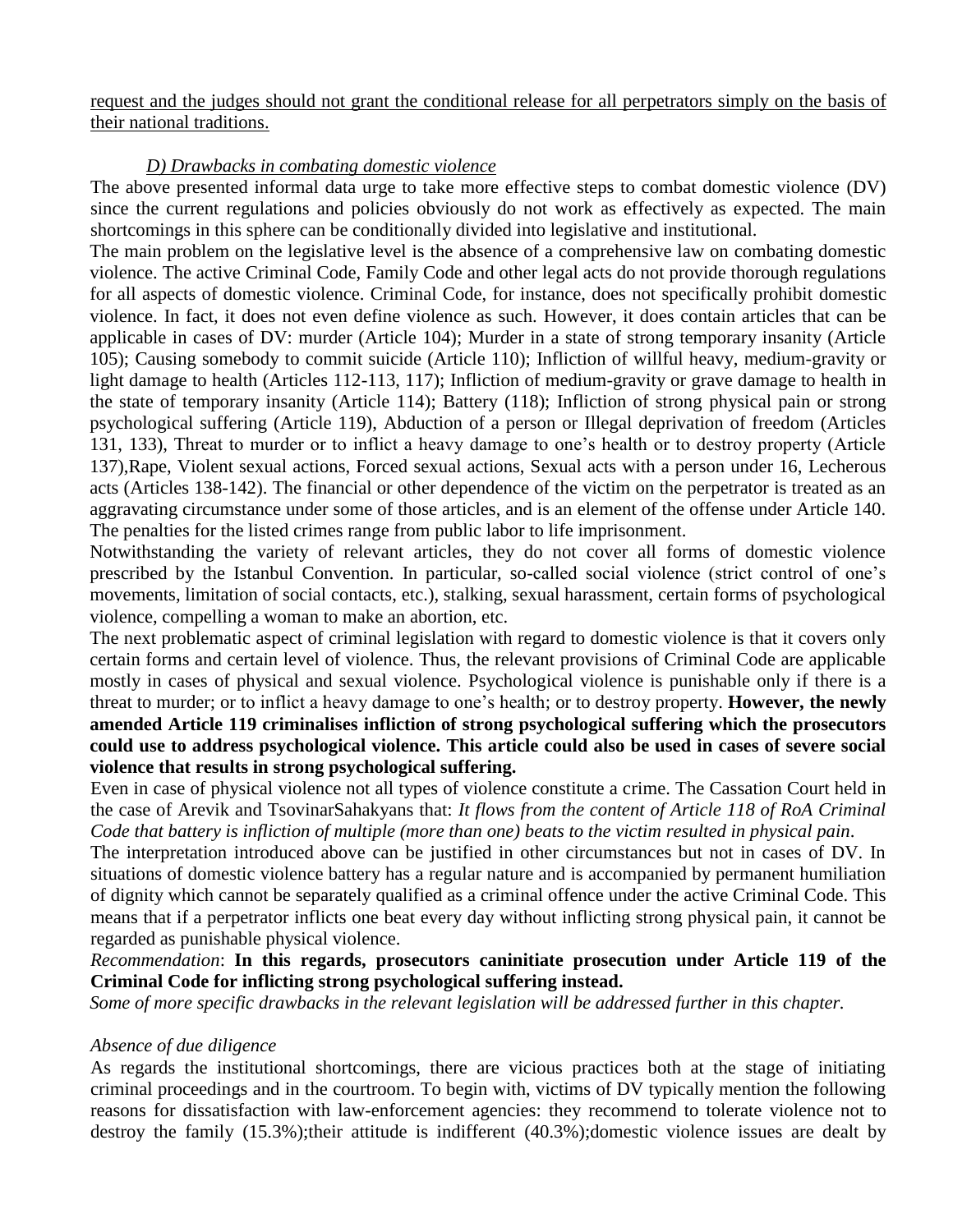police officers of opposite genderand victims do not feel comfortable to tell them about the incident that happenedwith them(5.3%);police officers do not have basic psychological skills to understand orlisten to victims of domestic violence(18.4%). For these reasons, many women avoid applying to law-enforcement and filing a complaint thereby increasing the possibility of double victimisation. Latency of DV cases is extremely dangerous for it results in serious consequences, including death. Discouraging women from filing a complaint and showing total indifference towards DV cases cannot be tolerated.

There were cases when women applied to the police asking to stop the violence against them. However, the police did not take necessary steps, and those women were either killed immediately afterwards or died from the injuries. Even according to the official data, in 2015 only 150 out of 784 cases of DV were investigated in the frames of criminal cases.The recent incidents happened in Gyumri last year and in Yerevan, Ajapnyak district in 2016. In the first case the woman had applied to the police for several times, and last time she came back home from the policestation, she was found dead shortly afterwards. Police officers are responsible for that death since they did not undertake the necessary measures to protect her. In Yerevan the other victim of violence applied to the police where her report was not admitted despite *prima facie* signs of violence on her head. Shortly afterwards she died from the injuries.

*Recommendation*: This situation can be improved with strict execution of prosecutorial control over the initial stage of criminal proceedings (admitting reports on criminal offences and initiating criminal proceedings). Prosecutors should pay more attention to the complaints on failure to initiate criminal proceedings by the victims and their representatives, and, when necessary, exercise their right to initiate criminal proceedings on their own. Moreover, they could initiate criminal proceedings against the officers who refused to register the victim's complaints, which is currently a rare practice, or change those investigators who do not show due diligence in cases on domestic violence.

There is also a concern regarding necessary defense cases in the context of domestic violence. In particular, lawyers who took part in our interviews mentioned that sometimes law-enforcement officers put pressure on women who injure their violent husbands in the frames of necessary defense in order to withdraw complaints of both spouses against each other. Again, it must be reiterated that the importance of strict prosecutorial control over the failure to initiate criminal proceedings or drop the case cannot be underestimated. Especially, considering that the prosecutors receive within 24 hours the decisions on the mentioned actions and have the authority to confirm them or overturn.

It is very important to realise that domestic violence is not simply a private matter within the family, but a serious problem for the society at large. Therefore, legal professionals are not intervening into family issues when investigating DV cases. They are solving problems of paramount importance; problems that are crucial for internal security of the State.

#### *Mild qualification of the relevant offences and too lenient sanctions*

One of the concerns regarding DV cases is incorrect legal evaluation of the relevantoffences. Firstly, the lawyers of NGOs express concern that law-enforcement agencies often try to qualify DV cases as mildly as possible. In particular, majority of cases are qualified as battery although the experts from civil society often find elements of more serious crimes in those actions, such as inflicting damage to one's health.<sup>44</sup>

 $\overline{a}$ <sup>44</sup>From the interview with the lawyer of Women's Rights Centre NGO's lawyer ElinaDanielyan, 07.06.2016.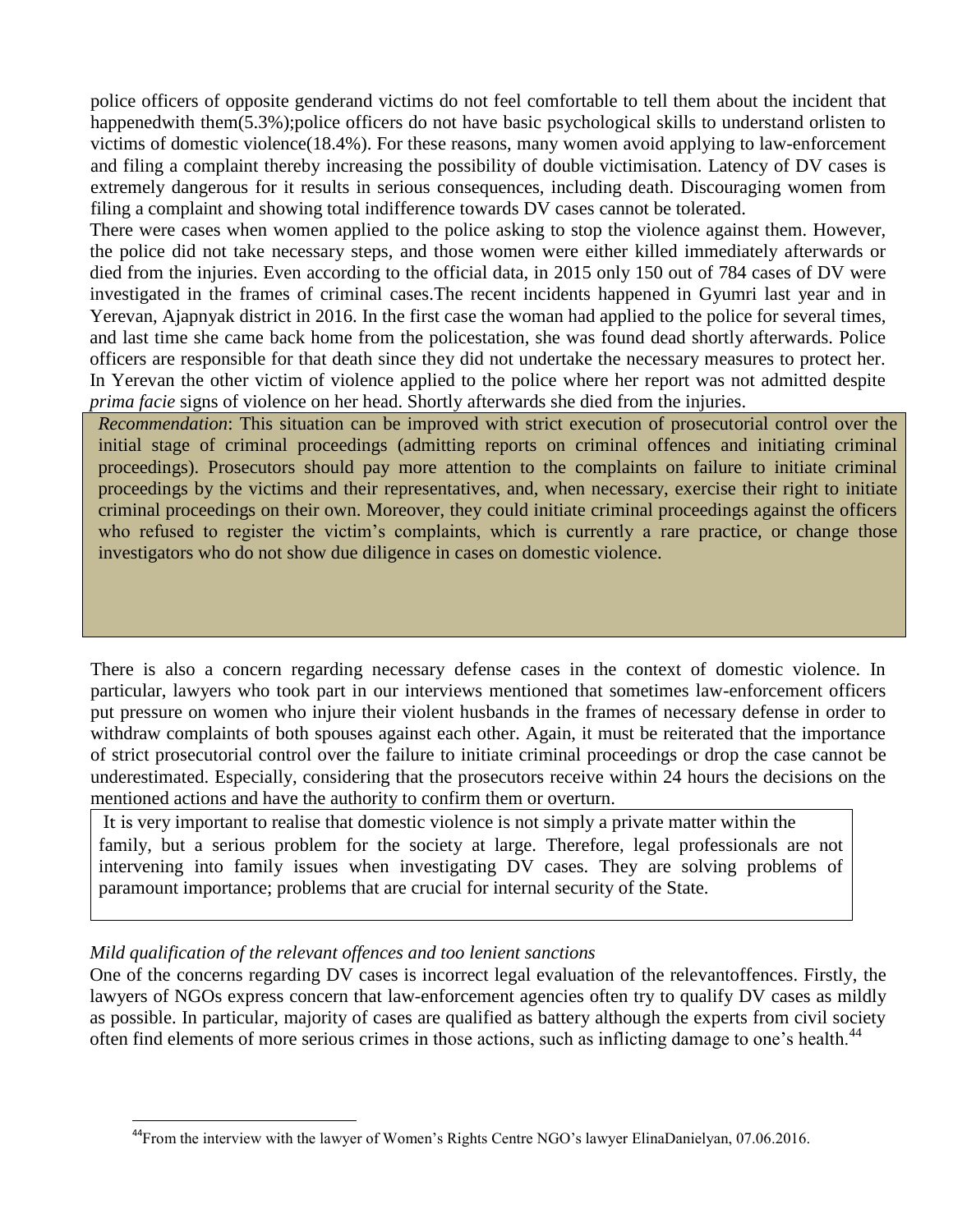#### **If the elements of the offence exist, it is always better to qualify the violence under Article 119 rather than Article 118 since the former is a crime of public prosecution whereas the latter is a crime of private prosecution.**

Oftentimes, the fact of repeated domestic violence is not taken into consideration when qualifying the offence. Only the action that was reported directly before the arrest and proved by "material evidence", such as medical report, is acknowledged in the indictment. There are many cases when the previous actions of physical and psychological violence did not affect the qualification and the perpetrator was accused of only one episode of violence.

#### *Recommendation*: **It is highly important that the full history of abuse is diligently investigated and reflected in the indictment.**

In some cases, potentially criminal actions do not get legal evaluation whatsoever. For instance, in the case ofSiranushAghabekyan herhusband set their common house on fire after several episodes of domestic violence where Mrs. Aghabekyan filed two complaints against him but then dropped them. Surprisingly, no criminal proceedings were initiated with respect to that incident on the grounds that the house belonged to the perpetrator. However, as it flows from the certificate of ownership of the house, it belonged to both Mrs. Aghabekyanand her husband.<sup>45</sup>

**In this regard, it is worth reiterating that prosecutors have the authority to change the qualification of the offence as well as initiate proceedings when the investigative bodies fail to do so.**

Apart from it, the experts interviewed in the course of drafting this chapter, mention that one of the most serious institutional problems concerning combating domestic violence is that sentences applied in those cases are too lenient. For example, in 2016 the first instance court of Lori province fined only with 150.000 AMD a man, who had constantly beaten his wife and children and had kept his 6 year old daughter tied in the barn. Another example is above introduced case of Diana Nahapetyan (3.6 years of imprisonment for murder).

The same court of Ararat and VayotsDzor regions fined VardanJamalyan, who had been beating his wife Naira Zohrabyan for 11 years (because, in his own words, "she had been communicating with immoral women", or "the dinner was not ready upon his arrival") only with 50.000 AMD.

In a very resonant case, VladikMartirosyan was found guilty for 3 incidents of inflicting strong physical pain and strong psychological violence to his wife TaguhiMansuryan and was sentenced only to 6 months of imprisonment. In spite of this verdict, the first instance court of Shengavit district decided to apply conditional release. After several months Mr. Martirosyan was charged with murder of his mother- in-law and inflicting heavy damage to the health of his wife and father-in-law (the case is pending).

In the case of HasmikKhachatryan, her husband, who had been inflicting serious damage to her physical and psychological health for 9 years, was accused only with torture without aggravating circumstances, (because the past history of abuse was overlooked) and was sentenced only to 1.5 years of imprisonment and was released on amnesty in the courtroom.

*Recommendation:***This unjustifiably tolerant attitude towards the violators is highly dangerous. It not only does not prevent violence, but also increases mistrust in the judiciary. Whilst, eliminating impunity is a crucial element of access to justice. Judges should impose sanctions that are commensurate with the severity of the violation. In particular, in the mentioned case DV had taken place constantly. In imposing sanctions it is important to ensure that repeated domestic violence behavior results in harsher sanctions. As regards the prosecutors, they can question the victims about the history of abuse, check and introduce the past files on the abuser in the court and, on that ground, request a more severe sanction.**

<sup>45</sup><http://www.media-center.am/hy/1399904618>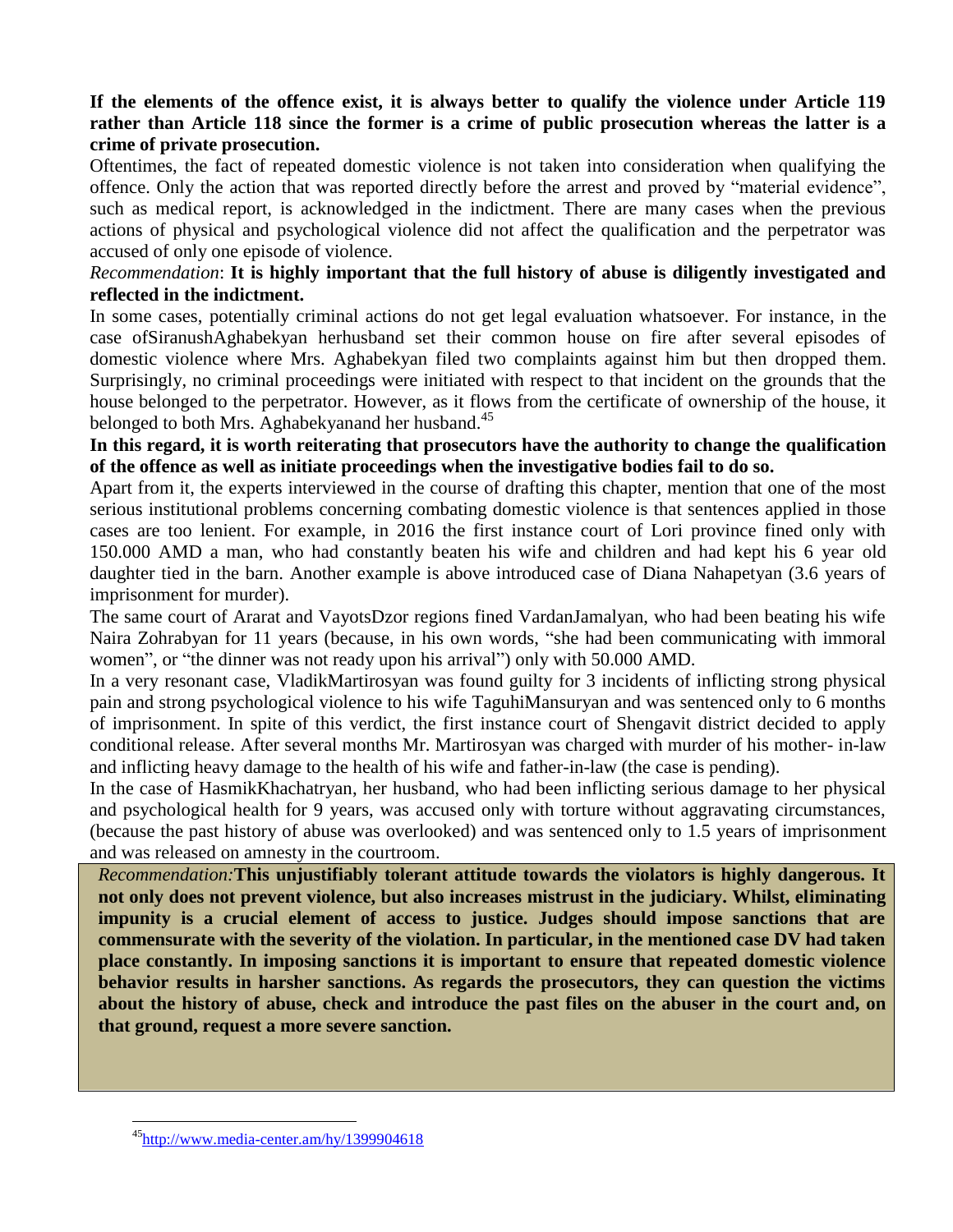#### *Failure to ensure victim safety*

Failure to ensure victim safety in cases of domestic violence is one of the most common barriers to access to justice for women*.* As was already mentioned, the law does not provide for possibility of protective orders. At the same time, there are no State-sponsored shelters for DV victims. Those held by the NGOs completely depend on external funding and are hence not permanent. In addition, the law does not allow emergency barring orders as well. There has been a long public dispute regarding so called "go" orders within legal community. There is an opinion that these orders forcing violent husbands to move out from their houses in order to protect women and children from domestic violence constitute breach of constitutional right to property. Nevertheless, when it comes to the balancing the rights to life and health with the right to property, the former shall prevails.<sup>46</sup>

In the described circumstances, women find themselves in an extremely vulnerable situation with no place to go and with perpetrators threatening them constantly. These problems do not contribute to women's willingness and readiness to seek judicial protection.

For instance, in the above mentioned case of HasmikKhachatryan, Mr. Hakobyan, (the defendant), during criminal proceedings was constantly threatening the victim, even harmed her at the hearing. He threatened also representatives of civil society supporting HasmikKhachatryan. He literally said that he was going to kill HasmikKhachatryanand her father after release. Nevertheless, the court refused to grant the detention motion. In the other above mentioned case of TaguhiMansuryan the judge also should have known from the case file about the violentbehaviour by the perpetrator, which, however, did not stop her from conditionally releasing him.

*Recommendation***: What can be done by prosecutors for victims' protection in this respect:**

- To request strict preventive measures such as detention.
- Also, they could give instructions to the investigators to apply protective measures provided by the Criminal Procedure Code (Chapter 12 of the Criminal Procedure Code) which are surprisingly almost never used in cases of domestic violence. Although these provisions usually target the witnesses of crimes and not victims, the law does not contain any limitation and can be equally applied for the protection of victims.
- Upon the complaint by the victim or *ex officio* initiate criminal proceedings against the perpetrators under Article 137 of the Criminal Code for threatening which takes place constantly in the course of investigation.
- They could also exercise the requirement of the Istanbul Convention, according towhich States ensure "that the victim/survivor is informed about liberty of alleged perpetrators (whether bail, permanent or temporary release or escape).<sup>47</sup>

#### *Courtroom management*

 $\overline{a}$ 

As regards the court trial, judges often show gender neutral and insensitive approach to DV victims and/or do not prevent other participants of the trial from such behavior. In particular, in all cases where the violence was based on jealousy, women's moral characteristics were under review. In a recent case of HeghineDarbazyan, who was killed by her former husband, in the course of the trial her moral features were discussed all the time. Moreover, the judge asked her children questions about her morals. As if, in case the victim had really had an affair, it could be regarded as a mitigating circumstance for her murder.

<sup>&</sup>lt;sup>46</sup> See more on emergency barring orders in General Part of this manual.

<sup>&</sup>lt;sup>47</sup>[http://www.icj.org/wp-content/uploads/2016/03/Universal-Womens-accesss-to-justice-Publications-Practitioners-](http://www.icj.org/wp-content/uploads/2016/03/Universal-Womens-accesss-to-justice-Publications-Practitioners-Guide-Series-2016-ENG.pdf)[Guide-Series-2016-ENG.pdf](http://www.icj.org/wp-content/uploads/2016/03/Universal-Womens-accesss-to-justice-Publications-Practitioners-Guide-Series-2016-ENG.pdf)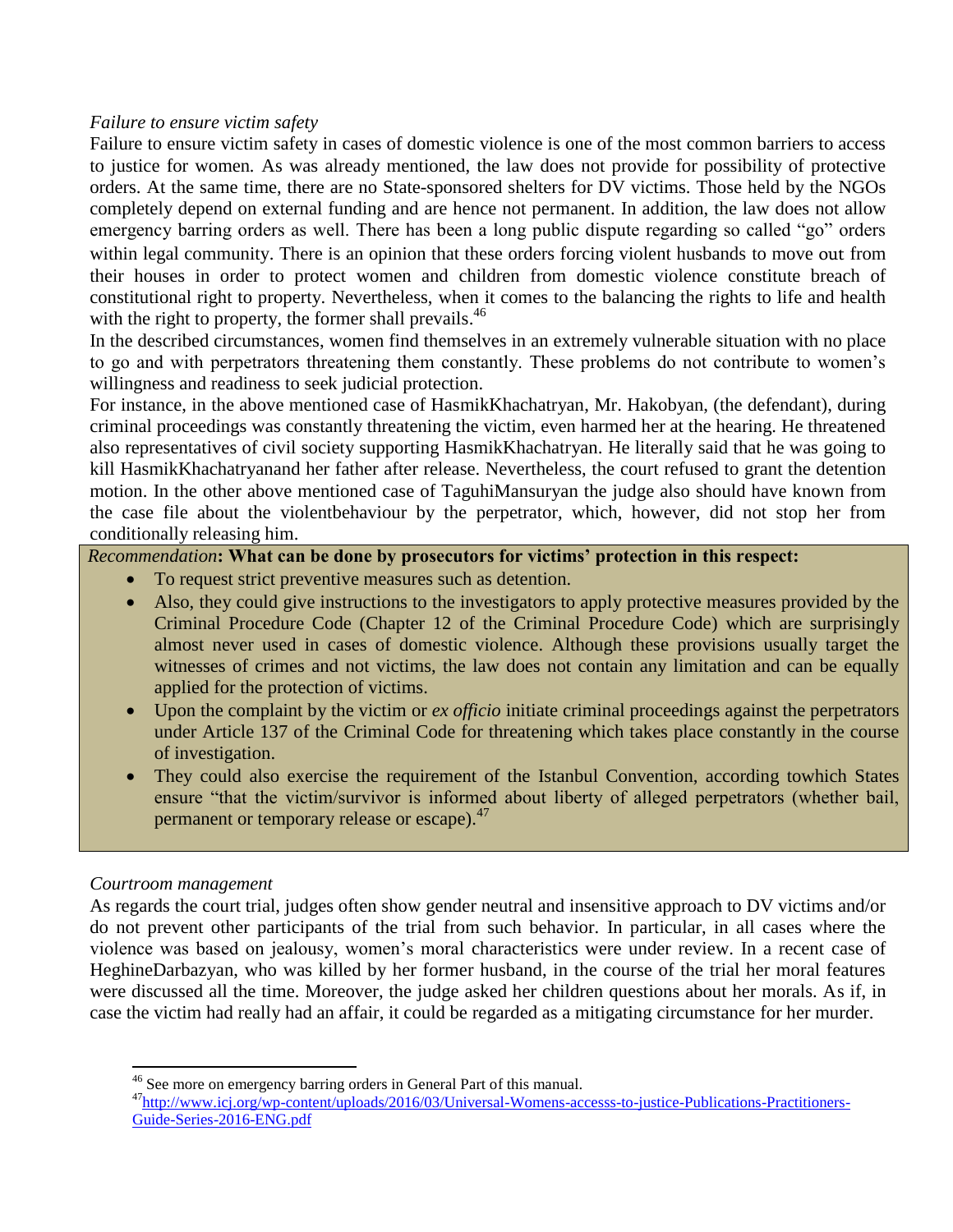*Recommendation*: Regarding the role of judges in DV cases, it is essential to ensure a gender sensitive atmosphere for an objective examination instead of neutral style of the hearing when, if no one is objecting, offensive questions are asked and comments made. It is especially dangerous in case the victim or her representative does not have a lawyer. The participants of the hearing may end up blaming the victim. This does not contribute to the elimination of judicial stereotyping but rather deepens it. **The judge's role is to prevent this scenario and make sure his/her or society's stereotypes on** 

**women's morals or the victim's personal qualities do not affect the judgment.**

#### *E) Crimes of private prosecution*

Article 183 of the active Criminal Procedure Code lists the crimes of private prosecutionthat may only be prosecuted on the basis of an injured party's complaint and are subject to dismissal upon reconciliation of the accused and the injured party. That listincludes battery, willful infliction of light damage to one's health, inflicting heavy or medium gravity damage to one's health in the state of insanity and others. It was already stated by CEDAW and reiterated in the Istanbul convention that dependence of criminal proceedings solely on the victim's complaint does not contribute to establishing justice or preventing crimes in gender-based violence (GBV) cases, especially in the context of domestic violence. Declaring the main forms of domestic physical violence as cases of private prosecution, the State literally contributes to their latency. Thus, as it was introduced above, 41.6% of DV victims do not report to the police seeking to spare a relative from criminal liability. In this respect, the State has to ensure justice for victims without additional pressure on them. **To that end, law-enforcement agencies must evaluate the danger and injured party's opportunities, and if necessary, initiate or continue criminal proceedings** *ex officio***.** Often, DV victims are simply deprived of the opportunity to file a complaint because of isolation, or drop it due to threats. However, withdrawing the complaint does not eliminate the danger.In the light of the aforementioned, SiranushAghabekyan's case vividly illustrates the ineffectiveness of the whole system of private prosecution cases and the procedure of reconciliation provided by the active code. She filed a complaint against her violent husband but was persuaded by the police officers to withdraw it. Shortly afterwards she was wounded by her husband with a knife but reconciled with the defendant during the court trial. Because it was a private prosecution crime, the judge dropped the case. However, in 2014 Siranush's husband went on with his violent behavior and set their common house to fire.

In these circumstances, the State must be consistent and should intervene, when necessary. In the landmark case of *Opuz v Turkey*, the European Court of Human Rights (ECtHR) held in this regard:

*...despite the withdrawal of the victims' complaints, the legislative framework should have enabled the prosecuting authorities to continue with criminal investigations against H.O. on account of the seriousness of his behaviour and his constant threat to the applicant's physical integrity. The State had therefore failed to establish and apply effectively a system by which all forms of domestic violence could be punished and sufficient safeguards for the victims could be provided.<sup>48</sup>*

*Recommendation:*It is worth reiterating that the judgments of ECtHR have direct effect and can be applied regardless theirimplementation in the relevant acts. The newly amended Constitution highlights in Article 81 that for interpretation of the constitutional provisions on the main rights and freedoms, the practice of the bodies acting on the basis of international treaties ratified by RoA have to be taken into consideration. **Therefore, legal professionals can refer to ECtHR case-law and directly apply it in their practice.**

<sup>48</sup>*Opuz v Turkey*, 9 June 2009, Application no. 33401/02.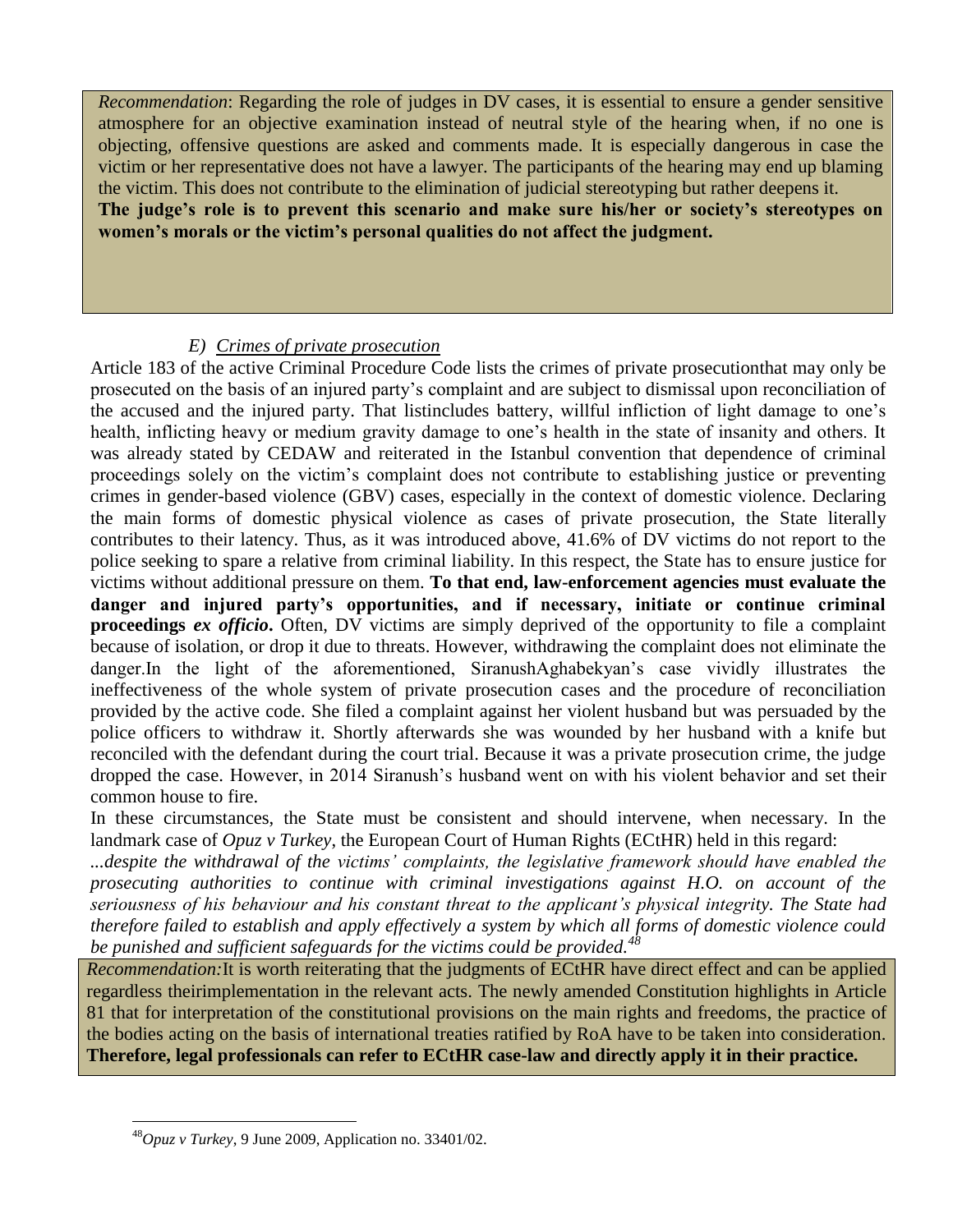The Court in the mentioned case elaborated some areas for consideration in assessing when it is in the public interest for a prosecution to continue, even without the participation of the victim:

- How serious was the offence?
- Are the victim's injuries physical or psychological?
- Did the defendant use a weapon?
- Have any threats been made by the defendant since the attack?
- Did the defendant plan the attack?
- What was the effect (including psychological) on anychildren living in the household? What are the chances of the defendant offending again?
- Is there a continuing threat to the health and safety of the victim? Is there a continuing threat to the health and safety of anyone else involved?
- What is the current state of the victim's relationship with the defendant and the effect on that relationship of continuing with the prosecution against the victim's wishes? Has there been any other violence in the history of the relationship?
- Does the defendant have a criminal history, particularly in relation to any previous violence?<sup>49</sup>

### **These criteria might be useful for the prosecutors when making decisions on** *ex officio* **prosecution of.**

The law does not properly regulate the procedure and conditions of reconciliation. Article 73 of the Criminal Code only highlights that a person who has committed a "not grave" offense(e.g. battery or light damage to health), can be exempted from criminal liability if he/she reconciles with the aggrieved and mitigates or compensates the inflicted damage in some other way. No other mechanisms are in place to regulate this procedure, to ensure fair compensation or at least to involve legal aid, should the victim need it. Most importantly, the law does not explicitly oblige law-enforcement bodies or the court to make sure that reconciliation is taking place with the free will of the victim. Neither does the law provide with any legal tools for it. Nevertheless, **there is a good practice in Kentron district's Prosecutor's office with regards to the described issue. On each reconciliation episode the prosecutor meets with both the victim and the perpetrator, asks questions and tries to make sure that the victims has not been threatened. If the prosecutor arrives with the conclusion that the victim was pushed to take part in the reconciliation procedure, he/she can prosecute the perpetrator for threatening the victim.**

There are some factors that can be considered when assessing whether the conciliation is based on the victim's free will:

- Whether there is a history of an abusive relationship;
- Whether there has been a recent separation;
- Whether there is a history of harassment;
- Whether there are divorce proceedings in progress;
- Whether the accused has a psychiatric history;
- Whether the accused has ever threatened the victim or the victim's children in any manner; Whether there are serious financial difficulties facing the family unit;
- Whether the accused is employed;
- Whether the victim is financially dependent on the accused;
- Whether the accused has a related criminal record;
- Whether the accused has an alcohol or drug dependency;
- Why the victim is recanting;

 $\overline{a}$ 

When and what circumstances was the recantation made;

<sup>&</sup>lt;sup>49</sup>[http://www.icj.org/wp-content/uploads/2016/03/Universal-Womens-accesss-to-justice-Publications-Practitioners-](http://www.icj.org/wp-content/uploads/2016/03/Universal-Womens-accesss-to-justice-Publications-Practitioners-Guide-Series-2016-ENG.pdf)[Guide-Series-2016-ENG.pdf,](http://www.icj.org/wp-content/uploads/2016/03/Universal-Womens-accesss-to-justice-Publications-Practitioners-Guide-Series-2016-ENG.pdf) pp. 237-238.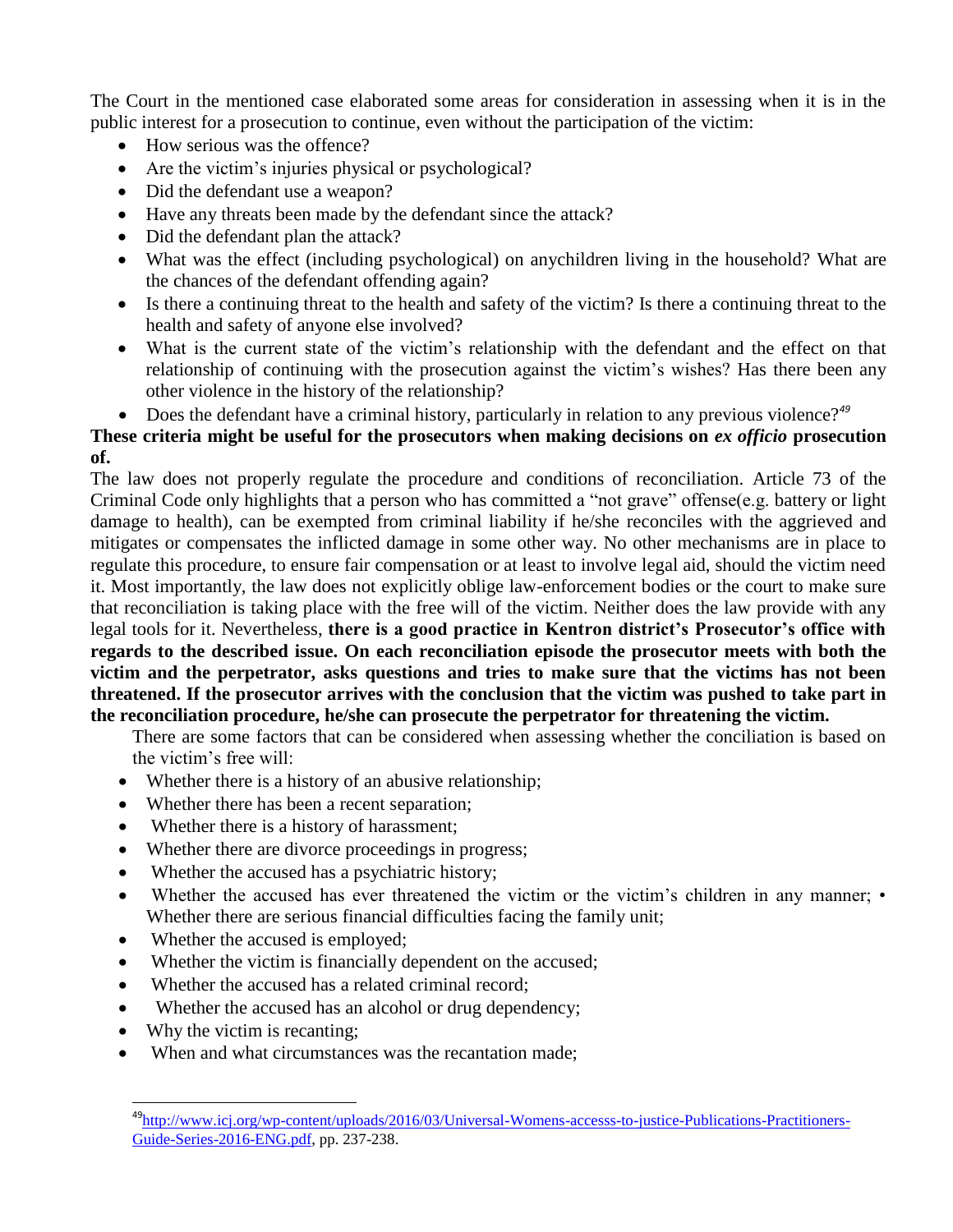- Whether the accused has used, or threatened to use a weapon against the victim and/or her children;
- Whether the accused has access to weapons.<sup>50</sup> *F) Improving access to justice for the victims of domestic violence*

Many international agencies as well as local civil society have constantly introduced proposals of certain reforms to Armenian authorities in order to improve DV victims' access to justice in line with international law and international best practice. What can be done specifically by prosecutors in this respect apart from the suggestions articulated above?

- First of all, **it is necessary to exercise strict control over the initial stage of criminal proceedings** (this obligation of prosecutors is directly enshrined in Article 53§2 (1) of Criminal Procedure Code), particularly in terms of rejecting to initiate criminal proceedings upon the DV victims'complaints and mediation between the perpetrator and the victim.
- Further, **absence of due diligence in investigation of DV cases must not be tolerated**. These cases are seen as 'cases of low importance' by law-enforcement (probably since they are mostly offences of low or medium gravity) and they do not put much effort in investigating them unlessthe victim dies. The statistic shows that most of murdered women had multiply applied to police seeking protection and the tragedies could be prevented had the police shown due diligence.
- **Avoiding delays in GBV cases is highly important**. The victim is often more willing to cooperate immediately after the incident, rather than later, when the abuser may have reasserted control over the victim.<sup>51</sup>Besides, it would decrease the likelihood of additional, potentially more serious crimes.
- In addition, **prosecutors must not allow mild qualification of the crimes in the context of domestic violence**.
- It could be useful to avoid the dependence on solely the victim's statement. Instead **consider whether there is other supportive evidence independent from the victim**.
- **It is important to consider police officers' and medical professionals' in-court testimony** as they are either the first to respond to the crime or closely communicated to the victim and are likely to possess valuable information about the crime.

As regards judges, they are first of all expected to demonstrate gender sensitive approach in the courtroom instead of neutral attitude. Judges may consider the following changes into their day-to-day practice in order to improve access to justice for victims of domestic violence:

- **Prevent irrelevant discussions on women's sexual history and moral characteristics in the courtroom.**Gender stereotypes should not influence the objectiveness of the verdict, and judges should not see women's alleged or actual untruthfulness as a mitigating circumstance for their murder.
- **If the parties reach an agreement during the court trial, judges must be ascertained that it was due to the victim's free will, not because of threats and pressure.**
- It is worth reiterating that the **judges can apply to the Constitutional Court with regards to the provisions that might be contrary to women's constitutional rights.**
- **Judges should provide the victims with the possibility to testify remotely or via communication equipment when this is necessary to protect her privacy, safety and other human rights.**

 50 Preventing and Responding to Domestic Violence, Trainee's Manual for law enforcement and justice sectors in Vietnam, Hanoi 2011, p. 153.

<sup>&</sup>lt;sup>51</sup>[http://www.endvawnow.org/en/articles/1017-incorporate-knowledge-of-gender-based-violence-into-policies-and](http://www.endvawnow.org/en/articles/1017-incorporate-knowledge-of-gender-based-violence-into-policies-and-protocols.html)[protocols.html](http://www.endvawnow.org/en/articles/1017-incorporate-knowledge-of-gender-based-violence-into-policies-and-protocols.html)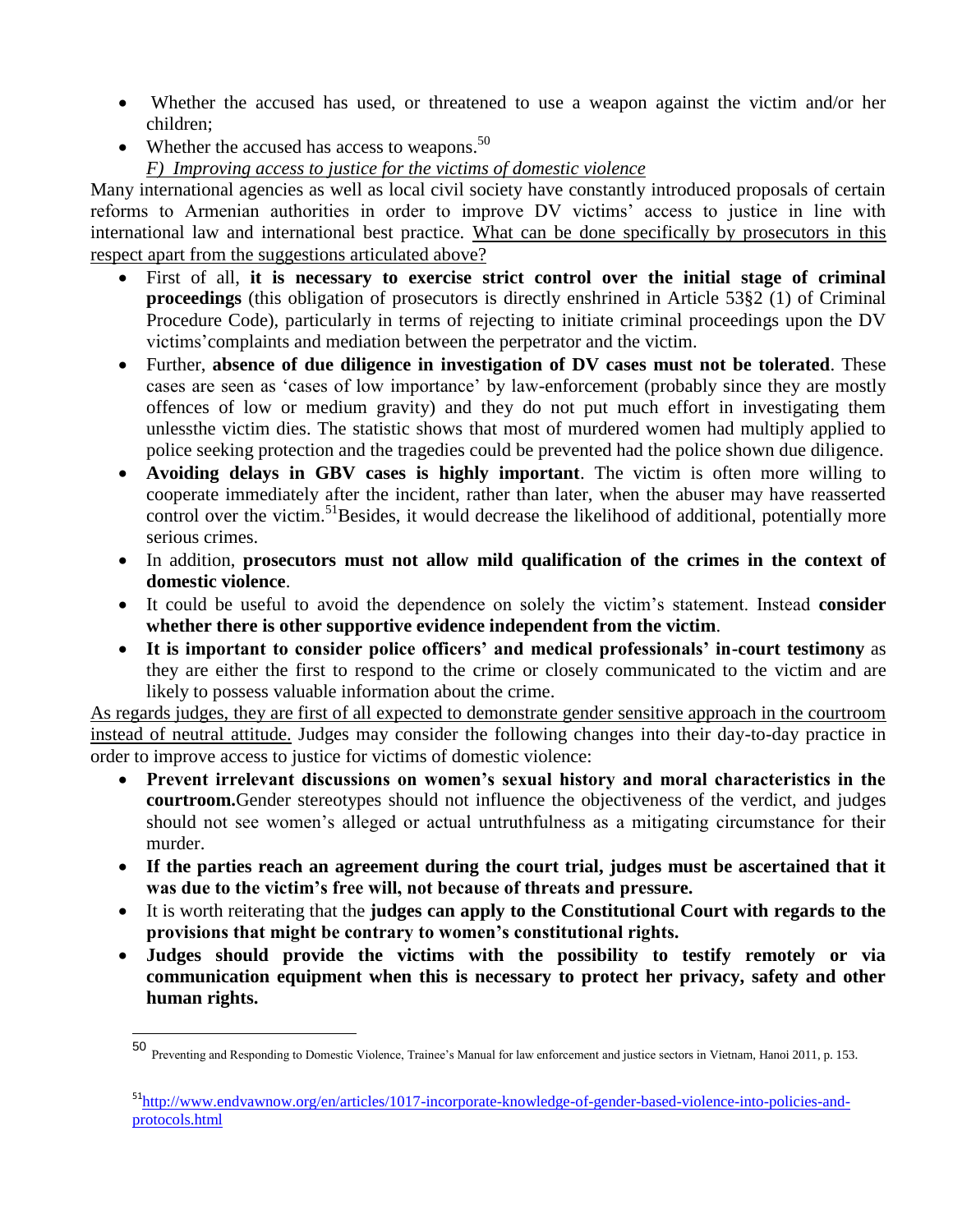- Additionally**, judges should aim for a fair and just decision based on the facts of the case, taking into account abuse from the husband and the safety of the woman.**
- Most importantly, **in order to improve victims' access to justice victims should trust the courts.** This is impossible if the sentences for DV are unjustifiably low and when perpetrators can count on impunity.

#### **2.2.Access to justice of the victims of sexual violence**

Studies have discovered that violence against women is the most common but least punished crime in the world.<sup>52</sup> This finding is probably true also for Armenia. Gender-based violence is one of the most widespread forms of violence in the country. And among the most dangerous and latent forms of genderbased violence is sexual violence. However, there do not seem to be systematic and coherent responses on the part of legal professionals seeking to lower the level of sexual violence and its latency and bring perpetrators to justice. In addition, the relevant legal framework is not perfect as well.

In particular, the Criminal Code criminalises rape, which can be regarded as a gender specific *corpus delicti* considering that only women can be victims of that crime, and accordingly only men can be the subjects. Although the Criminal Code does not explicitly prohibit spousal or intimate partner rape, the mentioned article and others on sexual violence do not contain any exception for marital violence. Therefore, those articles can theoretically be applied in those cases. The main problem with definition of rape with regard to women's access to justice is that the absence of consent is not mentioned as an element of rape. Thus, Article 138 defines rape as follows: "Sexual intercourse of a man with a woman against her will, using violence against the latter or some other person, with threat thereof, or taking advantage of the woman's helpless situation". This formulation presupposes that whenever the victim is not in a helpless situation, she must actively resist or express her unwillingness. However, the recent international developments in this sphere, including the European Convention on Preventing and Combating Violence against Women and Domestic Violence (the Istanbul Convention), highlight absence of expressed will instead of expressed unwillingness on the part of the victim. In other words, an action can be regarded as rape not only when the victim explicitly shows her unwillingness to have a sexual intercourse with the offender, but also when she does not express will to have one.<sup>53</sup>

Turning to the Criminal Procedure Code, it must be stressed at the outset, that the code does not prescribe as a default rule that hearings on sexual violence must be held *in camera*. Should certain conditions be satisfied, in exceptional circumstances upon motion or by own initiative the court may issue a decision on holding *in camera* trial. In any case, the introductory and concluding parts of the judgment must be published which enables those interested to identify the victims. Although the injured party can bring a motion asking that her/his name be masked, the law does not explicitly highlight that opportunity and granting the motion again completely depends on the judge. Practically speaking, the courts grant these motions mostly due to security reasons. The victims of sexual violence are often reluctant to initiate criminal proceedings given the shame and stigmatisation that those crimes cause. For instance, according to the findings of the public opinion poll conducted by Proactive Society, for 21.9% of victims of latent crimes, the reason for not reporting wasbeing embarrassed of the incident and its publicity. Obviously, the vast majority of these crimes were of sexual nature. It seems a good idea in the light of effective access to justice for GBV victims, that those kinds of cases be examined *in camera* as a default rule, unless, due to special circumstances, the court decides otherwise.

<sup>&</sup>lt;sup>52</sup> UNFPA survey, supra n. 30, p. 17, 2007 International Women's Day Fact Sheet on Violence Against Women. International Women's Day 2007**. "**Take action to end impunity for violence against women and girls." Available at: <http://www.un.org/events/women/iwd/2007/factsfigures.shtml>

 $\frac{53}{53}$  For further elaboration see the General Part of this manual.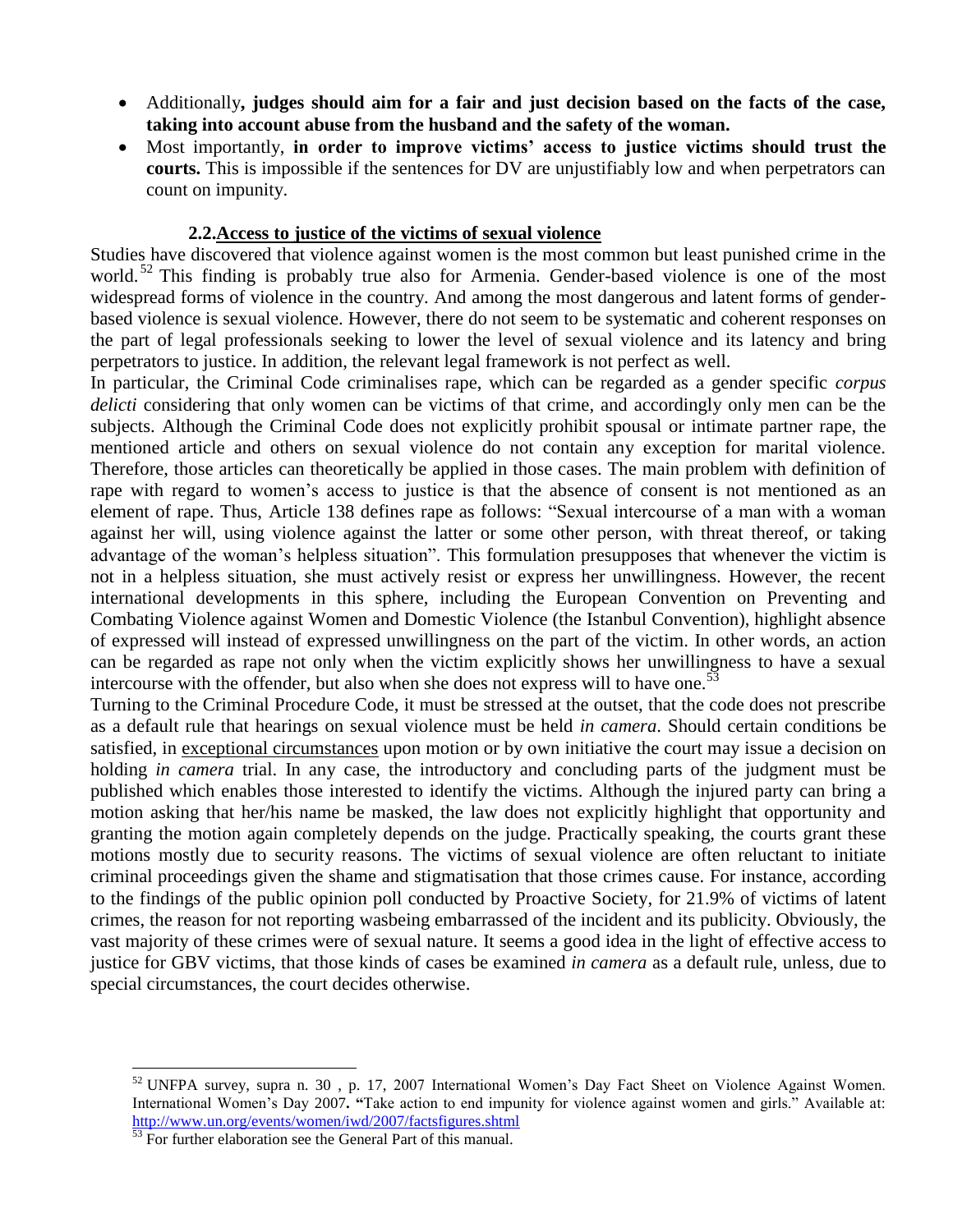*Recommendation*: **In the absence of such a strict rule in the law, it is very important that judges take into consideration the above presented arguments and hold closed hearings in all cases on sexual violence unless there are exceptional circumstances.**

There are vicious practices concerning crimes against one's sexual security and sexual freedom both at the pre-trial stage of the proceedings and court trial. In particular, rape victims who applied to NGOs expressed concern that investigators kept asking irrelevant questions about their sexual life. Moreover, apart from the investigator dealing with their cases, other investigators (all of them-men) could intervene and ask questions. **In this regard, prosecutors can give instructions to the investigators as to how to question vulnerable victims and witnesses in order to ensure respect for their dignity.**<sup>54</sup>

*Recommendation*: First of all, it is important to ensure confidentiality of the interrogation. Secondly, the investigators should not ask questions on the victim's virginity or her past sexual life that are not relevant for the case, Finally, they should not comment on victims' clothes or appearances or make inappropriate jokes. The same suggestions are relevant for the prosecutorial questionings during court hearings. It is very important to treat female victims sensitively. More women will likely report the violence to the authorities if they know they will be treated with respect and dignity.

The same can be said about the courtroom management. In many cases, judges do not prohibit and often ask themselves inappropriate questions resulting in blaming the victim. There are not sufficient safeguards in the law or practical skills on the part of judges to protect women's privacy and dignity during the court hearing.

In fact, 'blaming the victim' is quite common among law-enforcement agencies. One of those examples was brought into public by independent journalistic investigation.<sup>55</sup> In the mentioned case, 3 investigators dropped the case on rape of Hasmik (the name is changed) on the grounds that the victim provoked the sexual act herself, and hence the incident did not contain elements of crime. This decision was overruled by the first instance court of Kentron and Nork-Marash districts and was reiterated again by the investigative body. The decision of the court revealed that the investigation was not objective, and that one of the investigators violated victim's rights in several episodes. Instead of being prosecuted, that investigator was promoted. The second investigator was friends with the suspect. Nevertheless, the decision of investigator on dropping the case was supported by the General Prosecutor's Office which submitted an appeal against the first instance court's decision and won.

Nevertheless, there is a good practice example of dealing with rape cases by the courts. Thus, two police officers were accused with rape of a sex worker and brought to the Armavir first instance court in 2012. During the trial the victim recanted her testimony and said that she agreed to have sex with the defendants by herself. However, the court considered her new testimony as untrustworthy and suspected pressure from the police officers. Eventually, the court found the defendants guilty. **This is a good example for all judges of eliminating impunity for sexual crimes and ensuring justice for the victims.**

<sup>&</sup>lt;sup>54</sup> See more detailed on treating the victims of sexual violence in Annex 1.

<sup>55</sup>[http://hetq.am/arm/news/55090/brnabarutyan-gortsov-tuzhoxy-dimum-e-em-despannerin-hayastani-iravapahneric](http://hetq.am/arm/news/55090/brnabarutyan-gortsov-tuzhoxy-dimum-e-em-despannerin-hayastani-iravapahneric-huysy-ktrelov.html)[huysy-ktrelov.html](http://hetq.am/arm/news/55090/brnabarutyan-gortsov-tuzhoxy-dimum-e-em-despannerin-hayastani-iravapahneric-huysy-ktrelov.html)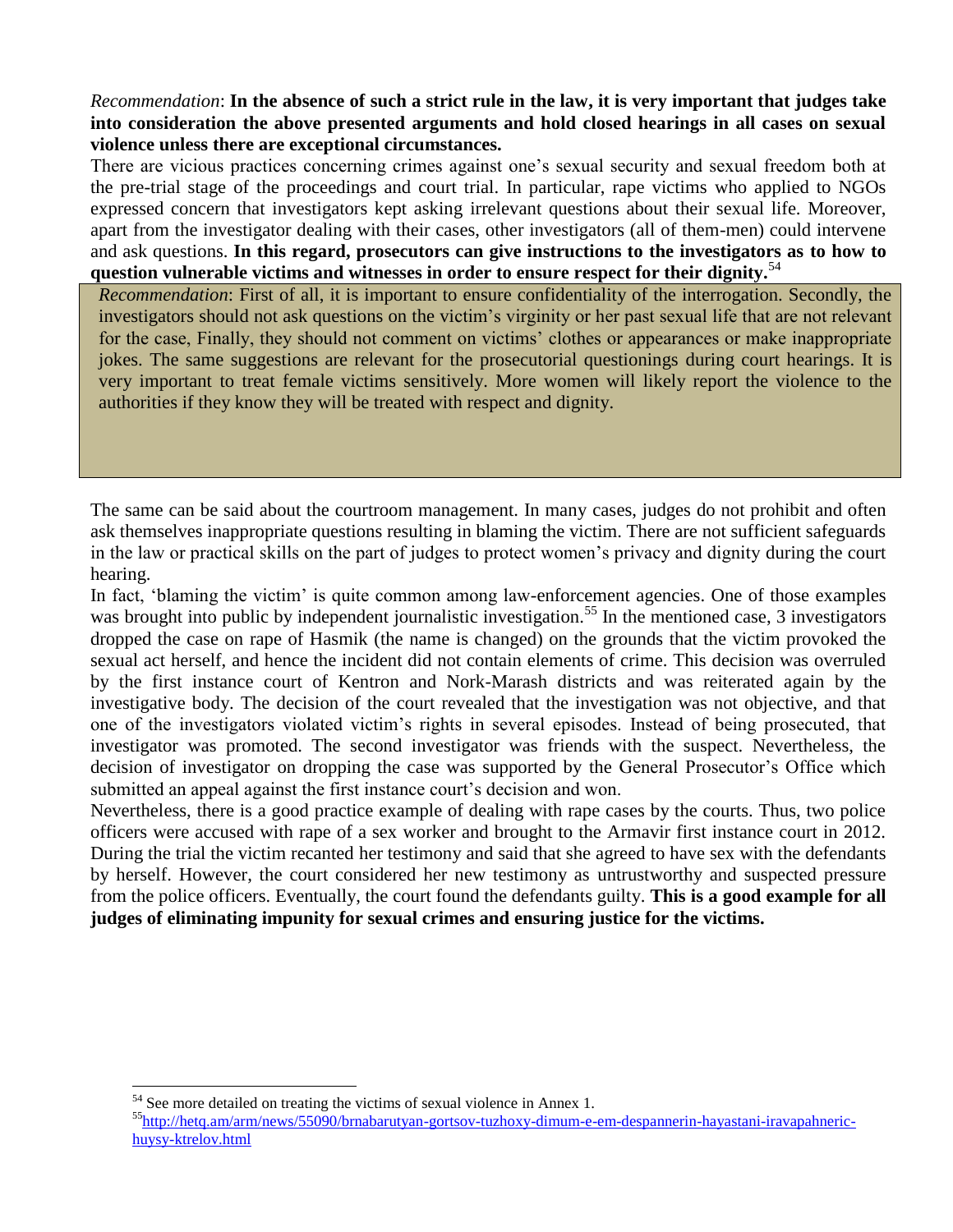#### *Recommendation:* **Improving access to justice of the victims of sexual violence**

When dealing with cases on sexual crimes, it is important for prosecutors and judges:

- to take necessary measures in order to prevent secondary victimisation.
- Exclude attempts to justify violence with previous agreements to engage in sexual contact.
- To request or provide evidence on the victim's consent rather than on the victim's physical resistance. The lack of resistance does not necessarily mean absence of rape, whilst lack of consent does. The latter should be seen as a decisive criterion.
- Eliminate prejudices against sex workers. In many cases involving sex workers, the consent for sexual acts, even those of a violent nature, is taken for granted. The stereotype that sex workers should accept sexual violence compromises justice.

#### **3. BARRIERS TO EQUAL ACCESS OF WOMEN TO JUSTICE IN THE CONTEXT OF CIVIL PROCEEDINGS**

#### 3.1.Women's access to justice in divorce proceedings

Women, especially those subjected to domestic violence, are extremely vulnerable when it comes to divorce. To begin with, if the marriage is not registered, the woman cannot claim half of the property obtained by her husband during *de facto* marriage which she would be granted in registered marriage. Furthermore, quite often Armenian young couples live with the husband's parents in their house in which case neither the woman, nor her children have any rights over that property.

As regards alimony, even if the former husband is obliged by the court to pay it, it does not necessarily mean that the woman and her children will actually receive it. The problem is that many men register their property on their parents or other relatives, and hide their income from the Tax Service. As a result, getting alimony from them is practically impossible. This problem is very widespread and needs an effective solution. Also, many women complain that even though they won the custody suits in the court, they still do not live with their children due to not diligent and indifferent attitude of bailiffs' agency. In such cases bailiffs who fail to properly execute the court decisions can even be prosecuted which would facilitate the prevention of that vicious practice.

The situation with maternal rights after separation is also highly worrisome. In particular, when husbands or partners of women force them to move from the house, problems arise with visiting the children. Most of all, in those cases men do not allow women to see their children. The Family Code or Civil Procedure Code do not provide for any mechanism other than the court's final decision allowing mothers to exercise their maternal rights. However, the court trial may take forever. For instance, in case of A. Gabrielyan she did not see her child for 1 year (when she was forced to leave, the child was 7 months). The first instance court of Shengavit district kept postponing the hearings, *i.a.* on the basis of the judge's vacation. There is *prima facie* maladministration of justice in cases of child custody. Apart from it, the Committees on Custody and Trusteeship do not have authority under law for intervening and suggesting provisional solutions to child-related conflicts until court judgments.

In addition, it is noteworthy that the courts do not take into consideration the violent behavior of fathers in child custody cases unless there is a final court decision on violent acts. Besides, the expectations from women with regard to child-care are higher than those from men. Therefore, courts are stricter with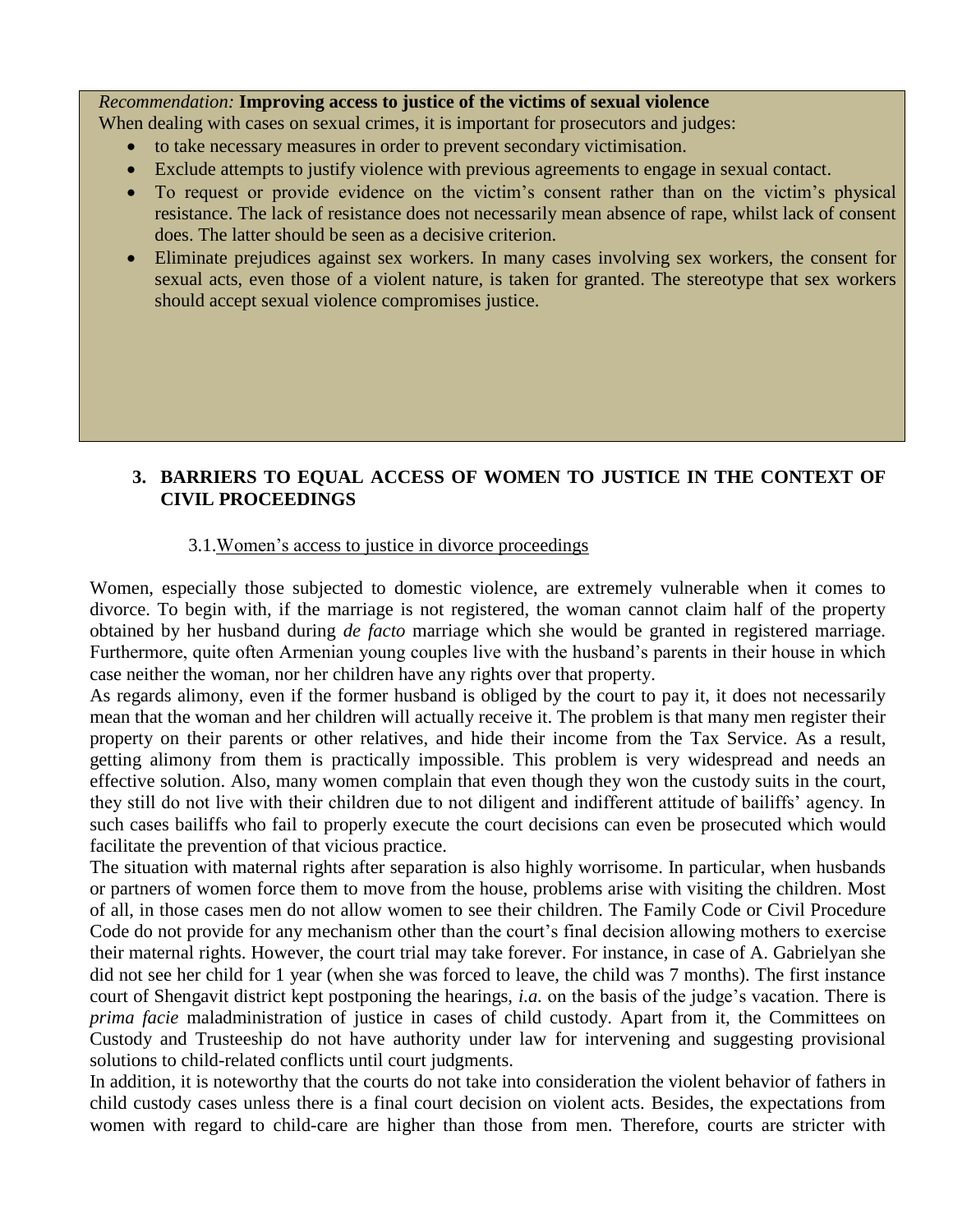women in child custody cases. For instance, women can be deprived of parental rights for actions (for example, not paying alimony, or alcoholism, etc.) that men constantly do with no consequences.

*Recommendation*: It is obvious, that the role of judges in child-custody related cases is to ensure that the matter is dealt with as soon as possible for the best interest of the child. Likewise, the history of domestic violence needs to be taken into consideration when making decisions on custody. **Judges should get rid of the stereotype that the child should maintain contact with his/her father, regardless of the father's violent behavior.**The Istanbul Convention, for instance (Article 31), provides that when making decisions on custody, the DV episodes must be taken into consideration andthe safety of victims of violence, including children, in the context of custody rights, must be ensured. Therefore, judges should give a serious thought to a question whether an abusive husband can be a good father.

In addition, according to the jurisprudence of ECtHR, the failure to duly present and hear the views of the child undermines the procedural fairness of the decision-making process. This also has to be taken into account.<sup>56</sup>

In divorce proceedings it is very widespread among judges to mediate between the parties, and especially to persuade women to 'keep the family'. One of the lawyers told about a case, where a rich businessman's wife filed a divorce case because in her words she had been socially isolated all the time. During the hearing her husband was publicly announcing that she belonged to him anyway, and that no court could separate them. During the break the judge told the woman: "Why do you not appreciate your husband's love? Be smart, do not break the family". After a while, the woman returned to her husband.

*Recommendation*: **In this context, it must be borne in mind that the calling of judges is to exercise justice, be an impartial arbitrator between the parties and evaluate the evidence objectively. It is not up to them to mediate between the parties and persuade them to drop the case, especially in the face of potential domestic violence.**

#### 3.2.Women's access to justice in the context of labor rights

As was discussed above, economic empowerment and economic independence of women have significant role in improving their access to justice. However, cultural and economic backgrounds to accomplish those goals are not strong. Women stay at home to take care of children because the salaries that they can claim cannot cover child-care expenses. 63.9% of unemployed in Armenia are women.<sup>57</sup>

In this context, ensuring equal opportunities for women and men in labor market is highly important. Unfortunately, the situation with women's labor rights in Armenia is far from being satisfactory.

Discriminatory practices in recruitment process are well-known. Job announcements are vivid illustration of women's role in labor market. The vast majority of announcements for secretaries, assistants, receptionists and similar jobs require young/and good-looking women. Manyannouncements, for example for security personnel, require explicitly men. This type of discrimination is quite widespread. Women are seen as good supportive personnel, workers that are punctual and diligent, but lack analytical and leadership skills to occupy managerial positions.<sup>58</sup> In many cases, directors are reluctant to appoint women in leading positions, promote them or spend recourses on increasing their qualification because they are concerned that women will get married, have children and take maternal leave.

This assumption is simply a stereotype. There are a number of successful businesses run by intelligent, hardworking and ambitious women. Some of them (for instance, FainaHarutyunyan running Faina

<sup>56</sup>*N.TS. AND OTHERS v. GEORGIA,* Application no. 71776/12, 02.02.2016.

<sup>57</sup>Round table, supra n. 9.

<sup>&</sup>lt;sup>58</sup>From the interview with the Head of Gender Studies and Leadership of YSU, Gohar Shahbazyan, 08.06.2016.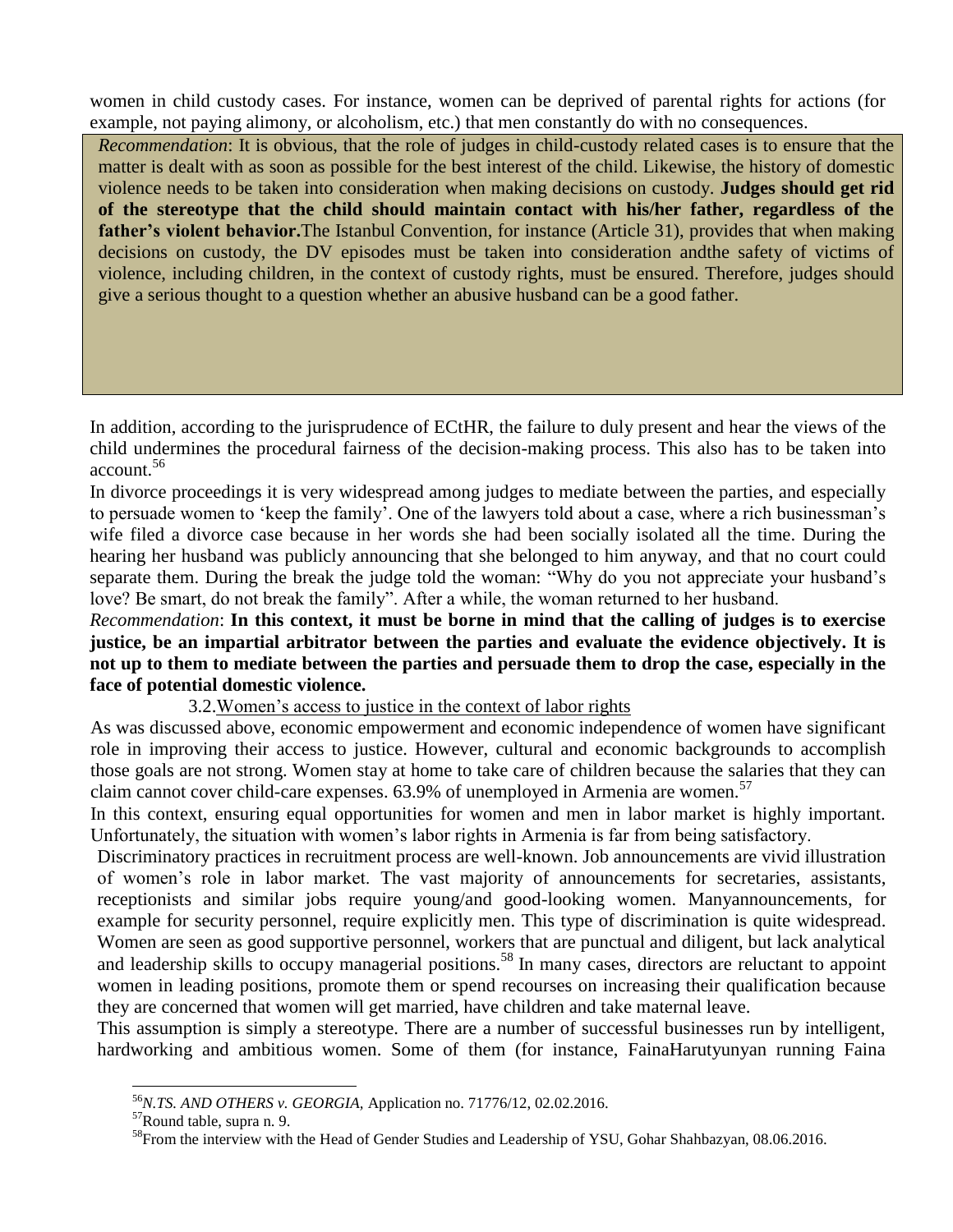Design, NarineIsahakyan, the Director of theEducational Centre Inchuik, AlinMasrlyan, the owner of the famous shop Aleppo and others) were granted the Prime Minister's prize of The Best Woman Entrepreneur in 2015.

Armenia has one of the worst indexes of gender pay gap in Eastern Europe and Central Asia. One cannot find the reason for this substantial inequality in the law. Article 3 of RoA Labor Code highlights equality of the rights and opportunities of workers as a principle of labor legislation. The reason of substantial inequality is deeply-rooted in the stereotypes and traditional roles of women and men.

Sociological studies show that women in majority of cases do not mind to accomplish tasks that are not officially theirs, not even being paid for additional job, whereas men do. In addition, quite often a woman occupying a lower position than a man carries out exactly the same kind of duties without being paid equally.

There is no well-established case-law on gender discrimination in Armenia. Lack of anti-discrimination law means that one is always obliged to prove how, for instance, discriminatory job announcements directly affect his/her rights which is quite difficult to do if one does not want to apply for that job but simply is insulted by discrimination.

*Recommendation*: In such cases,**judges are encouraged to examine those suits in the context of insult** (if the plaintiff asks for it of course) and demonstrate gender-sensitive approach to those suits.

In addition, the widespread discriminatory practices that damage women's rights and legitimate interests can be prevented *inter alia* by **prosecuting the perpetrators under Article 143 of the Criminal Code for breaching the equality of humans and citizens.**

### **4. PRACTICAL TOOLS**

#### **Problem question 1.**

Mr. A.G. is accused with infliction of grave damage to his wife's health. In the course of the investigation he explained that his wife S.D. was cheating on him. He always suspected that she lacked morals but when he found proof of his suspicions (saw an sms on his wife's phone from her boyfriend) he got extremely angry and could no longer control himself. It was in the night when he saw the message and woke up the victim. They started to dispute and moved to the kitchen where Mr A.G. took a knife and wounded the victim 12 times. S.D.'s two minor daughters came to the kitchen in the middle of the fight and told A.G. that they were going to call the police. After he wounded the victim, A.G. escaped.

In the pre-trial stage of the proceedings a forensic examination was carried out according to which the defendant was not in a state of insanity while wounding his wife. However, the second examination appointed by the investigator, showed otherwise. Eventually, according to the third forensic examination conducted during the court proceedings, the possibility that the defendant was in a state of insanity at the moment of the criminal episode, was high.

*Question 1*. *Questioning of the victim by the prosecutor during the trial.*

*Question 2*. *What is the qualification of this crime?*

*Question 3*. *What arguments should the prosecutor highlight for the qualification of the crime and what arguments should the judge base his/her judgment on?*

*Question 4*. *What punishment should the prosecutor request and what punishment should the judge appoint (with relevant substantiation) ?*

#### **Problem Question 2.**

K. Z., a 14 years old woman of Yazidi origin is married to Mr M.O. The marriage was of religious nature and was not legally registered. In a year, K. Z. went to a hospital seeking medical help with pregnancy. The hospital informed the law-enforcement agencies about it. Shortly, criminal proceedings were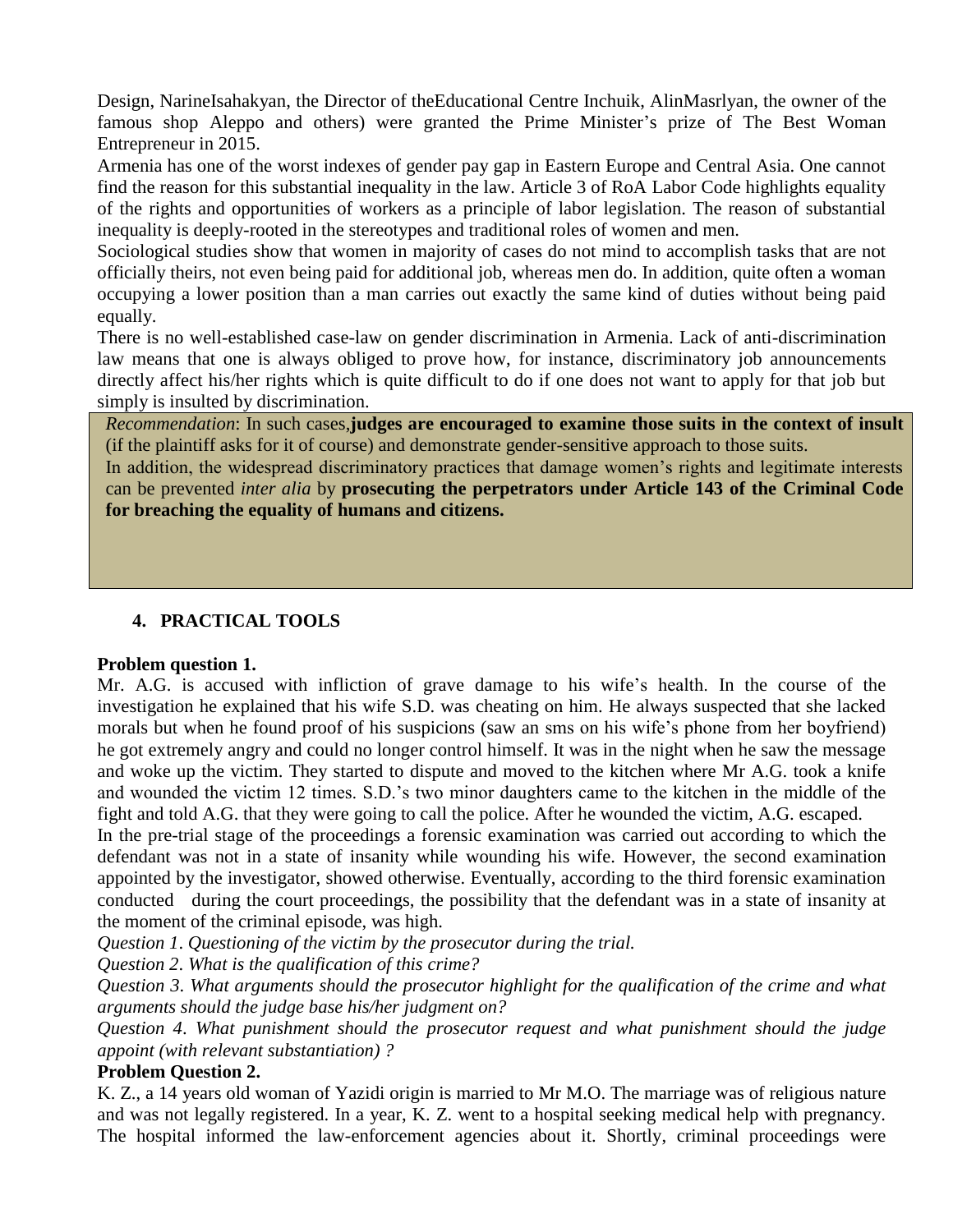initiated against M.O. under Article 141 of RoA Criminal Code. In the course of investigation Yazidi activists were organising demonstrations in front of the General Prosecutor's Office demanding to close the proceedings and respect their national traditions.

At the court hearing the prosecutor requested that Article 70 of the Criminal Code, namely conditional release, be applied in this case. The prosecutor mentioned, as supportive arguments, that early marriages are widespread in Yazidi community and are part of their national identity. Besides, the prosecutor underlined that application of conditional release was common for that type of cases. In addition, the victim requested to stop prosecution against the defendant since he was the breadwinner of the family and without him their family would experience an economic collapse.

*Question 1*. How would you act in a capacity of the judge?

*Question 2*. In your opinion, which decision of the judge would violate any of the principles of Criminal Code and International Human Rights Law?

#### **Problem Question 3.**

S.B., a former sex worker, filed a complaint of rape. She argued that the suspect, D.N., was a police officer that had once fined her for providing sex services. He ran into her in the night and offered to spend time together, but S.B. refused as she decided to start a new life and was no longer working in that sphere. D.N. did not take her words seriously, thought that she was playing some kind of game and raped her. Shortly S.B. stopped the resistance. Afterwards he gave S.B. money.

The investigator dealing with her case told her: "What do you want from the man if he gave you your money? You should have got used to it. Do you expect to be treated like a queen after all?". Eventually, the investigator refused to initiate criminal proceedings on the grounds of D.N.'s explanation that he believed that S.B. did not mind to have a sexual intercourse with him since he knew she was a sex worker. He thought that her unwillingness was like a game, and he was not realizing that he was raping her, especially because she stopped resistance shortly. Otherwise he would never use force.

S.B. challenged the investigator's decision to the prosecutor.

*For prosecutors: What would you do in a capacity of the prosecutor examining the complaint? What arguments would you rely on?*

*For judges it continues*: The prosecutor apologised for the way S.B. was treated by the investigator but upheld his decision. The reasoning was the absence of fault on the part of D.N. and absence of evidence of S.B.'s resistance. He agreed with the investigator that D.N. could have a reasonable assumption that S.B. actually was not against that sexual act considering that she used to provide sex services and did not actively resist. The prosecutor's decision was challenged and is now examined by the court.

*Question 1*. *The judge is questioning the victim and the court to rule on whether the criminal proceedings should be initiated.*

*Question 2*. How would you act in a capacity of the judge? What arguments would you consider?

#### **Problem question 4.**

Mrs. V.H. files a case against her husband Mr. G.H. for a battery. She underlines that he had been abusing her for years but she did not want to report about the violence because of their kids. In the course of the investigation (G.H. was accused with Article 118 of CC) the accused kept threatening the victim. The investigator warned him and mentioned about it in the protocol. After some time, the victim dropped the case.

In several months the victim reports about another episode of abuse. Criminal proceedings were initiated under Article 117 of CC this time for infliction of light damage to one's health. The accused kept threatening the victim and attempted to take the kids away from her. The investigator reported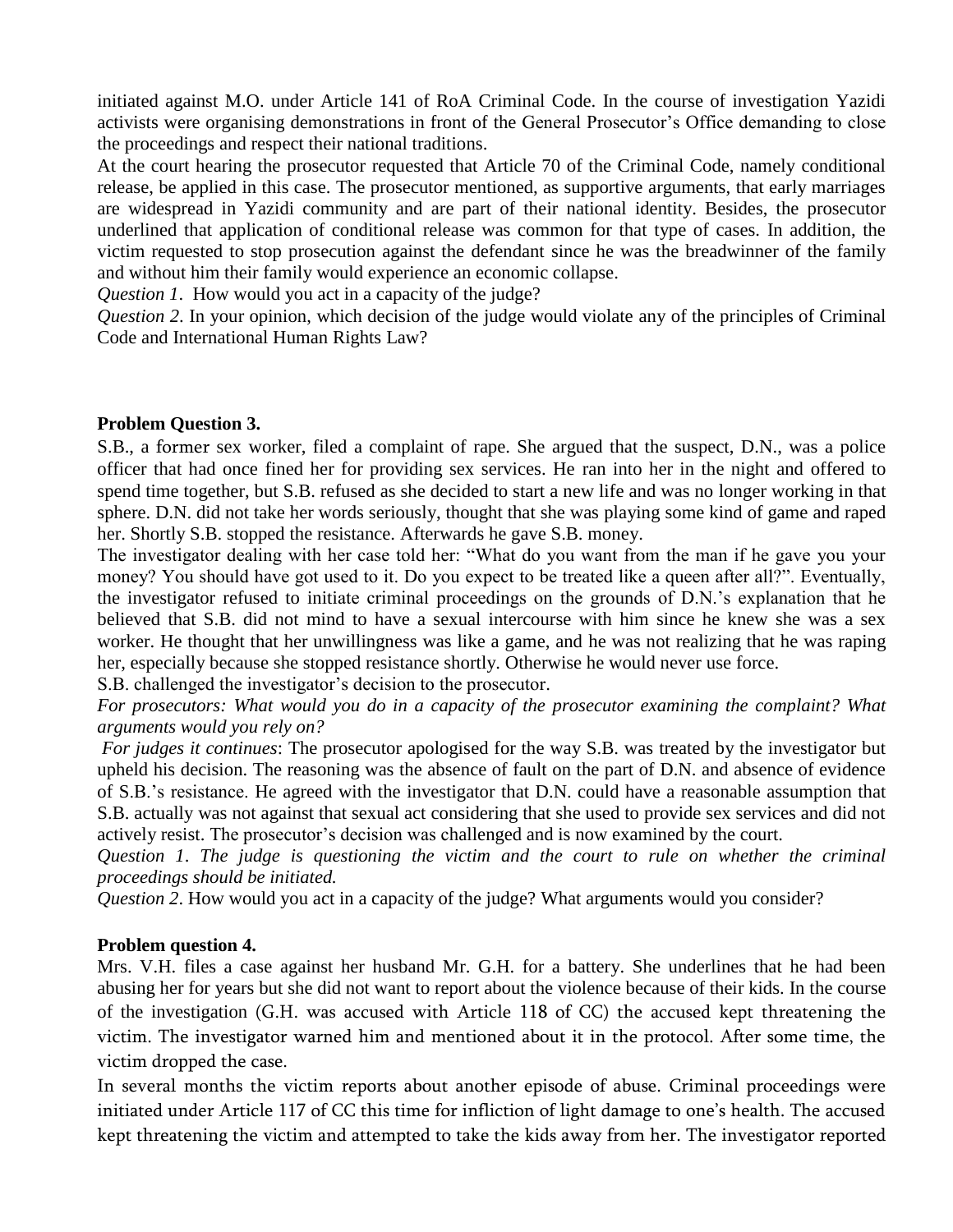about this to the prosecutor who instructed him to call G.H. to order. Eventually, the victim drops the case for the second time. The investigator eliminates the proceedings since the offence prescribed under Article 117 was a private prosecution case. Question: Your actions as a prosecutor.

## **5 . BIBLIOGRAPHY**

- 1. Asian Development Bank, Country Gender Assessment, available at: [http://www.adb.org/sites/default/files/institutional-document/162152/arm-country-gender](http://www.adb.org/sites/default/files/institutional-document/162152/arm-country-gender-assessment.pdf)[assessment.pdf](http://www.adb.org/sites/default/files/institutional-document/162152/arm-country-gender-assessment.pdf)
- 2. Organization for Security and Cooperation in Europe, ["Country Visit: Armenia, Report of the](http://www.osce.org/cio/110334?download=true)  [Special Representative of the OSCE Chairperson-in-Office on Gender Issues, June Zeitlin"](http://www.osce.org/cio/110334?download=true).
- 3. U.S. Department of State, Bureau of Democracy, Human Rights and Labor, [Country Reports on](http://www.state.gov/documents/organization/220461.pdf)  [Human Rights Practices for 2013: Armenia.](http://www.state.gov/documents/organization/220461.pdf)
- 4. Gohar Shahnazaryan, Women's Political Participation in Armenia: Institutional and Cultural Factors, available at: [http://www.css.ethz.ch/content/dam/ethz/special-interest/gess/cis/center](http://www.css.ethz.ch/content/dam/ethz/special-interest/gess/cis/center-for-securities-studies/pdfs/CAD-71-9-13.pdf)[for-securities-studies/pdfs/CAD-71-9-13.pdf](http://www.css.ethz.ch/content/dam/ethz/special-interest/gess/cis/center-for-securities-studies/pdfs/CAD-71-9-13.pdf)
- 5. <http://daccess-ddsny.un.org/doc/UNDOC/GEN/N09/229/31/PDF/N0922931.pdf?OpenElement> Consideration of reports submitted by States parties under article 18 of the Convention, Fifth and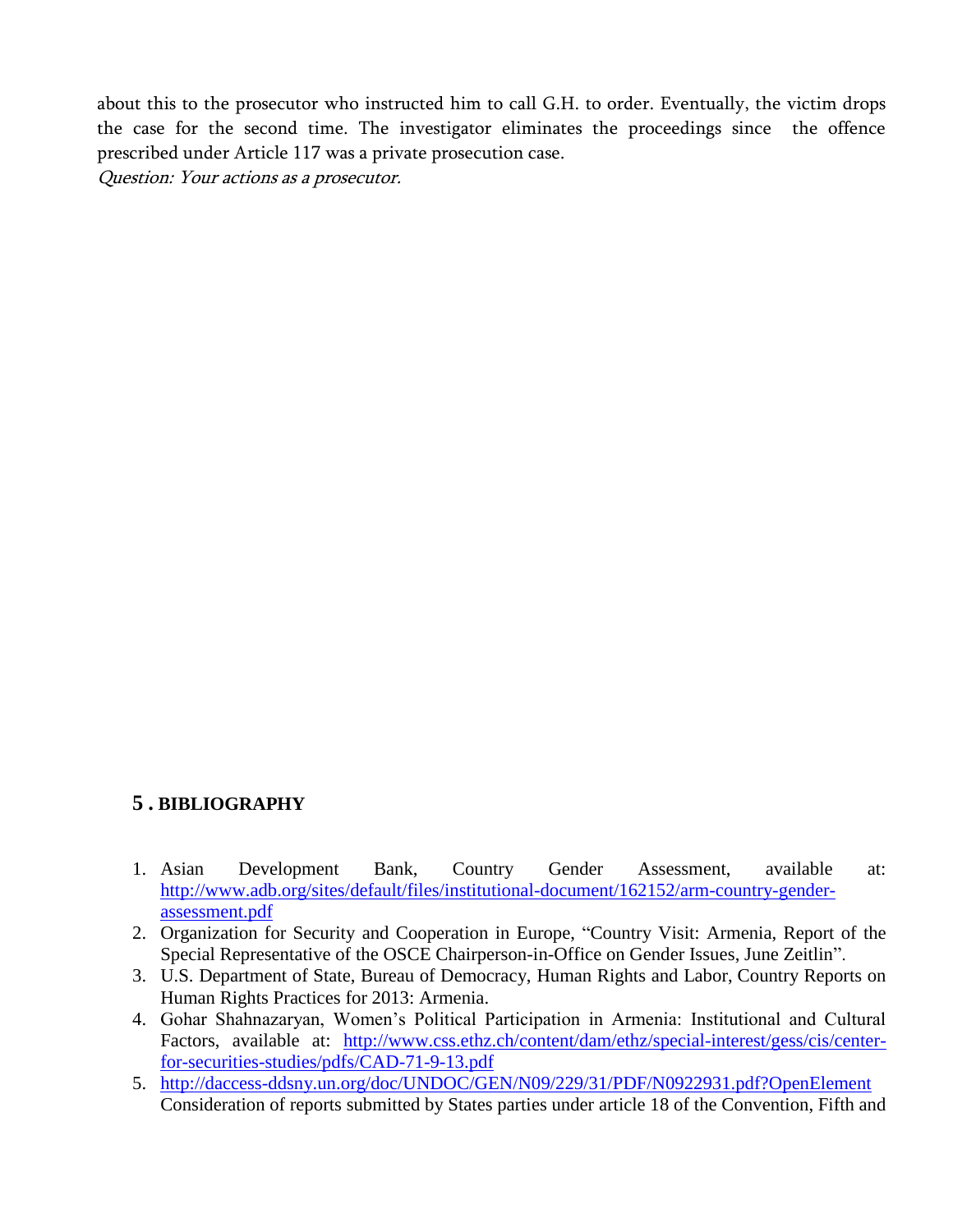sixth periodic reports of States parties due in 2013: Armenia, available at[:http://www.refworld.org/publisher,CEDAW,,ARM,56e7d3a64,0.html](http://www.refworld.org/publisher,CEDAW,,ARM,56e7d3a64,0.html)

- 6. Barriers, Remedies and Good practices for Women's access to Justice in Armenia in the report by GayaneMakaryan, and available by GayaneMakaryan, at[:https://rm.coe.int/CoERMPublicCommonSearchServices/DisplayDCTMContent?documentId](https://rm.coe.int/CoERMPublicCommonSearchServices/DisplayDCTMContent?documentId=09000016806b0f41) [=09000016806b0f41](https://rm.coe.int/CoERMPublicCommonSearchServices/DisplayDCTMContent?documentId=09000016806b0f41)
- 7. AghasiTadevosyan, Gender Inequality and Everyday Practices: Problems and Challenges, "Gender Issues in Contemporary Armenia: From Research to Politics", Yerevan, 2016.
- 8. Proactive Society NGO, Analysis of the Survey on Domestic Violence in Armenia, conducted with the commission of OSCE, 2011, available at: <http://www.osce.org/yerevan/88229?download=true>
- 9. Eliminating judicial stereotyping: Equal access to justice for women in gender-based violence cases, Simone Cusack, Submitted to the Office of the High Commissioner for Human Rights, 9 June 2014.
- 10. UNFPA Report on Nationwide Survey on Domestic Violence in Armenia, 2011,within the framework of UNFPA/Armenia "Combating Gender-Based Violence in the South Caucasus" (UNFPA CGBV) project.
- 11. "Femicide: A silent epidemic", 2016 by Coalition to Stop Violence against Women, available at: [http://coalitionagainstviolence.org/wp](http://coalitionagainstviolence.org/wp-content/uploads/2016/05/Femicide_Report_ENG.pdf?be05b6)[content/uploads/2016/05/Femicide\\_Report\\_ENG.pdf?be05b6](http://coalitionagainstviolence.org/wp-content/uploads/2016/05/Femicide_Report_ENG.pdf?be05b6)
- 12. 2007 International Women's Day Fact Sheet on Violence Against Women. International Women's Day 2007**. "**Take action to end impunity for violence against women and girls." Available at:<http://www.un.org/events/women/iwd/2007/factsfigures.shtml>
- 13. Preventing and Responding to Domestic Violence, Trainee's Manual for law enforcement and justice sectors in Vietnam, Hanoi 2011.
- 14. ԳՀԱԿ, Հայաստանիգենդերայինբարոմետր, Երևան, 2015:
- 15. Համընդհանուրպարբերականգնահատմանհամարշահագրգիռանձանցտրամադրած տեղեկություններիամփոփագիրը, Մարդուիրավունքներիխորհուրդ, 7 նոյեմբեր 2014.
- 16. ՓԻՆՔ-իմարդուիրավունքներիվիճակիվերաբերյալ 2014թ. տարեկան զեկույց, available at: [http://www.pinkarmenia.org/publication/2014lgbtsitrep\\_hy.pdf](http://www.pinkarmenia.org/publication/2014lgbtsitrep_hy.pdf)

## **ECtHR cases**

- 1. N.TS. andothers v. Georgia*,* Application no. 71776/12, 02.02.2016.
- 2. Opuz v. Turkey, Application no. 33401/02, 9.06.2009.
- 3. Minasyan v. Armenia, Application no. 44837/08, 8.04.2016.
- 4. Sefilyan v Armenia, Application no. 22491, 02.01.2013.
- 5. Poghosyan and Baghdasaryan v. Armenia, Application no. 22999/06, 12.07.2012.

## **Webpages and useful links**

- 1. <http://reports.weforum.org/global-gender-gap-report-2015/rankings/>
- 2. <http://www.media-center.am/hy/1443715499>
- 3. <http://www.media-center.am/hy/1399904618>
- 4. [http://hetq.am/arm/news/55090/brnabarutyan-gortsov-tuzhoxy-dimum-e-em-despannerin](http://hetq.am/arm/news/55090/brnabarutyan-gortsov-tuzhoxy-dimum-e-em-despannerin-hayastani-iravapahneric-huysy-ktrelov.html)[hayastani-iravapahneric-huysy-ktrelov.html](http://hetq.am/arm/news/55090/brnabarutyan-gortsov-tuzhoxy-dimum-e-em-despannerin-hayastani-iravapahneric-huysy-ktrelov.html)
- 5. <http://www.gov.am/am/structure/>
- 6. [http://www.un.am/up/file/Gender-Concept-Paper\\_Engl\\_2010.pdf](http://www.un.am/up/file/Gender-Concept-Paper_Engl_2010.pdf)
- 7. [http://www.un.am/up/file/2011-2015\\_Gender%20Policy\\_NAP-Eng.pdf](http://www.un.am/up/file/2011-2015_Gender%20Policy_NAP-Eng.pdf)
- 8. <http://www.gov.am/am/councils/>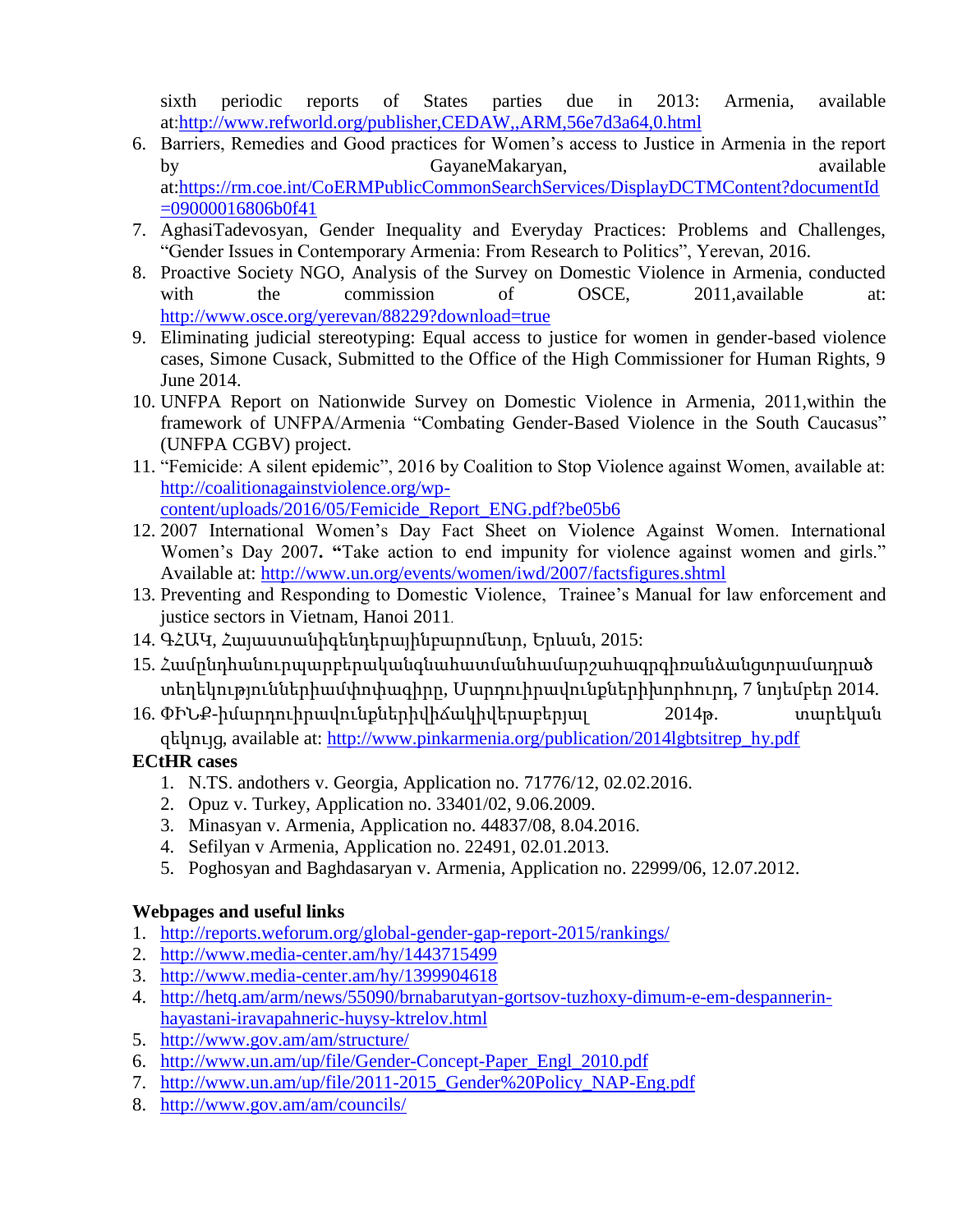- 9. [http://www.gov.am/u\\_files/file/kananc-xorh/Ynddem%20brnutyan%202011-](http://www.gov.am/u_files/file/kananc-xorh/Ynddem%20brnutyan%202011-2015%20programm(1).pdf) [2015%20programm\(1\).pdf](http://www.gov.am/u_files/file/kananc-xorh/Ynddem%20brnutyan%202011-2015%20programm(1).pdf)
- 10. [http://www.icj.org/wp-content/uploads/2016/03/Universal-Womens-accesss-to-justice-](http://www.icj.org/wp-content/uploads/2016/03/Universal-Womens-accesss-to-justice-Publications-Practitioners-Guide-Series-2016-ENG.pdf)[Publications-Practitioners-Guide-Series-2016-ENG.pdf](http://www.icj.org/wp-content/uploads/2016/03/Universal-Womens-accesss-to-justice-Publications-Practitioners-Guide-Series-2016-ENG.pdf)
- 11. [http://www.endvawnow.org/en/articles/1017-incorporate-knowledge-of-gender-based-violence](http://www.endvawnow.org/en/articles/1017-incorporate-knowledge-of-gender-based-violence-into-policies-and-protocols.html)[into-policies-and-protocols.html](http://www.endvawnow.org/en/articles/1017-incorporate-knowledge-of-gender-based-violence-into-policies-and-protocols.html)

#### **ANNEX 1 - RECOMMENDATIONS**

**Recommendations for the prosecutor's office: Preparing a case file on domestic violence<sup>59</sup>**

To prepare a thorough case file on domestic violence for the court's evaluation, it is recommended that prosecutors include the following information (in addition to mandatory information taken during the initial questioning of a suspect and in accordance with the Criminal Procedure Code).

- Duration of the relationship between the perpetrator and the victim, and the existence of a history of abuse/violence.
- Isolation. Does the victim have family or friends? Does she live with the perpetrator's family or alone? Does she have access to public transport?

• Location where the violence takes place. Is it an urban or a rural area? Does the victim have any possibility – given the area where the violence takes place – to report it to the police, a social work centre, a doctor or friends?

- Does the victim have access to money (e.g. does she have her own source of income)?
- Does the suspect have access to or possess weapons?
- Use of alcohol/drugs by the suspect.

 $\overline{a}$ 

• In case of injuries inflicted on the victim, did she see a doctor and does she have any photographs and/or medical documents? If she has medical documents, the prosecutor is encouraged to include them in the case file and conduct an assessment of bodily and/or mental injuries detailed in the documents if domestic violence took place in the past; if the offence is "recent", an expert examination of the victim is recommended.

• Written statements of questioned witnesses who may have evidence about the specific offence of domestic violence.

• Official records from a social work centre. These centres may be in a position to offer detailed information about the potential history of domestic violence, repeated violence, placing the victim in a safe house, etc., given their possible involvement in the case.

• Victim's previous visits to a family doctor. Family doctors may be in a position to know the history of a victim's injuries, which may point to ongoing violence and abuse.

#### **Recommendations for investigators in cases of sexual abuse<sup>60</sup>**

• Treat the victim with special sensitivity when interviewing her/him, and pay due regard to her/his privacy;

• calmly approach the victims and recognise the impact of trauma and how this may affect their behaviour (people react differently to trauma, e.g. a lack of emotion or the presence of emotion is not an indicator of the legitimacy of an assault);

• of possible, ask the victim whether she/he wants a psychologist to attend the interview, in order to support the victim;

• ask the victim to describe the sexual assault and specify as many details as possible;

<sup>59</sup>Judicial Benchbook: Considerations for Domestic Violence Case Evaluation in Bosnia and Herzegovina, Sarajevo 2014.

<sup>&</sup>lt;sup>60</sup>Practice Guide: Domestic Violence. Addendum to the Judicial Benchbook: Considerations for Domestic Violence Case Evaluation in Bosnia and Herzegovina, Sarajevo, 2016.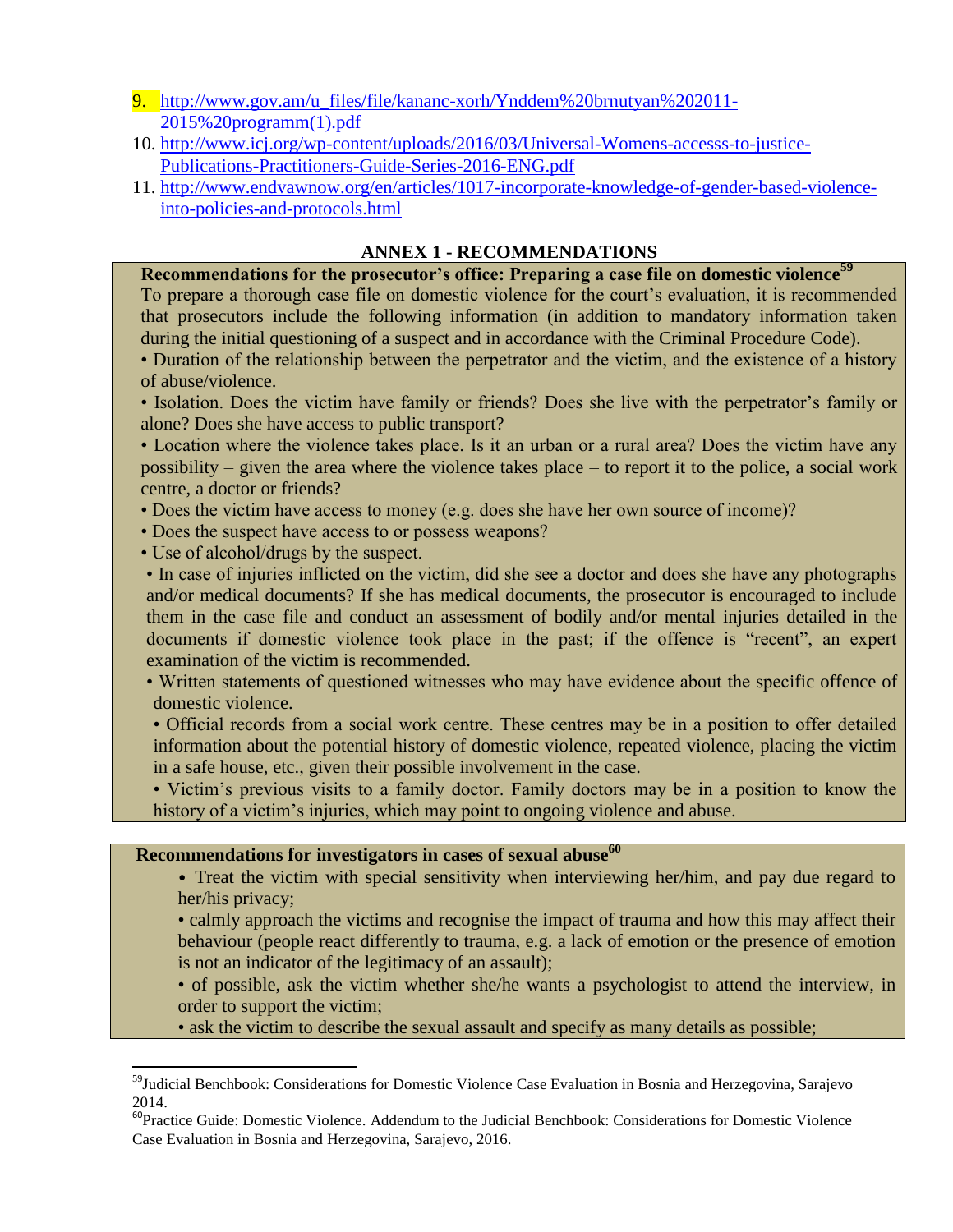• document all information obtained from the victim (use the victim's exact words and place thosewords in quotations; do not sanitise or "clean-up" the language used by the victim);

• document the victim's fear and record all reactions of the victim aimed at defending herself/ himself or escaping;

• ask the victims if they told anyone about the sexual assault, e.g. a close person who could confirm the victim's statement;

- collect medical evidence of the victim's physical injuries;
- document physical evidence;
- take photographs of the victim's visible injuries;
- obtain a statement from the suspect.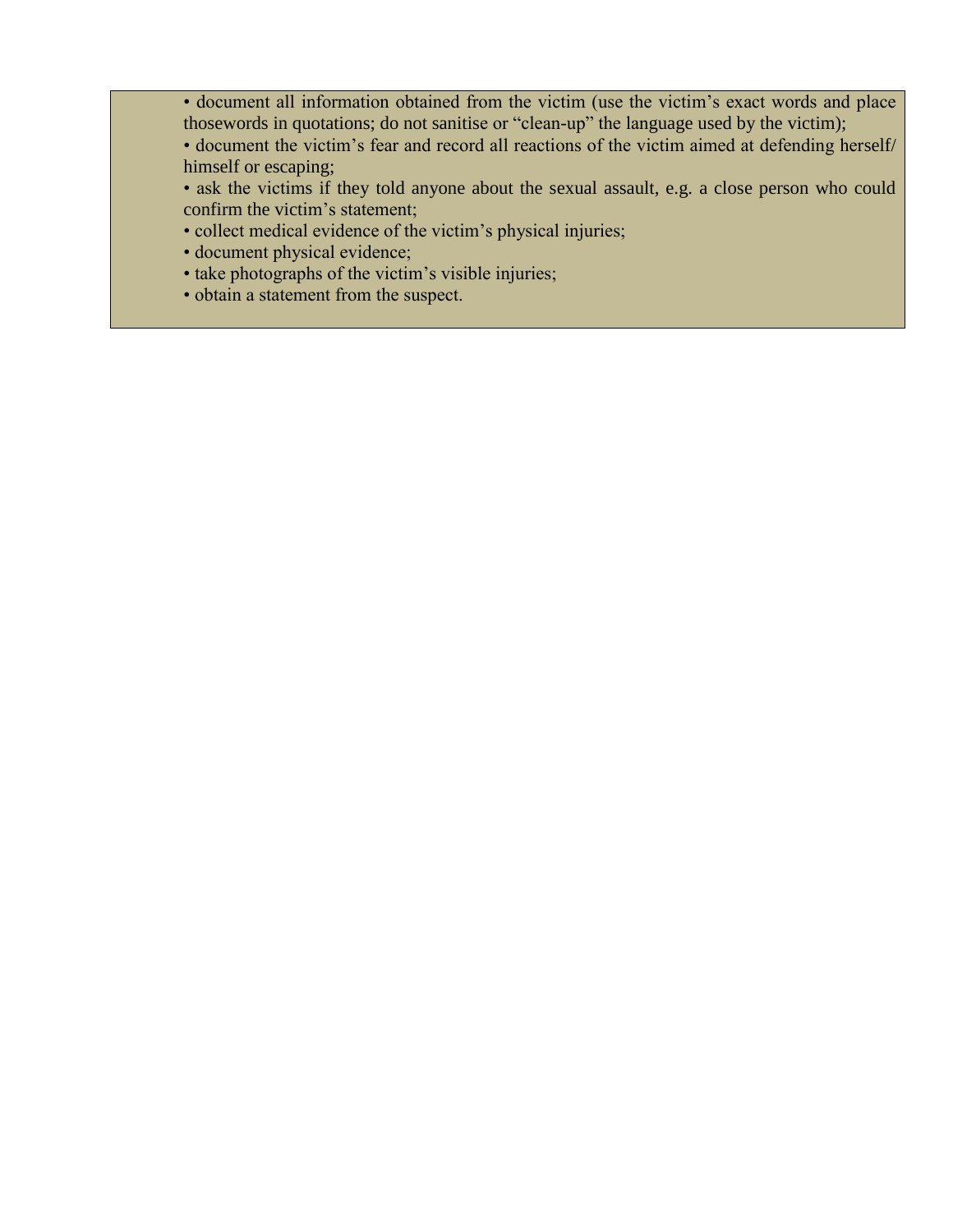# **ANNEX II –AGENDA FOR TRAINING Programmatic Cooperation Framework for** Armenia, Azerbaijan, Georgia, Republic of Moldova, Ukraine and Belarus

Funded by the European Union and the Council of Europe





**CONSEIL DE L'EUROPE** 

Implemented by the Council of Europe

**Project "Improving Women's Access to Justice in the Six Eastern Partnership Countries"**



## **TRAINING SEMINAR "ENSURING EQUAL ACCESS OF WOMEN TO JUSTICE THROUGH THE PRACTICE OF JUDGES AND PROSECUTORS" for judges and prosecutors 17-18 June 2017**

**AGENDA**

**Aghveran, Armenia** *Co-organised by the ACADEMY OF JUSTICE OF THE REPUBLIC OF ARMENIA with the COUNCIL OF EUROPE*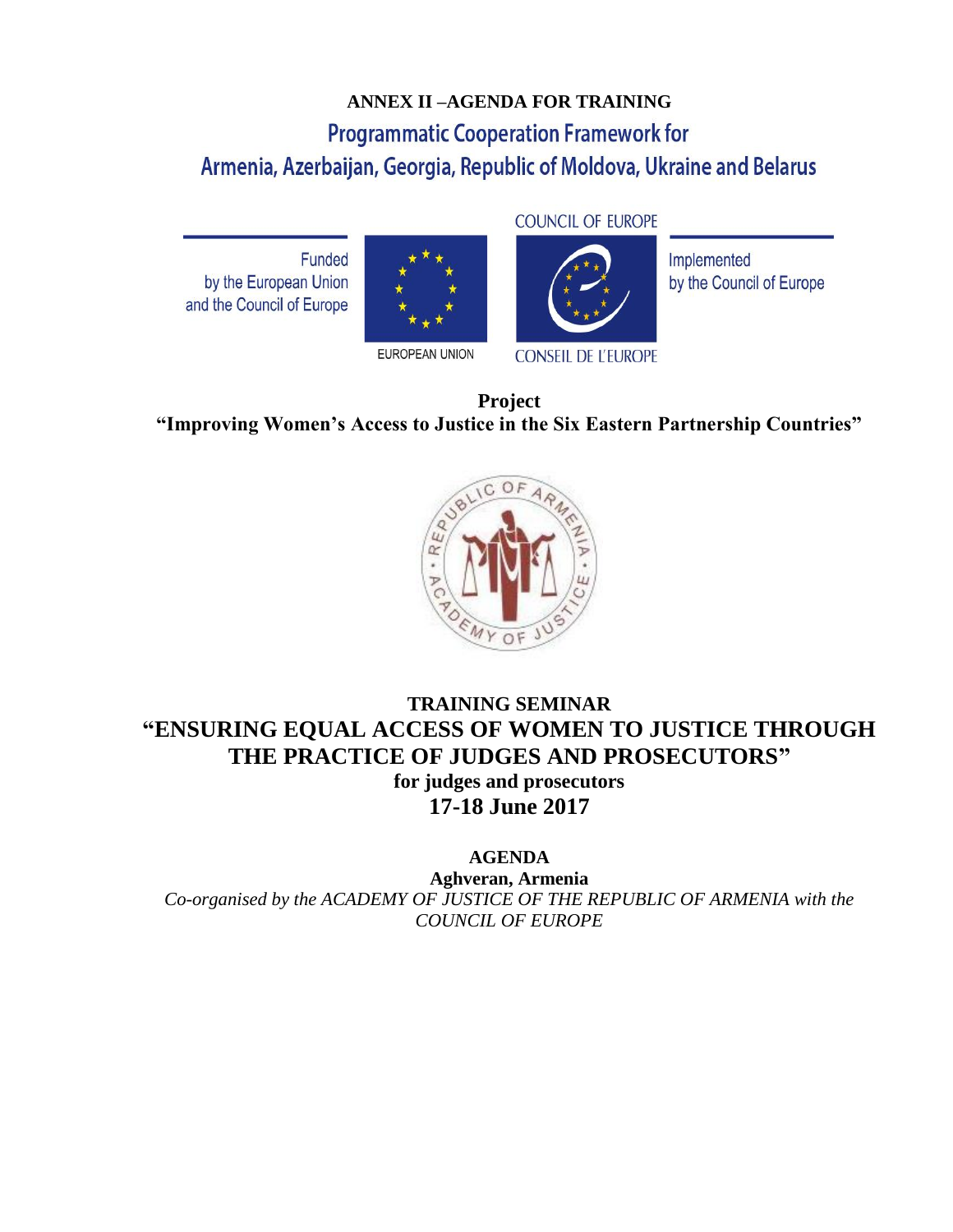**DAY I 17 June 2017**

| $9:00-9:15$   | <b>Registration of the participants</b>                                                                                                                                                                                                                  |
|---------------|----------------------------------------------------------------------------------------------------------------------------------------------------------------------------------------------------------------------------------------------------------|
| $9:15-9:45$   | <b>Opening</b> by Council of Europe and the Academy of Justice of Armenia:<br>introduction of the trainers, training manual and the objectives of the                                                                                                    |
| 9:45-10:30    | training                                                                                                                                                                                                                                                 |
|               | Ice-breaker: introduction of the trainees and their expectations from the<br>training                                                                                                                                                                    |
| $10:30-11:15$ | Introduction: the current state of gender equality and main obstacles to<br>women's access to justice in Armenia, mapping the issues to be discussed                                                                                                     |
| $11:15-11:30$ | during the training                                                                                                                                                                                                                                      |
| 11:30-12:00   | <b>Coffee break</b>                                                                                                                                                                                                                                      |
|               | <b>Council of Europe Convention on Combating and Preventing Violence</b>                                                                                                                                                                                 |
| 12:00-13:00   | against Women and Domestic Violence: Istanbul Convention as a                                                                                                                                                                                            |
|               | Standard on Women's Access to Justice                                                                                                                                                                                                                    |
|               | <b>Judicial gender stereotyping</b> and the case-law of the European Court of<br>Human Rights                                                                                                                                                            |
| 13:00-14:00   | Lunch                                                                                                                                                                                                                                                    |
| 14:00-15:00   | Access to justice of victims of domestic violence: main challenges for<br>domestic violence victims to access to justice, common shortcomings in the<br>judicial system and how to address them, video by "Coalition to stop<br>violence against women". |
| 15:00-15:30   | Group exercise: case study and discussion                                                                                                                                                                                                                |
| 15:30-15:45   | <b>Coffee break</b>                                                                                                                                                                                                                                      |
| 15:45-16:30   | Analysis of judicial gender stereotyping in sexual violence cases from the                                                                                                                                                                               |
| 16:30-17:00   | perspective of a litigating lawyer                                                                                                                                                                                                                       |
| 15:45-17:00   | Group exercise: case study and discussions                                                                                                                                                                                                               |
|               | Women's access to justice in civil proceedings and group exercise                                                                                                                                                                                        |